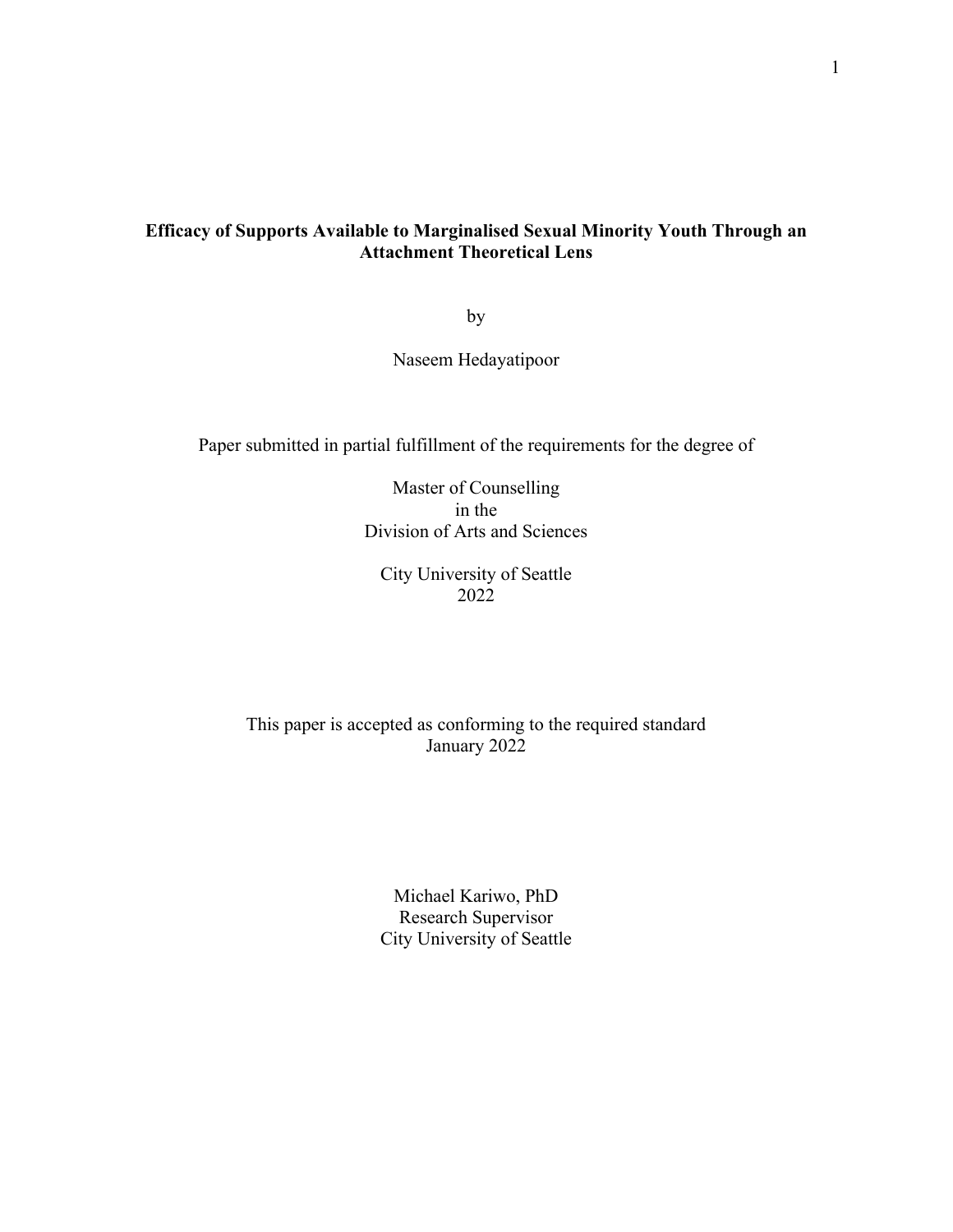#### **Dedication**

This capstone is dedicated to my family, friends, and the resilient youth with whom I have had the pleasure of working throughout my career. The boundless love, support, and encouragement from my mother, father, and brother have been pivotal to my pursuit of academic studies. They have created space for my learning and understood and empowered me to help clients to find peace. I am grateful for the sacrifices that my mother and father have made as first-generation immigrants to provide me with the life lessons that I needed to learn and grow as an academic and an independent female and the empowerment to pursue my passion to help others. To my brother: You have nurtured my soul with your compassion, kindness, and unconditional support and given me the inspiration to continue when life became hard. To my close friend Tia: I dedicate this capstone to you for the countless hours that you encouraged me throughout my graduate studies. You have walked alongside me during periods when I struggled with my mental health and celebrated milestones with me. I am grateful that you have gifted me with years of unwavering and true friendship. Last, I hope that this capstone will bring a sense of safety and belonging to the youth who have felt unheard, misunderstood, and alone. I also devote this to the countless youth with whom I have worked who felt lost and displaced as they stood outside society's social, cultural, and normative boundaries. I hope that I have advocated for and empowered you to enable you to be seen and to have your voices heard.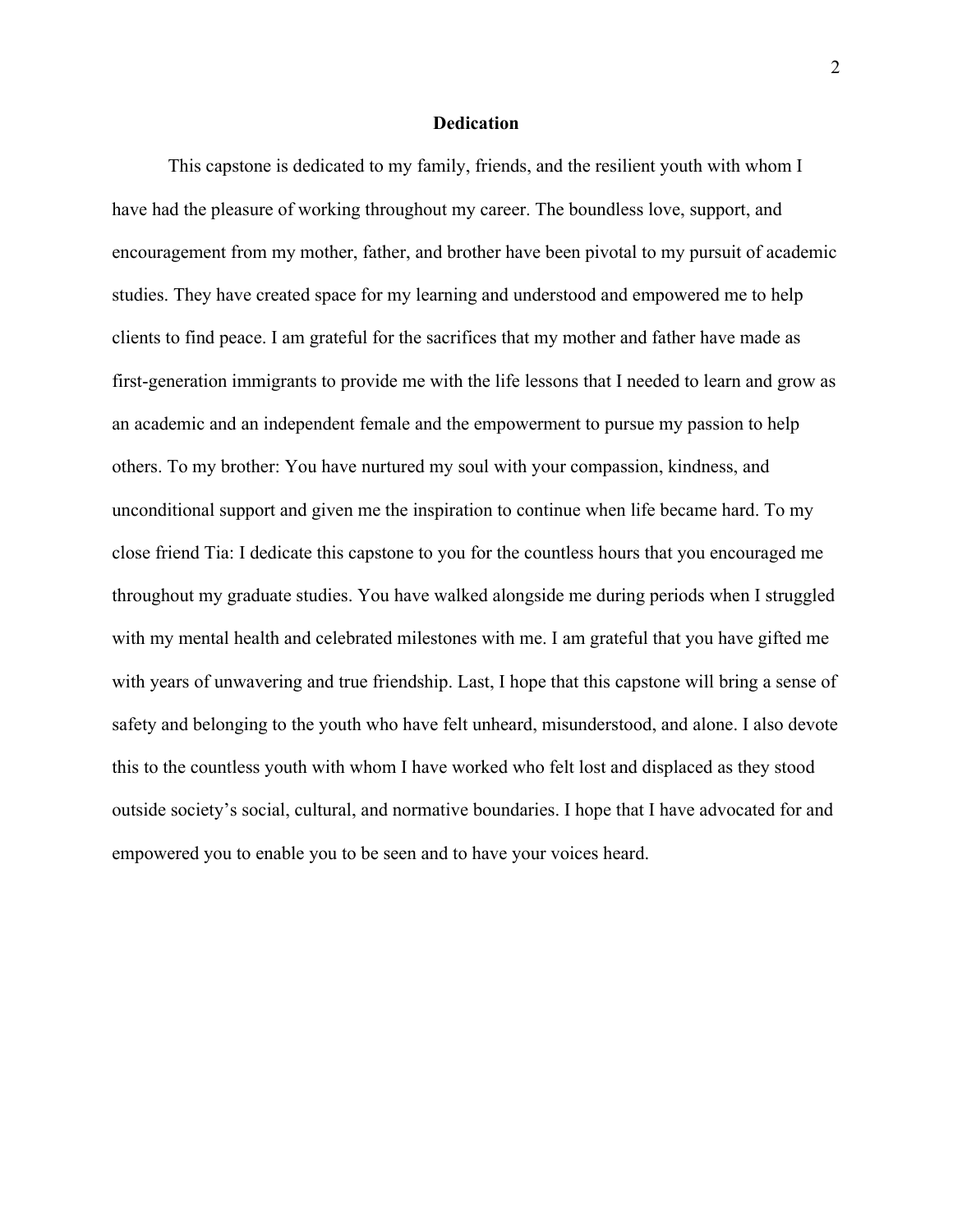#### **Abstract**

The prevalence of homeless youth in Canada has been increasing with over 30,000 youth homeless, and Indigenous and sexual- and gender-minority youth being overrepresented. A disparity exists amongst marginalised sexual-minority youth (MSMY) who experience bullying, victimisation, mental health challenges, and homelessness disproportionately to their cis-gendered peers. The author drew on existing literature to examine the unique needs of MSMY who are street involved, homeless, and/or transient and the efficacy of available community supports through an attachment theoretical lens. Common themes that the author synthesised from the literature are levels of victimisation, prevalence of relational and social trauma, cultural needs, and protective factors of sexual-minority youth (SMY). The findings suggest that systemic discrimination (i.e., sexism, racism), organisational systems (i.e., school systems, governments), adverse childhood experiences (ACEs) and relational trauma, and the lack of natural supports are associated with poor outcomes for MSMY. However, accessibility to resources, communities' acceptance, collaboration amongst professionals, and therapeutic tools such as affirmative cognitive behavioural therapy (CBT) and mindfulness interventions are associated with positive health outcomes. The literature review reveals a gap in research on MSMY in Canada, and further research in this area is warranted. Lastly, the author makes recommendations based on empirical findings and suggestions for future research.

Keywords: *sexual minority youth or adolescent*, *marginalisation*, *childhood trauma*, *attachment theory*, *relational trauma*, *mental health*, *sexual minority victimisation*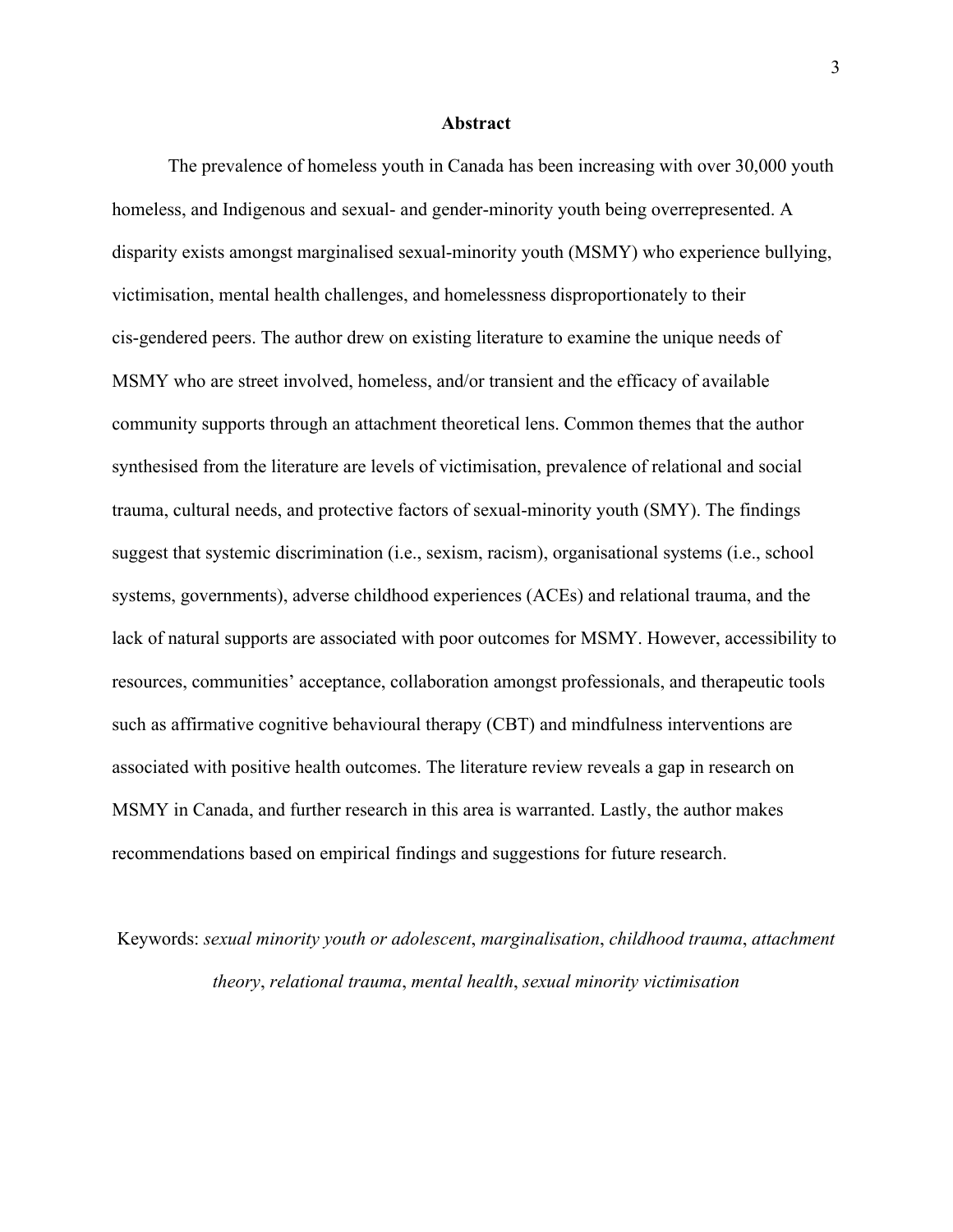#### **Acknowledgements**

First, I would like to express my sincere appreciation for my capstone supervisor, Dr. Michael Kariwo, for his valuable insight as I navigated my capstone project. I would like to acknowledge his patience and support throughout this process and for making himself readily available for consultation and feedback. Further, I would like to extent my gratitude for the strong mentorship, guidance, and passionate advocacy of the faculty members from whom I had the pleasure of learning: Isaac Cherian, Dr. Elsie Lobo, Dr. Koreen Martfeld, Paula Mihai, and Harsharan Sehdev. I am grateful to have had opportunity to learn from these instructors because of the unique clinical approaches, lived experiences, and vast academic wisdom that they brought to the classroom. I would like to extend my appreciation to Dr. Jacqui Linder, who spent hours instilling valuable lessons in microskills sessions and for being passionately vulnerable with us in speaking about her experiences as a clinician and her involvement in nonprofit organisations and as Director at City University.

Last, I would like to wholeheartedly acknowledge the strong mentorship of my practicum supervisor, Bailey, who fostered the growth of my academic and clinical journey and contributed to my personal development. Bailey encouraged me to slow down and allow myself to take the space in my system, mind, and heart that I needed to remain present and grounded and to reclaim my power and agency. She has nourished my mind with invaluable knowledge within and outside the therapeutic space, and I hope, ultimately, to manifest a fraction of the warm and incredibly passionate psychologist whom she is to support my clients.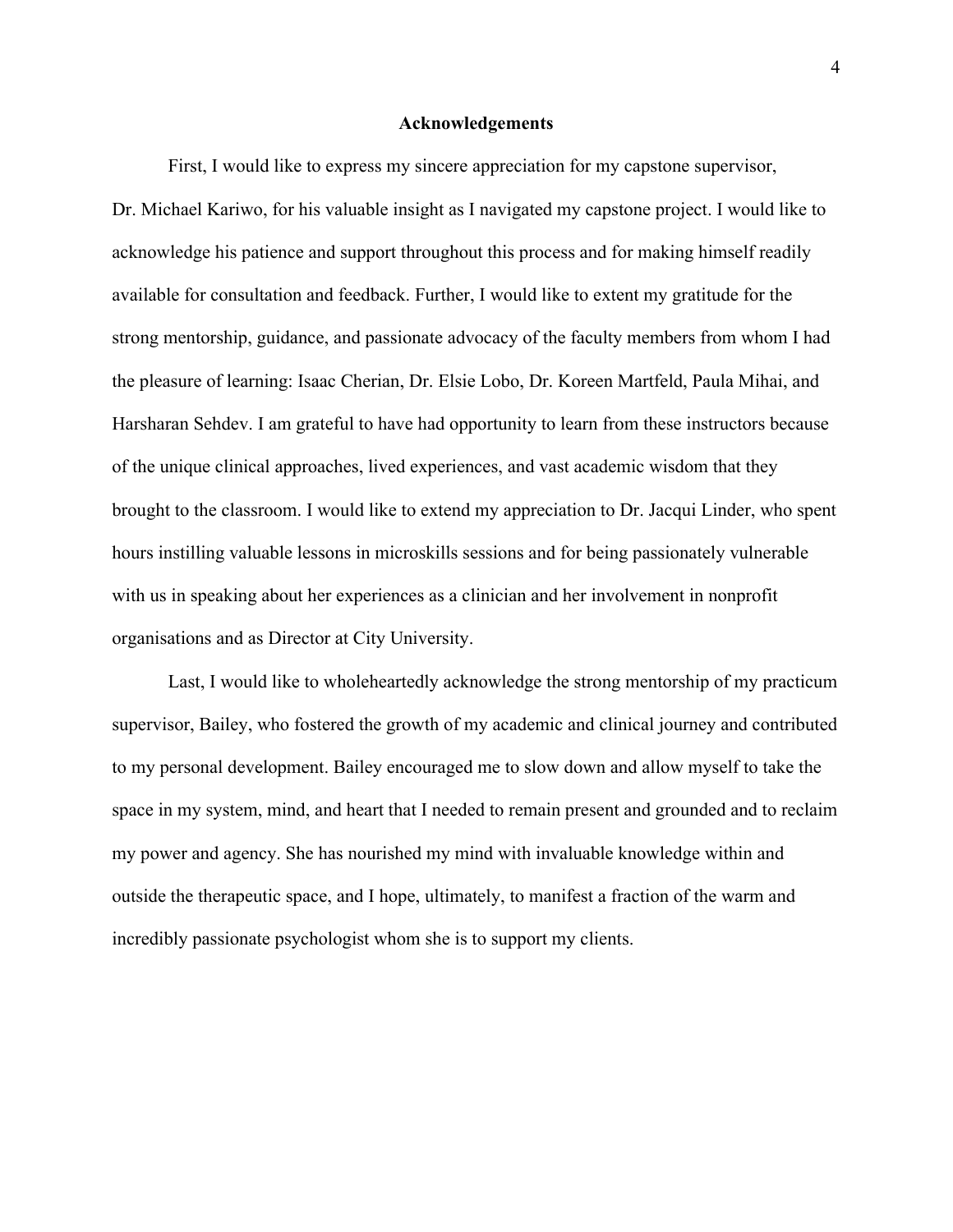# **Table of Contents**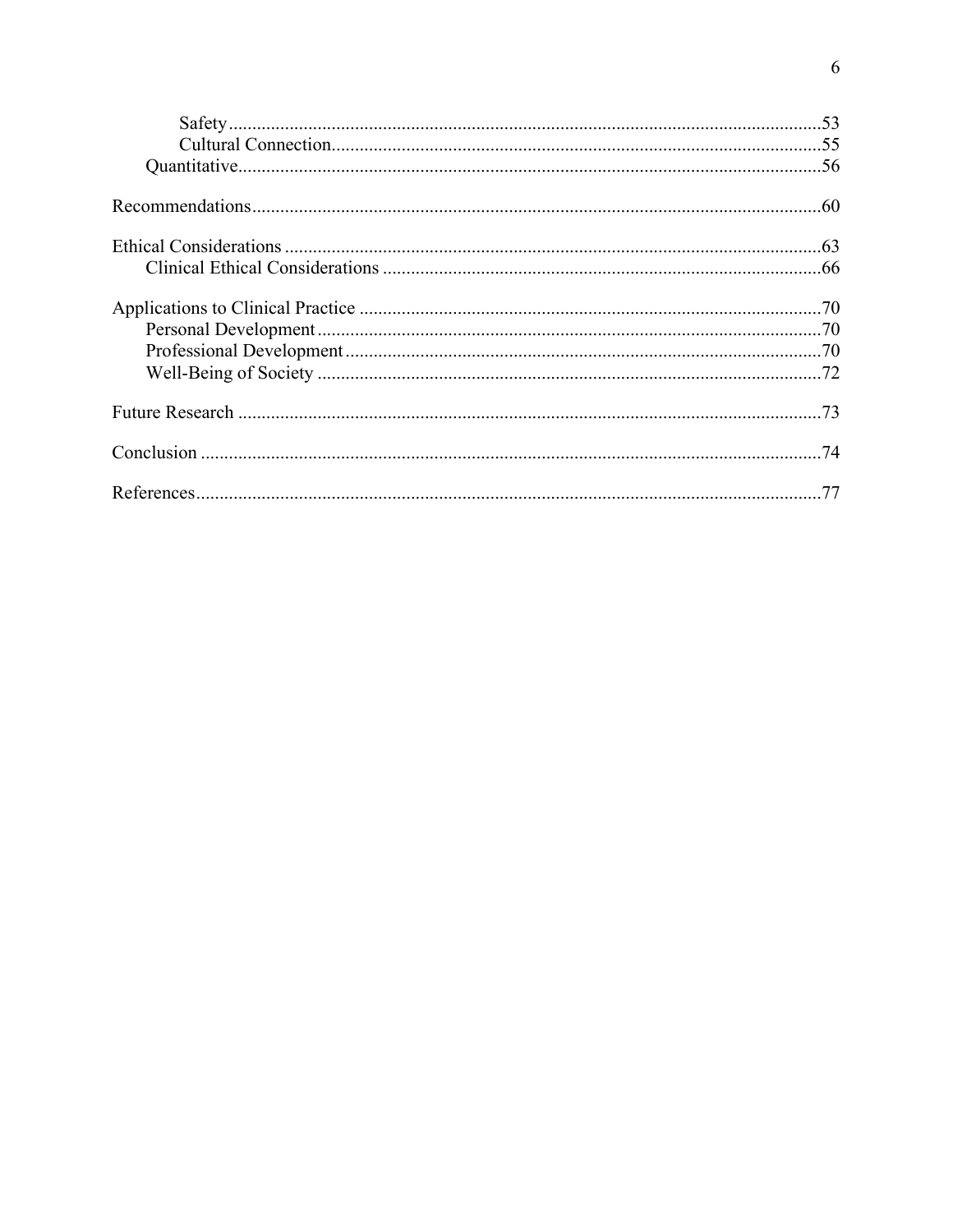|--|--|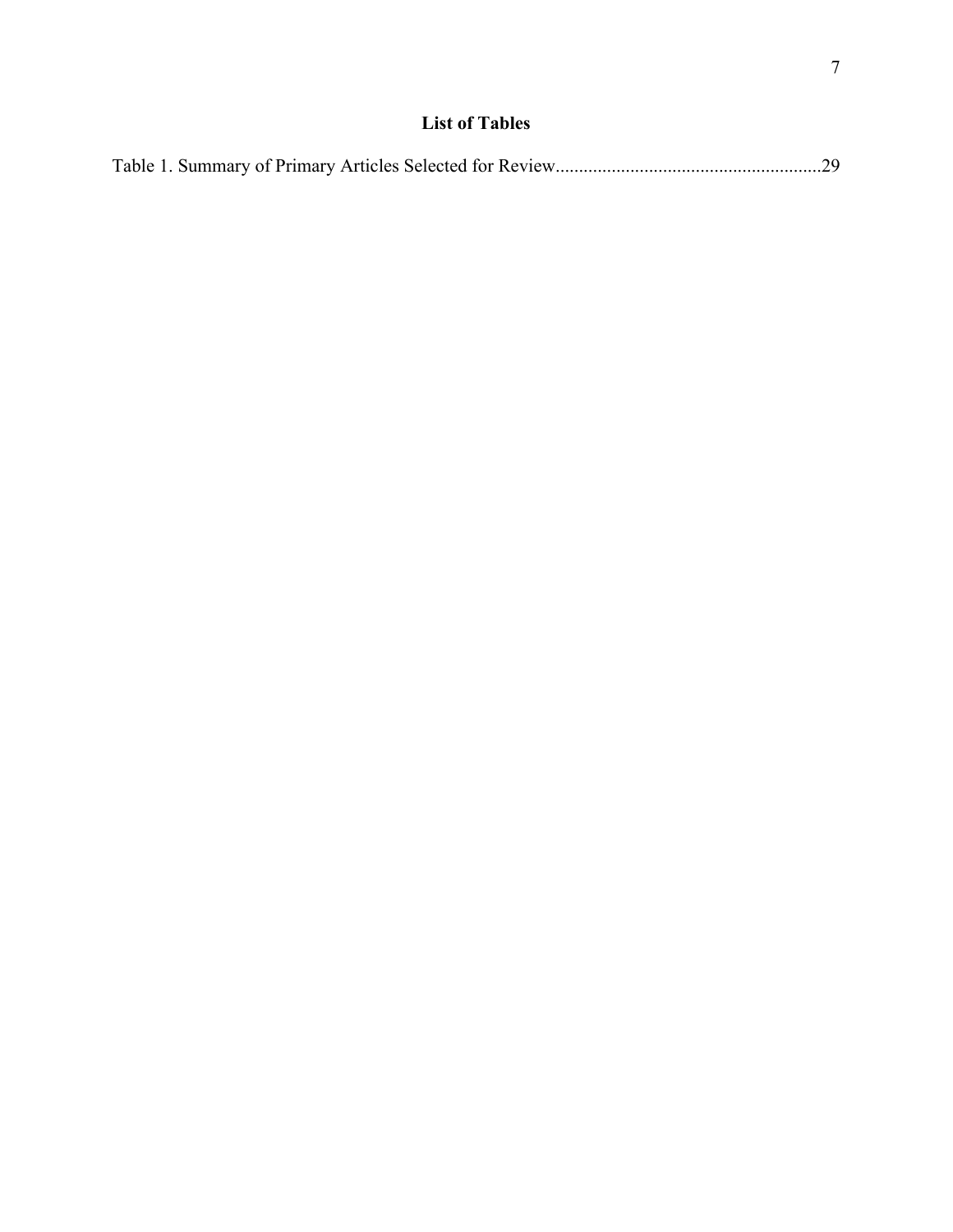# **Efficacy of Supports Available to Marginalised Sexual Minority Youth**

## **Through an Attachment Theoretical Lens**

The systemic gaps in the organisational fabric of our society perpetuate and increase the challenges and vulnerability of marginalised sexual-minority youth (MSMY) in Canada. In this paper I focus on the increased susceptibility of the maladaptive coping behaviours of MSMY who feel displaced and fall outside the boundaries that our predominantly heteronormative and cis-normative society sets (Kidd et al., 2021). The literature distinguished the disparity amongst homeless and marginalised lesbian, gay, bisexual, transgender, queer, and all other folks within the sexual minority community (LGBTQ+) youth with that among their cis-gendered counterparts (Abramovich & Shelton, 2017; Kidd et al., 2021; Saewyc et al., 2020). I will delve into the current literature to present information on the factors that contribute to the increased disparity amongst MSMY. The research question of why this disparity exists is encompassed within the parameters of the identified research problem that the rates of disparity among MSMY are continuing to increase. The goal of this paper is to synthesise current literature to identify the factors that contribute to the increased disparity amongst MSMY and investigate the efficacy of resources and supports available to this population. To promote a comprehensive understanding of the effectiveness of these supports, I will draw on and apply Ainsworth and Bowlby's (1991) research and findings on attachment theory and the implications for marginalised LGBTQ+ youth. I will present foundational knowledge about the differentiating needs, experiences, and gaps in services provision to the youth while making assessment if the supports are effective in meeting their needs. Drawing from the teachings of attachment theory and empirical evidence from the literature, I recognise the unique needs and experiences of these youth and recommend practical and meaningful ways in which mental health professionals can tailor resources and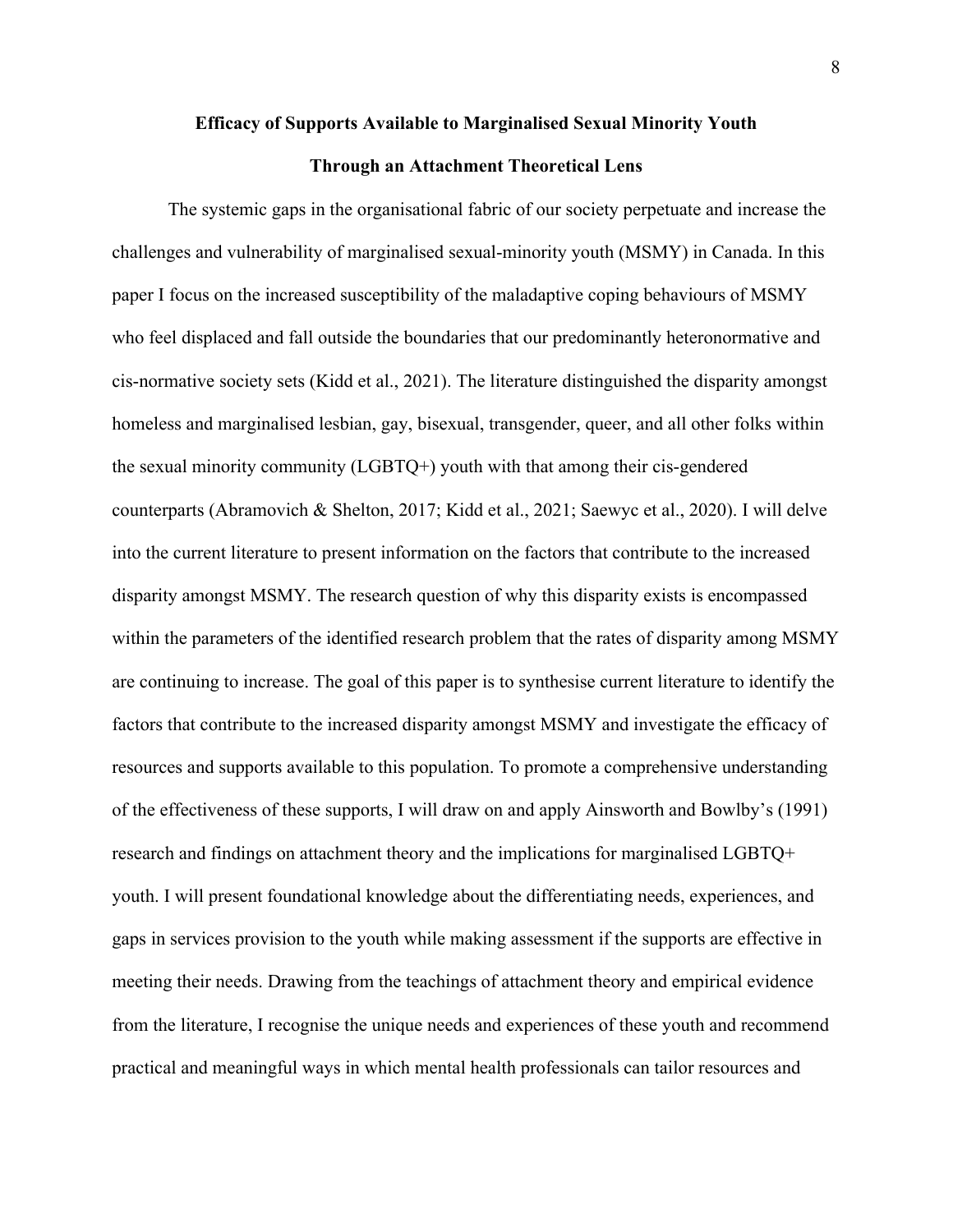supports. The salient themes from the literature findings, the gaps in research, and the challenges that sexual-minority youth (SMY) face can be synthesised and explained within the fundamentals of attachment theory.

In this paper I address the research problem by presenting (a) a brief background of the prevalence of the challenges that MSMY face; (b) a review of the current literature to gain a deeper understanding of their needs and challenges and the risk and protective factors that affect the vulnerability and risk of MSMY in their community; and (c) recommendations for mental health clinicians, community professionals, and future researchers; I weave the findings from the literature throughout the parameters of attachment theory. This will help the reader to frame the challenges that these youth face within the parameters of attachment theory; this perspective will ensure that my recommendations are practical and based on empirical academic studies and literature.

#### **Justification**

<span id="page-8-0"></span>The literature identified various factors that demonstrate the need for additional research and inquiry into MSMY in Canada and the United States. First, the prevalence of homeless youth in Canada has been increasing since the first national survey in 2015; over 30,000 youth have been homeless, and Indigenous and sexual- and gender-minority youth are overrepresented in this population (Forge et al., 2018; Kidd et al., 2021). Although about 5% to 10% of Canadian youth identify as part of a sexual minority, homeless SMY account for 25% to 40% of the homeless population (Abramovich & Shelton, 2017). Additional factors, including identification as a young female, a sexual minority, or part of Indigenous subpopulation, also heighten the risk of adversity amongst the homeless youth population (Abramovich & Shelton, 2017). Furthermore, youth who identify as LGTBQ are also overrepresented in the child-welfare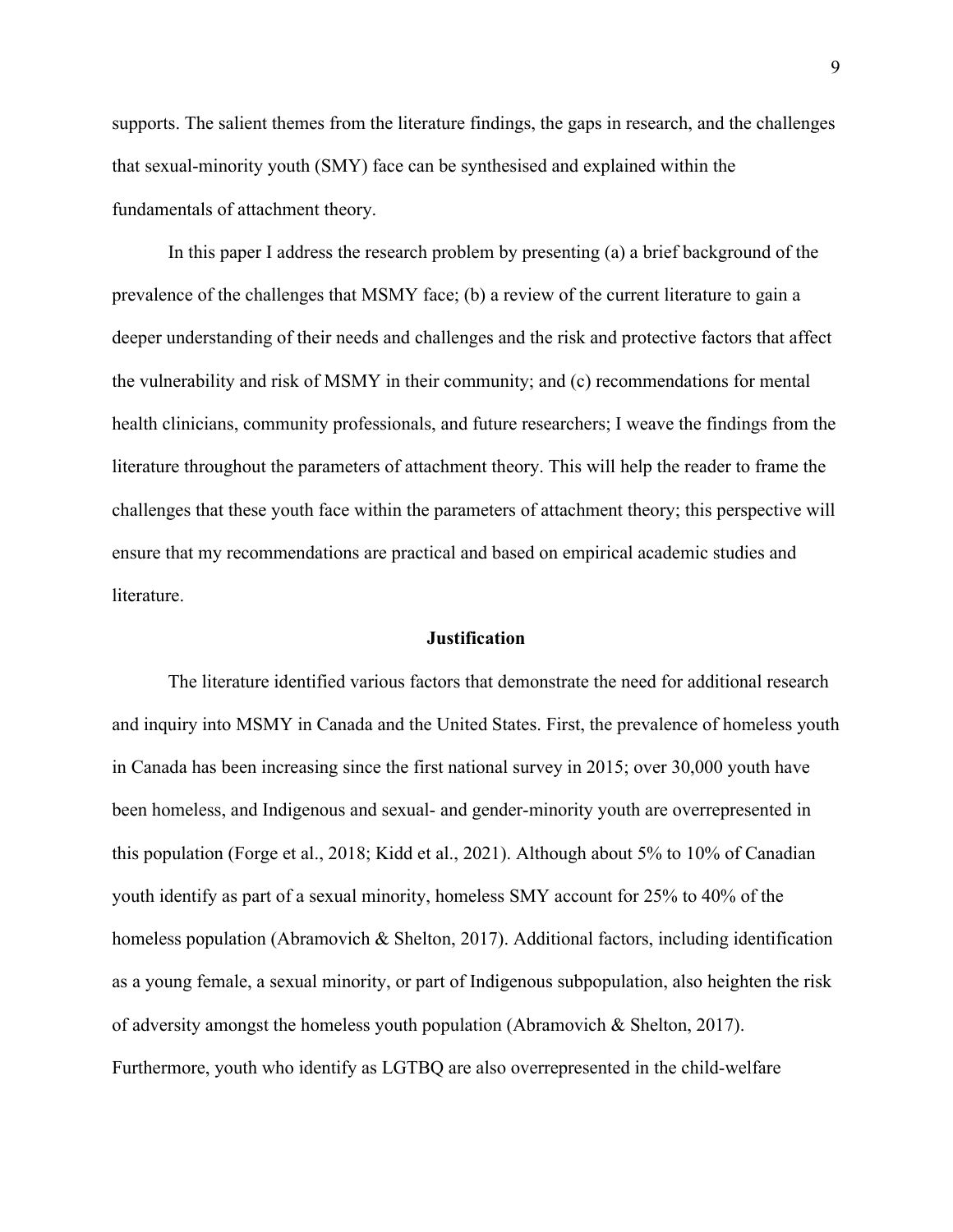system, are homeless longer, and are disproportionately forced out of their homes compared to heterosexual youth (Forge et al., 2018; Rusow et al., 2018).

The prevalence and increased risk level of mental-health challenges amongst MSMY is also evident in the research findings. Rusow et al. (2018) found that homelessness increases the risk of precipitating mental health symptoms for MSMY, including depression, posttraumatic stress disorder (PTSD), and suicidality. Further, suicide rates are the highest amongst LGBTQ youth, and suicide is a leading cause of death compared to their cis-gendered counterparts (Hatchel et al., 2019; Rusow et al., 2018). Abramovich and Shelton's (2017) mirror these that death by suicide is the leading cause of fatality amongst 15- to 24-year-old youths in Canada and represents 24% of all recorded deaths. Girouard et al. (2021) and Heiden et al. (2020) found that SMY youth are 29 times more likely to attempt suicide if they lose friends when they come out and 9.5 times more likely if they do not have psychological support from caregivers.

Homeless MSMY are also more at risk of various types of victimisation than their cis-gendered peers are: 51.1% compared to 34% of heterosexual youth (Forge et al., 2018). In addition to victimisation while they are homeless, SMY are overrepresented as victims of bullying and sexual and physical violence, both of which are nearly five times as likely to lead to severe mental-health symptoms; females are more susceptible (Girouard et al., 2021; Heiden et al., 2020). Abramovich and Shelton (2017) also reported heightened victimisation; they associated the absence of family contact with increased risk and distress amongst MSMY youth who have experienced sexual violence.

Last, I am concerned about MSMY because Alberta's increasingly polarising political climate has shifted the provincial legislation that governs the educational system and therefore directly impacted Gay Straight Alliances (GSAs) in schools. As per the 2015 amendment of the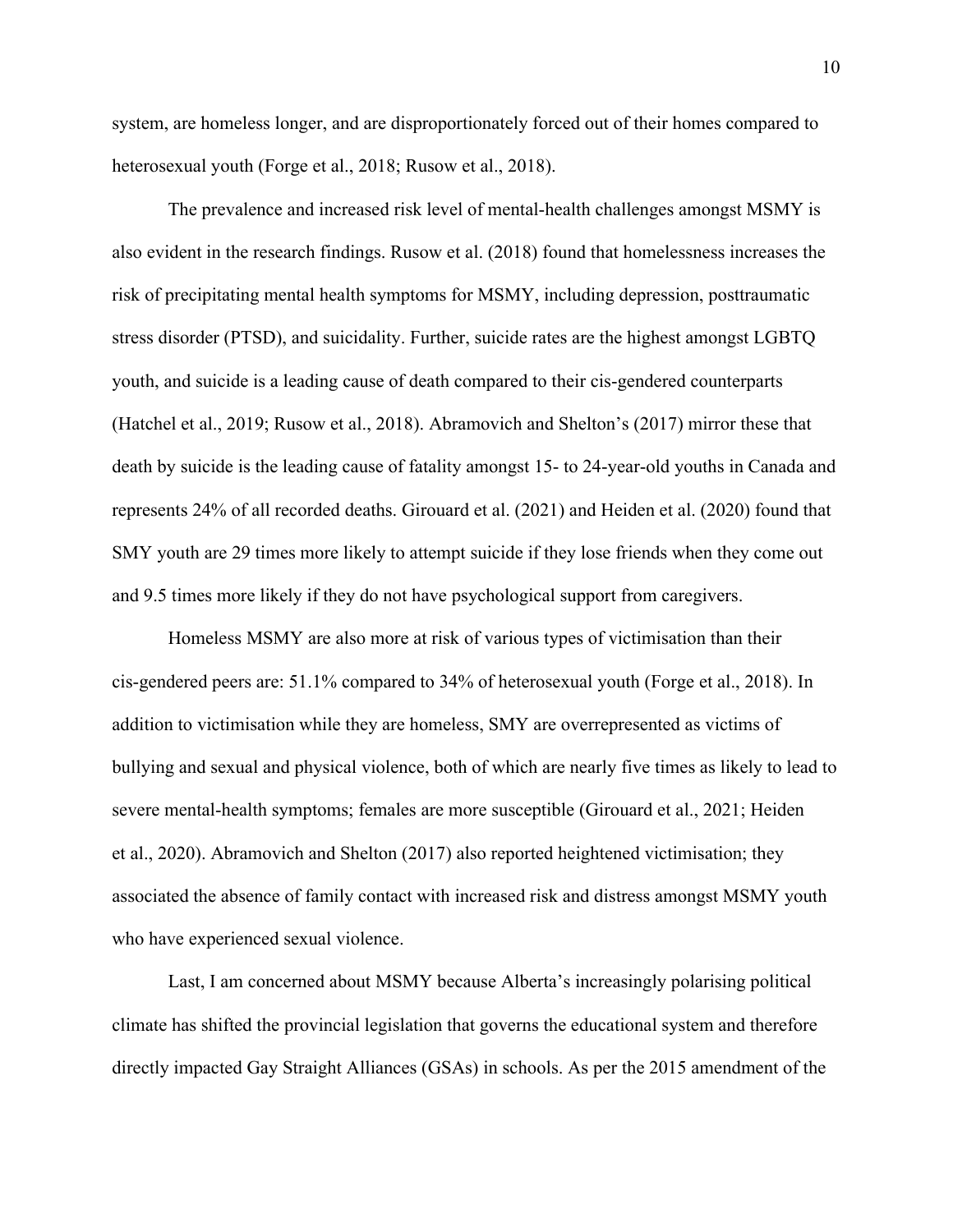School Act (CanLII, 2000), principals could immediately grant permission for the creation of student groups to promote equality and nondiscrimination and create "a welcoming, caring, respectful and safe learning environment that respects diversity and fosters a sense of belonging" (s. 50.1; s. 16.1(6)) and could inform parents only that a GSA group existed in the school. However, in 2019 Alberta's United Conservative government amended the GSA provisions and introduced Bill 8: The Education Amendment Act (Legislative Assembly of Alberta, 2019). Effective September 2019, the new amendments allow the disclosure of students' participation in GSA groups to their parents at the discretion of school officials. This setback in sexual-minority protections has created an alarming reality for students as they no longer have safeguards in school, and school officials can disclose their participation and involvement in GSAs to their caregivers. In addition to provincial hindrances, conversion-therapy practices (CTPs) are still prevalent in Canada; 1 in 10 sexual-minority men have disclosed that they have undergone CTPs, and those with lower incomes and Indigenous, racialised, and gender-diverse persons are disproportionately represented (Salway et al., 2021). The aim of CTPs is to alter nonconforming expressions of gender and/or sexual orientation (i.e., lesbian, gay, queer, etc.) to a heterosexual expression (Salway et al., 2021). Despite the recent efforts in November 2021 of the Minister of Justice and Attorney General of Canada to criminalise CTPs in Canada, it is evident that the Alberta's culture continues to perpetuate the systematic victimisation of sexual-minority folks.

#### **Research Problem**

<span id="page-10-0"></span>In this paper I explore the increasing disparity among and worsening circumstances for MSMY in the community compared to those of their cis-gendered counterparts. These youth have often experienced multigenerational trauma and might lack a sense of belonging and acceptance from their community, and they cope through maladaptive behaviours such as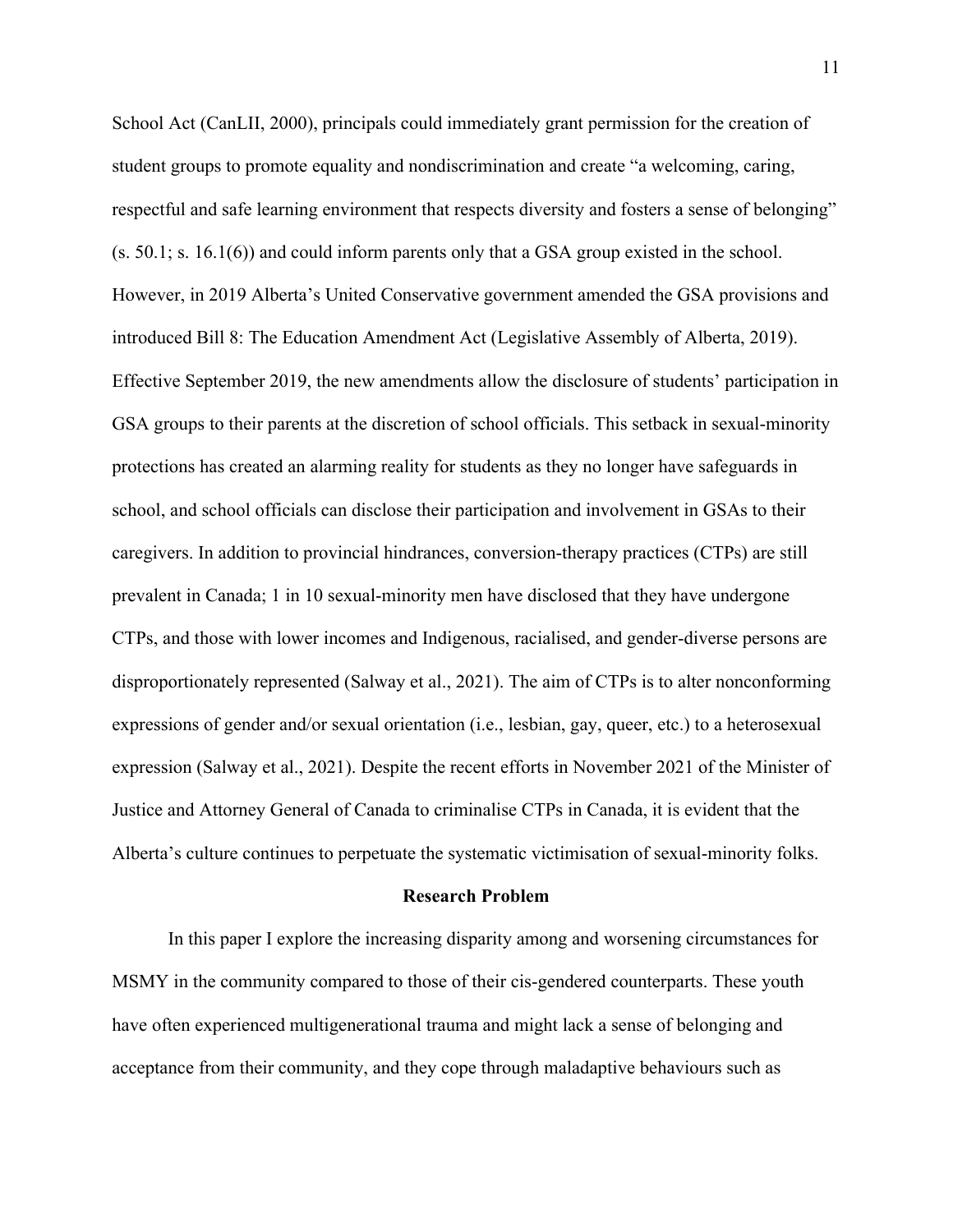substance use (Eisenberg et al., 2018). In addition to substance use, LGBTQ+ youth who are homeless are also more likely to be victimised and face subsequent mental-health challenges (Eisenberg et al., 2018). I also explore this prevalent issue to identify the variables that contribute to the increased numbers of homeless LGBTQ+ youth. Understanding the factors that contribute to this problem will help mental-health and community supports to implement proactive interventions to challenge the cycle of disparity amongst this population. Further, early intervention and relational healing from a space of acceptance and compassion are protective factors for MSMY and help them to feel safe in their community (Kidd et al., 2021). Children who lack a sense of belonging and connection can have increased negative health outcomes, including physical and mental deficits (Perry, 2007). Perry and Szalavitz (2007) emphasised the importance of early intervention for children who have experienced childhood trauma and noted that "you cannot love yourself unless you have been loved and are loved; [therefore,] the capacity to love cannot be built in isolation" (p. 220). In the literature review I discuss the importance of social support and relational healing, which, as I have observed in my employment experience, is pivotal in fostering a sense of security and belonging for MSMY.

#### **Purpose of the Study**

<span id="page-11-0"></span>The main purpose of this paper is to review the literature to investigate why the rates of disparity and homelessness for MSMY are higher than they are among their cis-gendered counterparts, assess the resources available to support the mental health of MSMY, and address the risk factors associated with the disparities. Specifically, the study will answer the research questions itemized in the next section.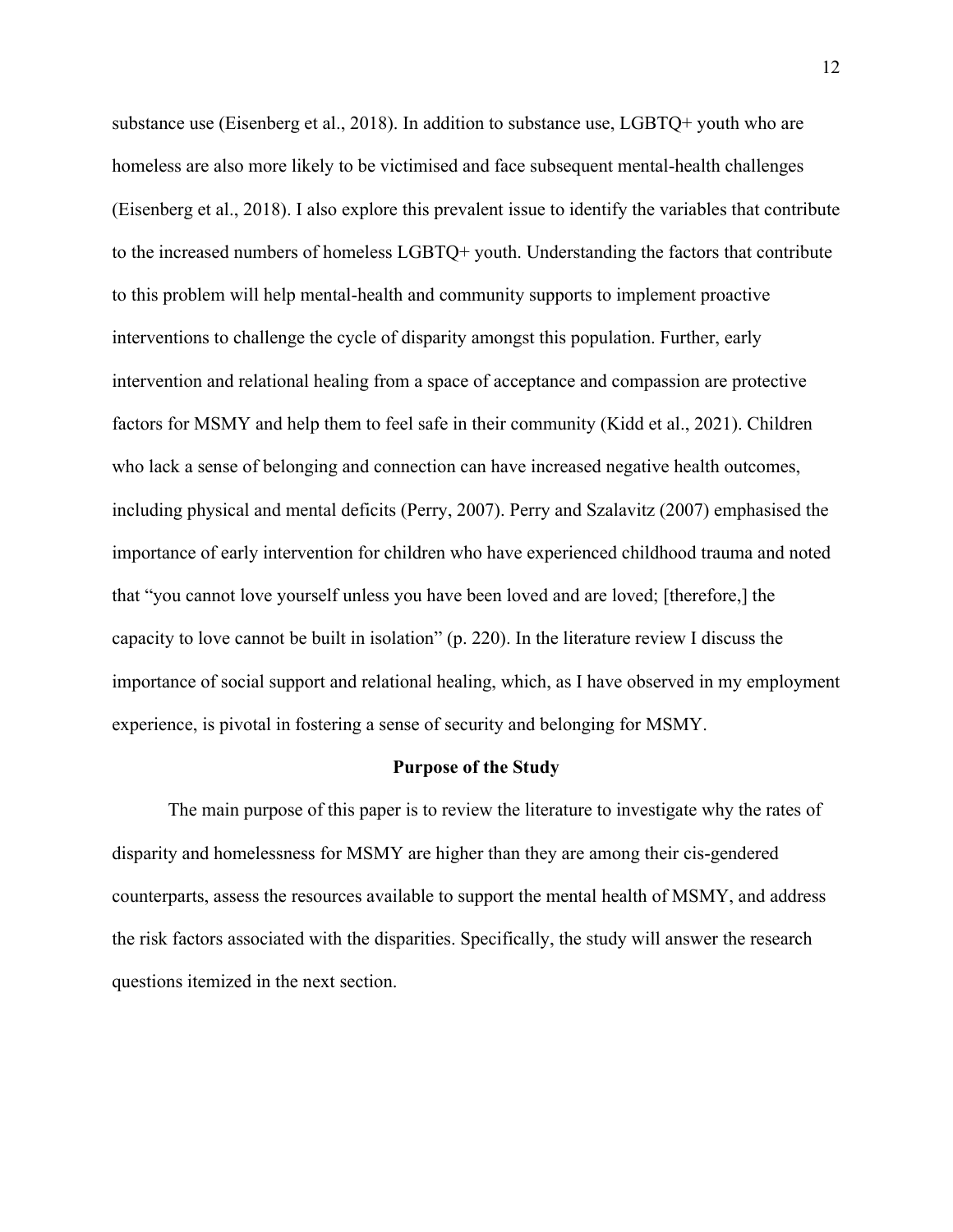#### **Research Question**

<span id="page-12-0"></span>My research question, based on the social problem that I identified above, is as follows: "What factors contribute to the increased disparity amongst homeless sexual minority youth compared to their cis-gendered counterparts in the community?" In addition, I will simultaneously answer the following subsidiary question: "What types of resources are effective in supporting the needs of homeless SMY in their respective communities?"

#### **Significance of the Study**

<span id="page-12-1"></span>In this capstone I have targeted mental-health professionals in the field of counselling and in educational settings and community programs who work with SMY. The findings from this paper will support mental-health professionals such as psychologists and counsellors in schools and the community to implement additional programming and supports to meet the needs of SMY specifically. Nonetheless, because of the pervasiveness of SMY in the community, the information in this capstone will benefit all individuals who work or interact with SMY, including advocates, researchers, and social workers because supports for SMY enhance the protective factors and reduce the risk of mental-health symptoms amongst MSMY (Shattuck et al., 2020). Additionally, the findings of this paper will benefit educators and interested folks as it will increase their awareness of the lived experiences of sexual minority folks, support increased advocacy, and lessen the stigma and social stereotypes facing this population.

#### **Researcher Background**

<span id="page-12-2"></span>I have many years of experience in working with at-risk and high-risk youth within various settings, including group homes and low-income community programs, as well as with youth in the child-welfare system who have been removed from the care of their guardians. I have witnessed the additional social stigmatisation, internalised negative self-concepts and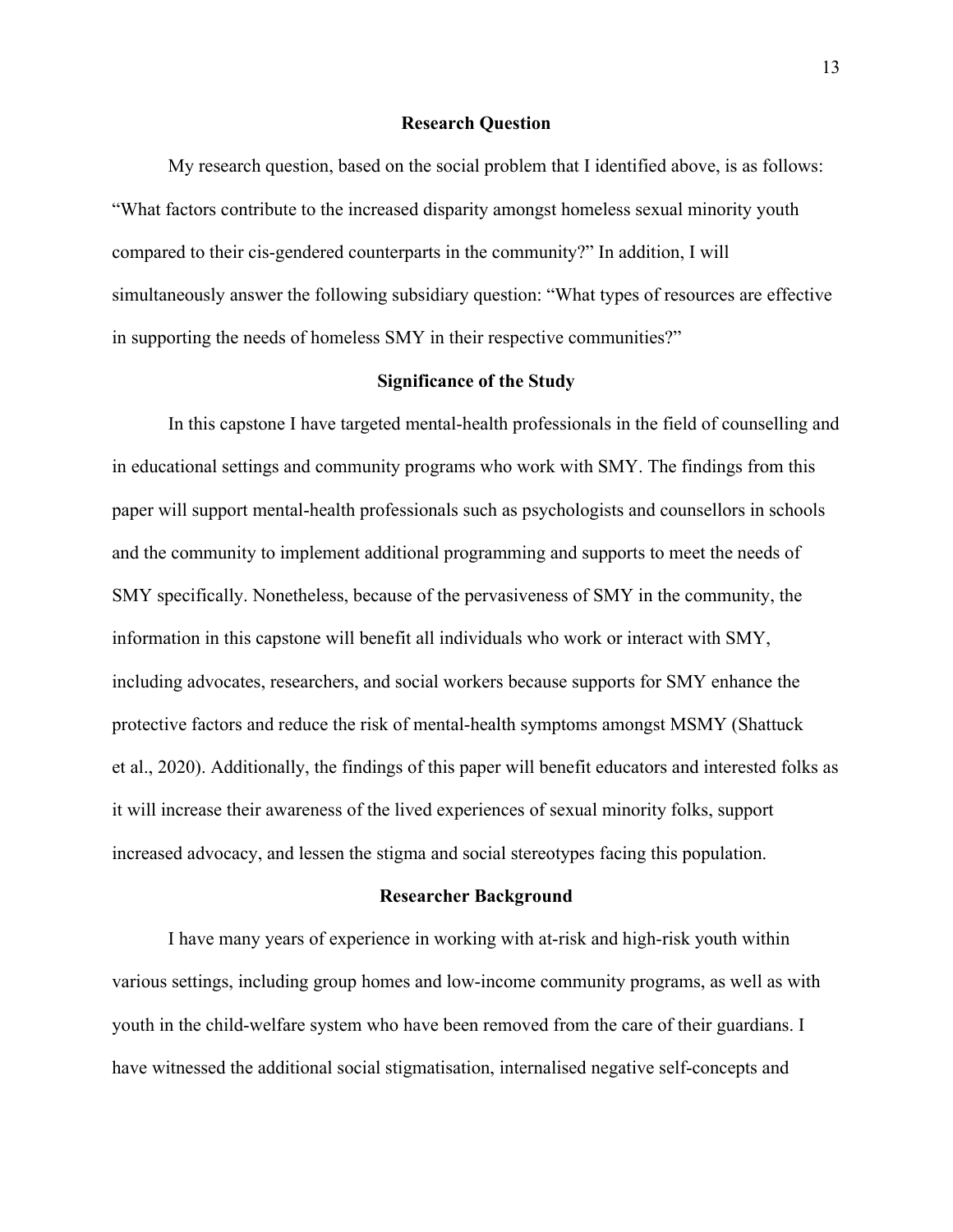beliefs, and victimisation that MSMY face. Victimisation because of their sexual and gender orientations stems from the rejection of family members and peers, cultural and religious shaming, and public scrutiny. It is interesting to note that some MSMY also face ostracisation from peers within their street communities (the sexual-minority community, gangs, and other groups).

Specific to MSMY, I have worked closely with numerous homeless youth who identify as sexual minorities. I was drawn to this research inquiry because I have witnessed the victimization of youth from both their cis-gendered peers and members of sexual-minority groups because they did not fit into the heteronormative standards of sexuality or fully fit into their group of SMY. Further, I worked closely with various youth whose families rejected them because they perceived that their sexual and gender identity brought shame and dishonour to their families. The cultures and religions of many of these youth prohibit alternative sexual and gender identities. It is particularly disheartening to witness the shaming of the identity of children and youth who have been torn apart and rejected by those whom they love. I have seen youth lose layers of their identity over time as they feel that not only their families, but also their peers and spiritual and religious affiliations have rejected them, in addition to their being homeless and facing multitudes of social stigma. I decided to research why the rates of disparity are continuing to increase amongst MSMY and not only analyse the current literature, but also increase my own competency and awareness as I continue to work with this population.

#### **Definitions**

<span id="page-13-0"></span>In this section I define the terms and concepts that I use throughout this paper. I refer to folks who identify as lesbian, gay, bisexual, transgender, transsexual, 2/two-spirit, queer, questioning, intersex, asexual, ally, or any other form of nonbinary gender or sexual orientation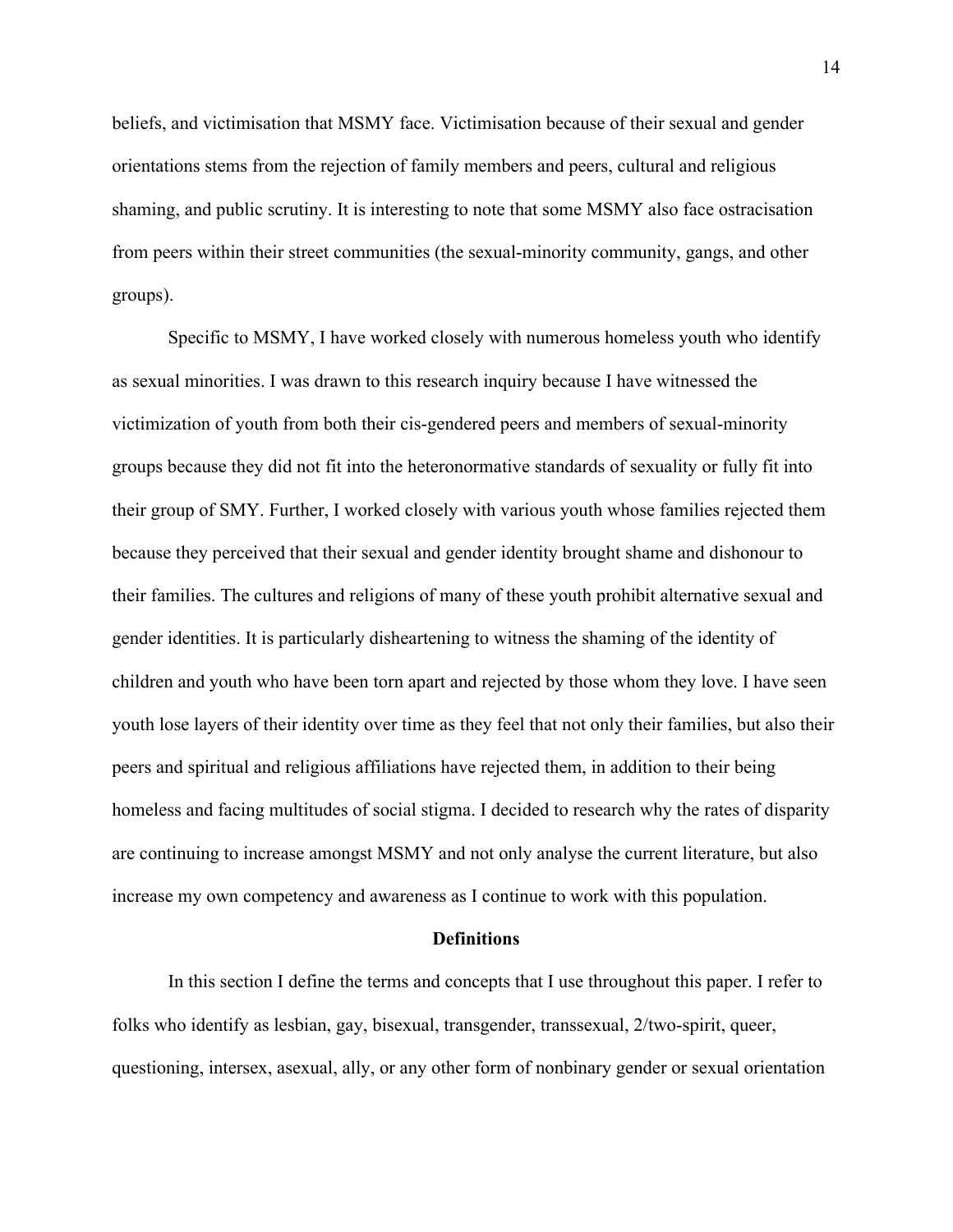or preference as *sexual-minority youth* (*SMY*). The abbreviation *LGBTQ+* refers to lesbian, gay, bisexual, transgender, and/or queer folks, and *+* symbolises all other folks within the sexual minority community; it is an all-encompassing term for all folks who do not fall within the bounds of heteronormative and/or heterosexual expressions of sexuality and whose sex at birth does not align with their identified gender or sexual orientation. We often refer to the LGBTQ+ community as the *queer* or *rainbow community*. I also refer to the term *marginalised sexual minority youth* (*MSMY*) as an all-encompassing term for those who do not fall within the bounds of heteronormative and/or heterosexual expressions of sexuality. Further, within the context of this paper, *youth* refers to folks whose age during the time of the study fell between early adolescence (12 years old) and late adolescence (19 years old). It is important to consider that much of the research that I review in this paper included participants who ages were outside this specified range; I will discuss the lack of research within this specific age rage and population in the Limitations section.

Last, in this paper I adhere to the *Canadian Code of Ethics for Psychologists*' (Canadian Psychological Association [CPA], 2017) definition of vulnerable populations as individuals whose

dignity, well-being and best interests are more easily violated due to . . . [factors that include the] (a) characteristics of the individual or group, ... (b) level of voluntary consent/assent, . . . (c) interests of individual or group compete with interests of more powerful individual(s) or group . . . and (d) high risk of harm. (p. 10)

The marginalisation and increased vulnerability of this population is one of the primary reasons that I decided to focus my research on MSMY. In the next sections I discuss the prevalence of the challenges that these youth face, the gaps in research on transient and homeless SMY, and the efficacy of available resources to support their distinct needs.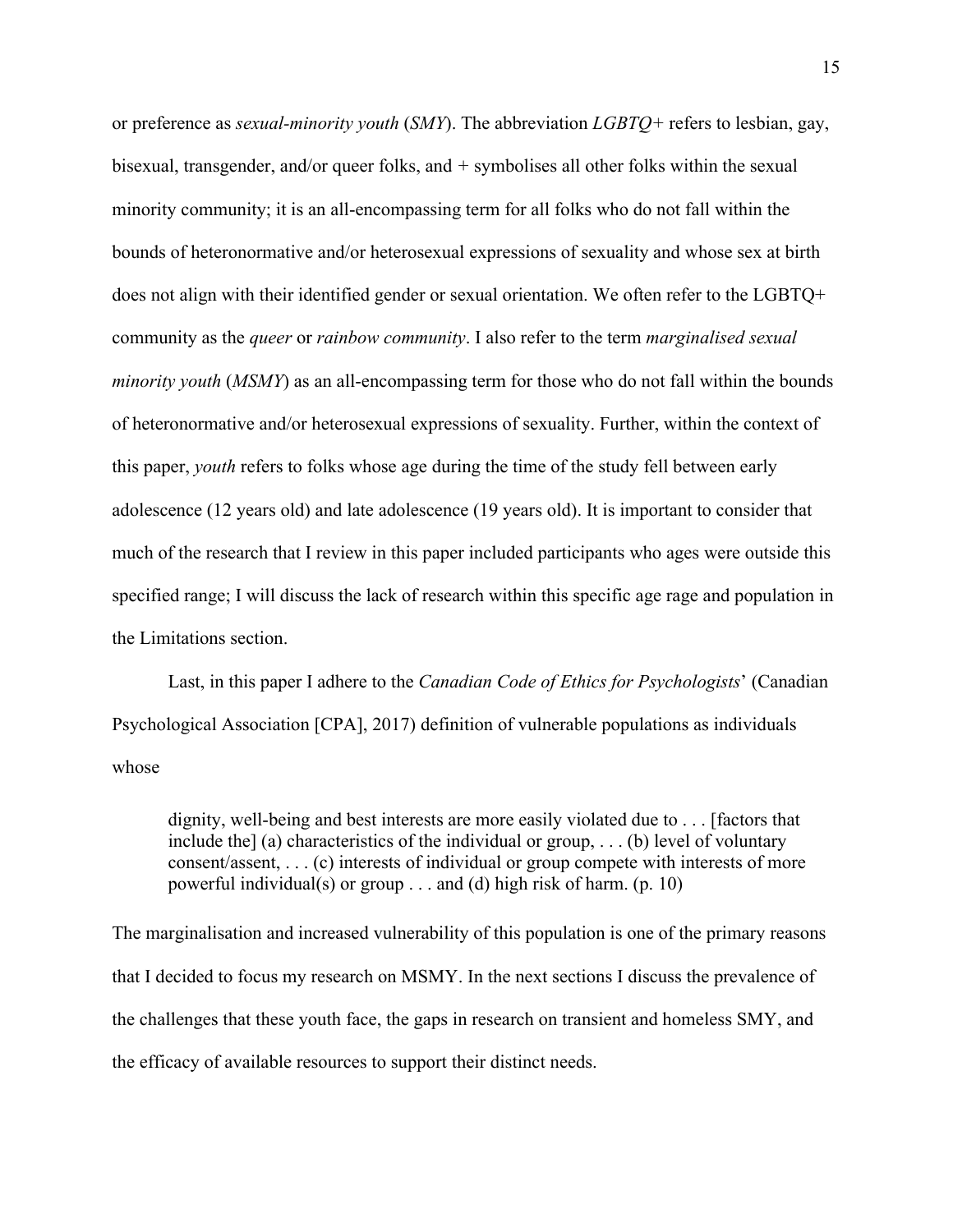#### **Attachment Theoretical Framework**

<span id="page-15-0"></span>In this paper I merge the attachment-theory framework with my review of the body of literature to examine and understand the lived experiences of MSMY. I consider the application of queer theory to MSMY in this paper because this framework challenges the existing social, political, and hierarchical systems and organisations, which perpetuate social inequality and sexbased bias towards sexual minorities (Elliott, 2016). Although queer theory expands our understanding of the interplay of oppressive factors such as cultural/religious homophobia and gender normativity while challenging the institutions that perpetuate stigma, I found that queer theory has some limitations. Smith (2010) discussed one of these limitations and critiqued queer theory as adhering to the White, middle-class identity while dismissing other identities (race, culture, etc.) that contribute to an individual's experience. Further, few researchers have applied queer theory specifically to homeless SMY; therefore, although queer theory effectively applies to studies on SMY, the homeless youth population is not an adequate scope for this literature review. However, attachment theory is more applicable as it encompasses an understanding of the antecedent factors, current circumstances, and future implications for the lack of interventions for MSMY. Therefore, I interweave attachment theory throughout this paper to promote a reactive understanding and proactive measures to support MSMY.

The incorporation of attachment theory will ground the research findings and the lived experiences of MSMY within the interpretive scope of the impacts of attachment and relational trauma. I provide empirical data and studies to demonstrate the commonalities between the concepts of attachment theory and the findings from the literature on MSMY. Consequently, the foundations of attachment theory will help to shift the trajectory for these youth because of our understanding of the antecedent factors and their early childhood experiences and lead to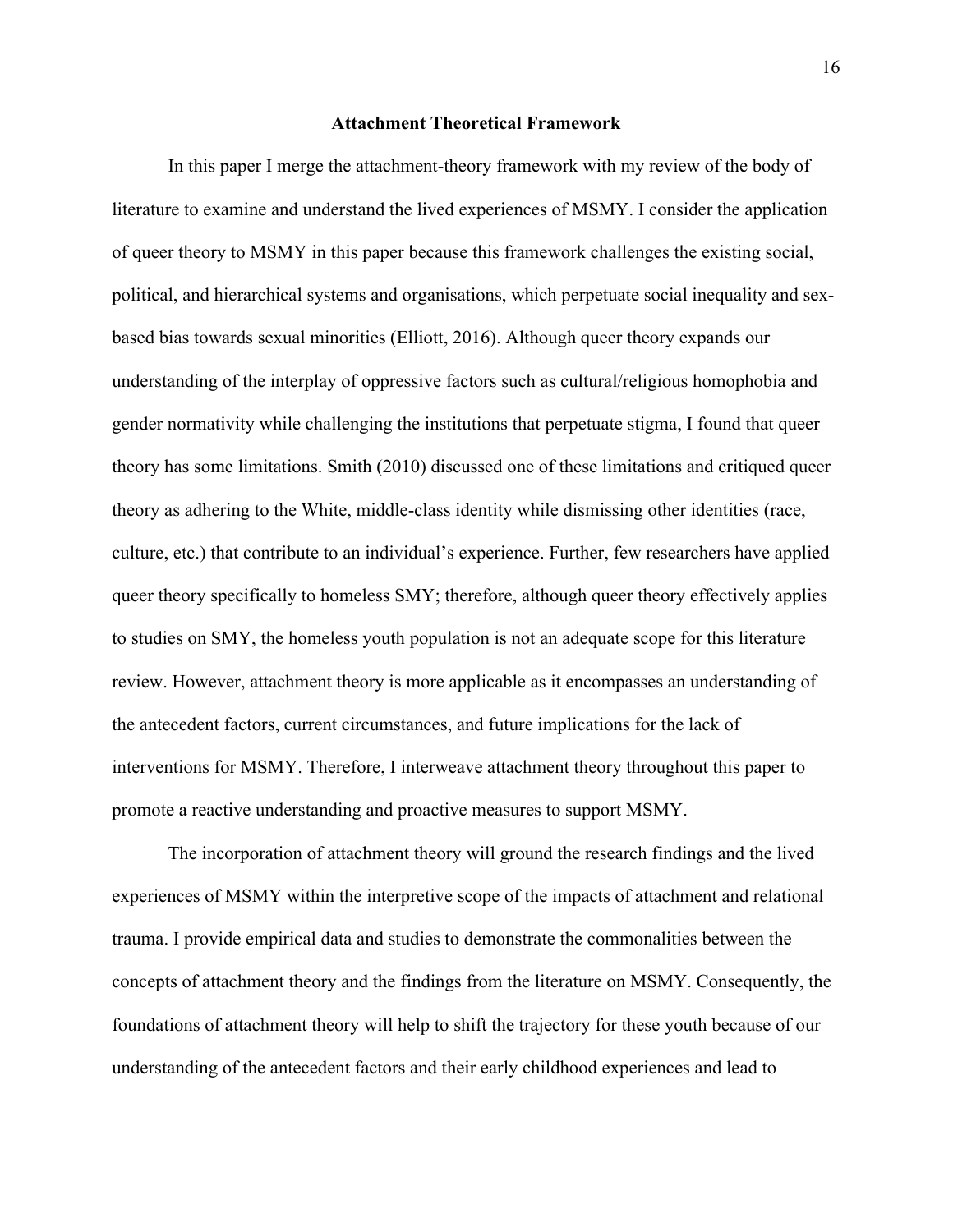effective and practical interventions. Therefore, the dualistic nature of this paper offers a unique opportunity to highlight the gap in the literature on minimal research on MSMY in Canada, increase the awareness of their experiences, and generate intentional dialogue on accessible and meaningful supports. Last, my primary goal in this paper is to improve accessibility to and the efficacy of available services and supports for these youths and ensure that they are not forgotten within the various social, organisational, and political systems.

I will also use attachment theory as a compass for my examination of the findings from the literature and my exploration of the risk factors and needs of MSMY. Our understanding of attachment theory is based on the joint work of John Bowlby, who initially focused on attachment behavioural systems with regard to the separation of parents and infants, and Mary Ainsworth, who explored caregivers as a secure base for their children (Ainsworth & Bowlby, 1991). Bowlby (1951) explained that a child "should experience a warm, intimate, and continuous relationship with his mother in which both find satisfaction and enjoyment, . . . and each needs to feel closely identified with the other" (p. 13). Children who are deprived of such parental care in the early years of life are more likely to face mental-health challenges as adults, as well as social, intellectual, and physical hindrances in their development (Bowlby, 1951). Ainsworth and Bowlby's (1991) suggested that the relationships between infants and their caregivers affect the development of adult attachment styles with romantic partners and/or peers. They further explained that these attachments influence the associations between feelings and internal relationships, assign meanings to interactions, and can shift our perspectives on the world. The intricacies of human experiences and the subsequent meaning making stem from our connection to others and begin to develop in utero and continue into infancy, and caregivers play a crucial role in fostering and nourishing our sense of security and growth. Consequently,

17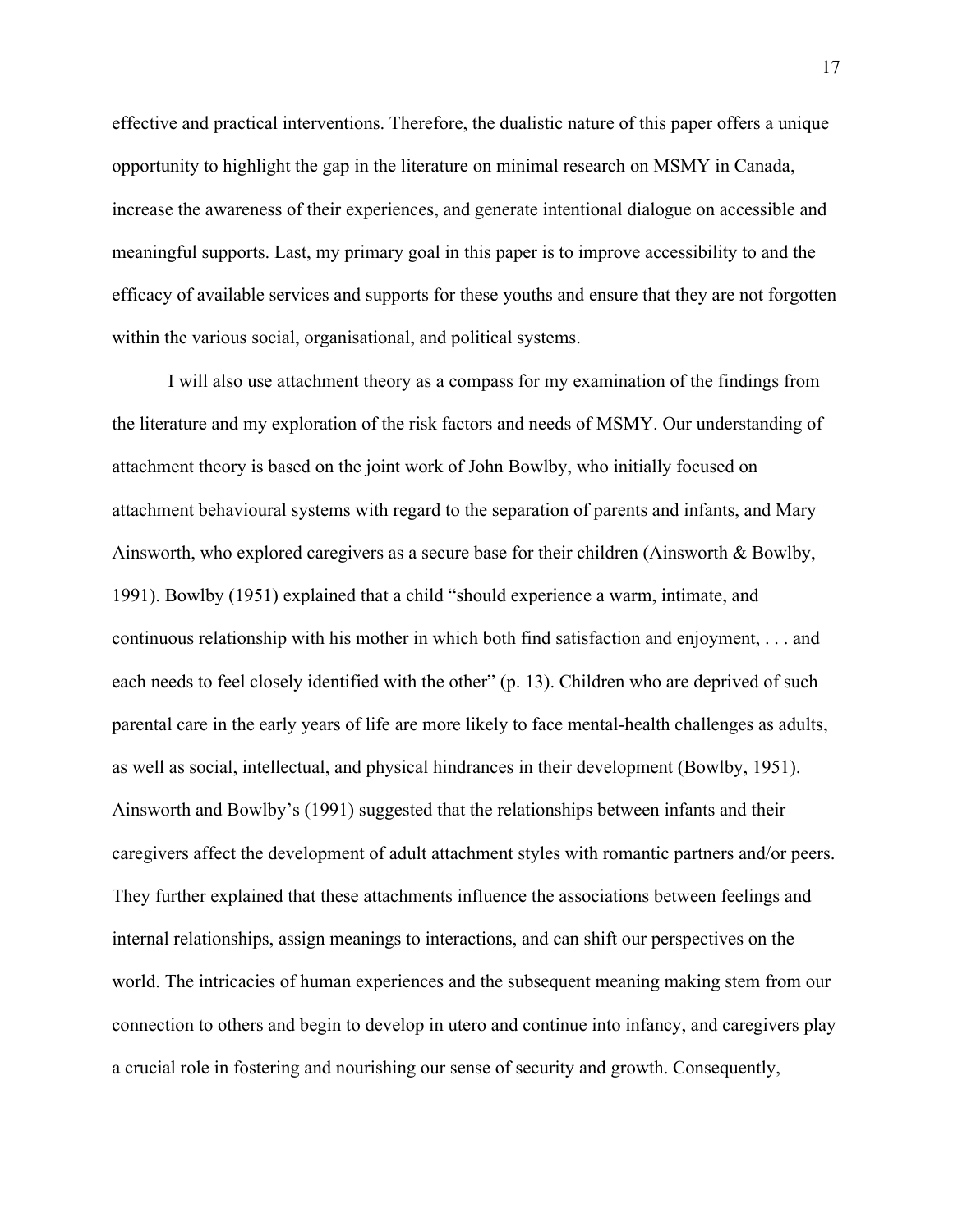childhood adversity and certain attachment styles such as fearful or anxious can significantly predict disruptions to children's developmental milestones (Gwadz et al., 2004). Gwadz et al. (2004) found that young men with fearful attachment styles who have sex with men are more likely to have a negative view of themselves and others as a result of their ostracisation from the primary protective systems within the family and in educational and employment settings. They also found that male youth who have sex with men are less likely to develop resilience, which manifests largely through relationships with others.

Correspondingly, research on sexual minorities has incorporated the rejection sensitivity model, which helps to understand that the feelings, thoughts, and behaviours related to rejection and active avoidance of future rejection are rooted in early childhood experiences of rejection (Feinstein, 2020). These early negative experiences increase children's defensive and anxious state and create a protective safeguard to detect and respond to social threats such as rejection (Feinstein, 2020). Therefore, there is a correlation between the rejection sensitivity model and attachment theory, because they both emphasise the influence of adverse early-childhood experiences in the adult development of indiscriminately activated responses to stimuli (i.e., social and relational connections). The implications of these adverse experiences and relational trauma also manifest in our physiological development, when the trauma becomes trapped within our systems (Van der Kolk, 2015). The entrapment and suppression of trauma form a 'survival brain,' which inhibits the capacity to assess danger and safety and contributes to the various levels of emotional dysregulation and disconnection that Feinstein (2020) and Gwadz et al. (2004). However, few researchers have directly applied attachment theory to an examination of the experiences of SMY who are also street involved and marginalised in society. The lack of research on this specific population is worrisome because it demonstrates the absence of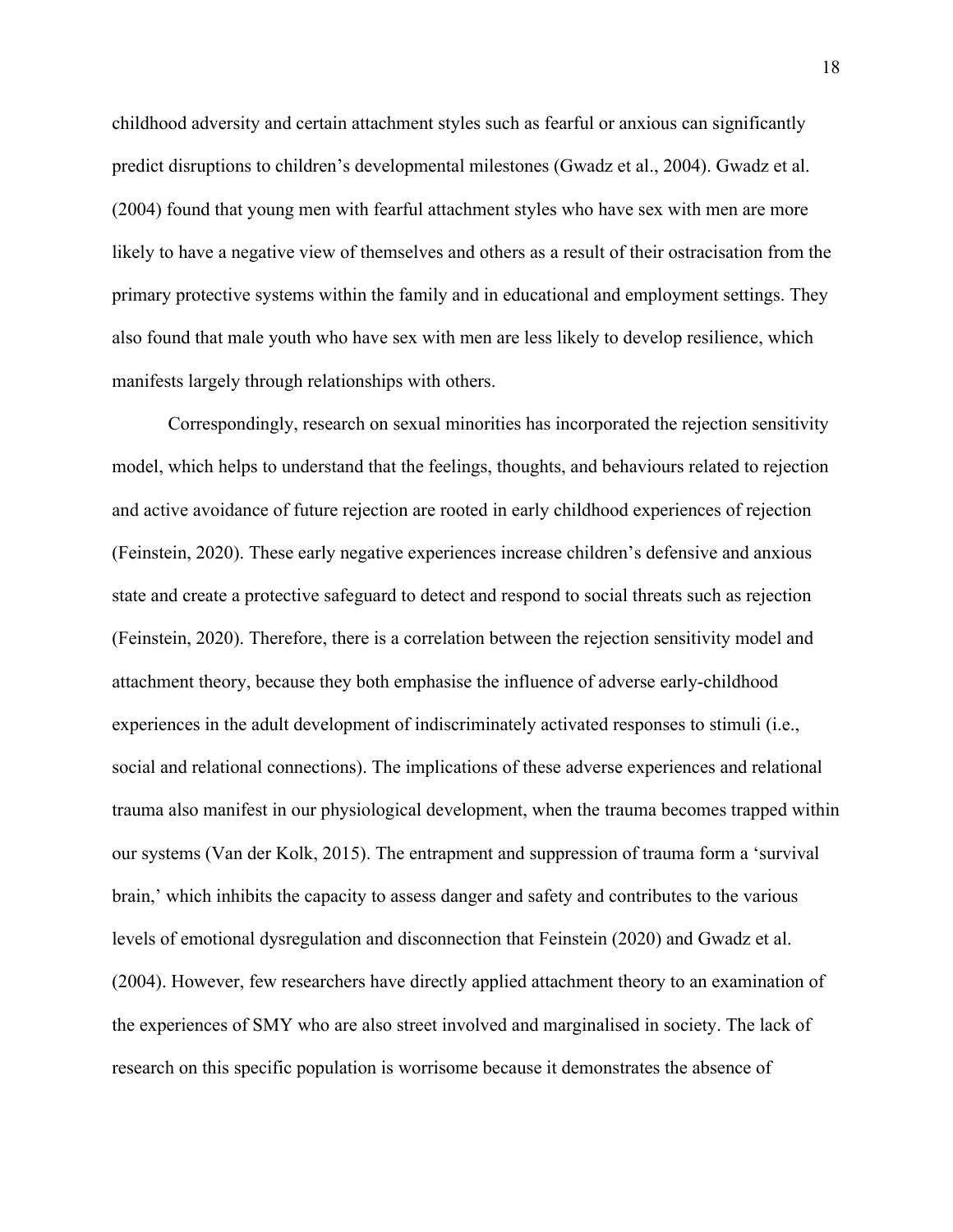awareness of the barriers, challenges, and trauma symptoms that this population faces and hence, might contribute to the documented disparities between SMY and their cis-gendered peers.

#### **Literature Review**

<span id="page-18-0"></span>In this literature review I synthesise recently published articles and classic and seminal references to identify themes, gaps, and noteworthy findings relevant to this research inquiry. Initially, I began the literature review process by searching electronic databases, including the University of Alberta library database, Google Scholar, ProQuest, EBSCO Academic Search Complete, and the City University library database and generally reviewing printed books and textbooks. After I gained a general understanding of the current studies and literature relevant to this topic, I used specific keywords to narrow the scope of studies to my inclusion criteria, the specific research problem, and my research question. Keywords that helped to tailor the articles to this topic included *sexual minority or LGTBQ adolescent and homeless*, *queer youth and marginalisation*, *mental health and homeless LGTBQ youth*, and *LGTBQ youth and homeless or marginalised*. I incorporated additional keywords such as *supports or resources*, *attachment theory*, *relational trauma*, and *childhood trauma* to find articles in which the experiences of SMY and the attachment theorical framework merged.

Initially, I review the prevalence of mental health and substance use amongst MSMY followed by rates of victimisation that perpetuate poor mental health and the increased substance abuse of MSMY and SMY. Next, I discuss the role of social stigmatisation and relational trauma, which heighten the negative experiences of MSMY. Following this, I discuss the unique cultural and social factors that influence the healing of MSMY and the required competencies to support it. I conclude the literature review with a discussion of the shifts in approaches to the MSMY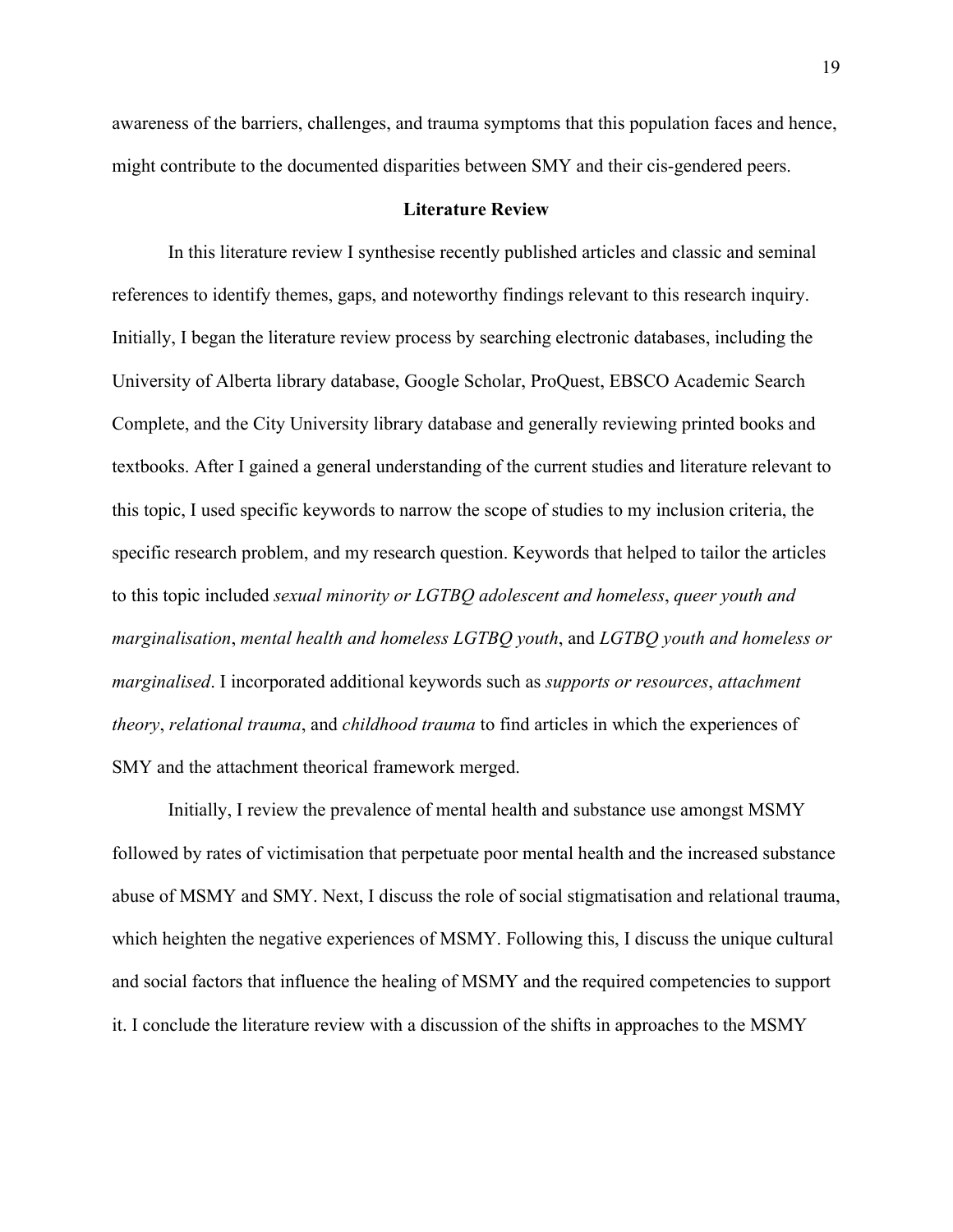research and resources that researchers have empirically found effectively support the distinct needs of MSMY.

At the conclusion of this review, I note the gaps in and various limitations of the literature. Although researchers have conducted a significant body of quantitative research SMY, they have conducted minimal research on marginalised SMY who are transient, homeless, or otherwise unstably housed. Further to this point, I found a limited number of qualitative studies that focused on MSMY in Canada, which limits the scope of the understanding of their lived intersectional experiences. I will discuss the shortcomings of the literature in the Limitations section of this paper.

# <span id="page-19-0"></span>**Prevalence of Mental Health and Substance Use**

A prevailing commonality that emerged from the literature is the increased risk of mental-health challenges, suicidality, and self-harming behaviours that disproportionately affect youth who identify as LGBTQ+ (Gnan et al., 2019). Further, Gnan et al. (2019) found that the negative experiences of LGBTQ+ students who identify as sexual minorities increases the risks for mental-health problems, suicide, and self-harm. They studied the outcomes of mental-health problems, the use of mental-health services, suicide risk, and self-harm amongst youth and found that the factors that are significantly associated with at least one outcome include identifying as "bisexual; thinking they were LGBTQ under the age of  $10, \ldots$  not feeling accepted where they live; having no out staff at university and experiencing LGBTQ-related crime" (p. 1397). However, the intersectionality of marginalisation, homelessness, and sexual identification of SMY increases their risk of mental-health problems and substance abuse (Abramovich & Shelton, 2017; Rusow et al., 2018). In their study Rusow et al. (2018) found that 23% of the youth who contacted the LGBTQ crisis line reported being homeless and that their families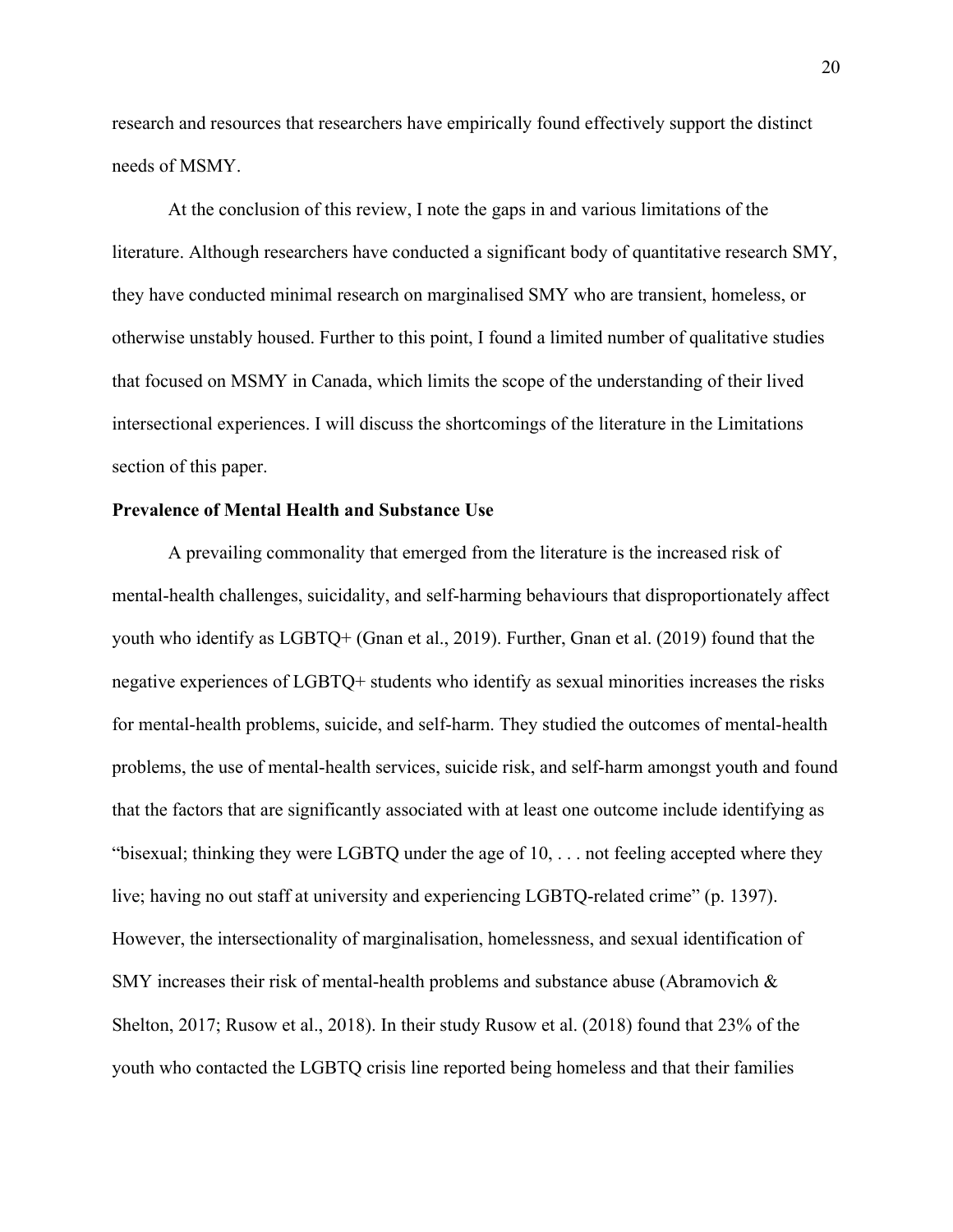rejected them when they disclosed their sexuality or gender. They also found that the rates of rejection are associated with the increased odds of homelessness and that homeless youth have a higher rate of suicide attempts, depression, PTSD, and feelings of being burdens on others.

The association between poor mental-health symptoms and the increased prevalence of substance abuse is greater amongst MSMY (Dawson et al., 2020; Kidd et al., 2021; Stein et al., 2009). Dawson et al. (2020) noted an increased prevalence of substance use amongst homeless youth, the majority of whom reported tobacco use (78%), followed by binge drinking (69%), prescription-drug use for nonmedical reasons (29%), and illegal-drug use in the past year (51%). They found that substance use is significantly correlated with mental-health symptoms as 80% of their participants met the diagnostic threshold for PTSD, 74% for depression, and 51% for at least moderate anxiety. Similarly, Kidd et al. (2021) also researched associations among drug overdoses, substance use, and mental health; over one third of the homeless youth in their study reported at least one suicide attempt and at least one drug overdose that required hospitalisation. Kidd et al. found that the age of homelessness correlates with mental-health distress, which is significantly associated with substance abuse. This finding is in line with findings of Gnan et al. (2019), who noted that coming out before the age of 16 years is associated with mental-health symptoms and increased victimisation.

#### <span id="page-20-0"></span>**Victimisation**

The connection between mind and body is crucial in the recognition of danger, selfawareness, and self-regulation (Van der Kolk, 2015). However, victimisation can limit the capacity to create this connection, which can lead to long-lasting social, cognitive, and emotional impediments that affect social and physical development. According to Girouard et al. (2021), difficulties with regulating emotions mediated their finding that bullying victimisation is directly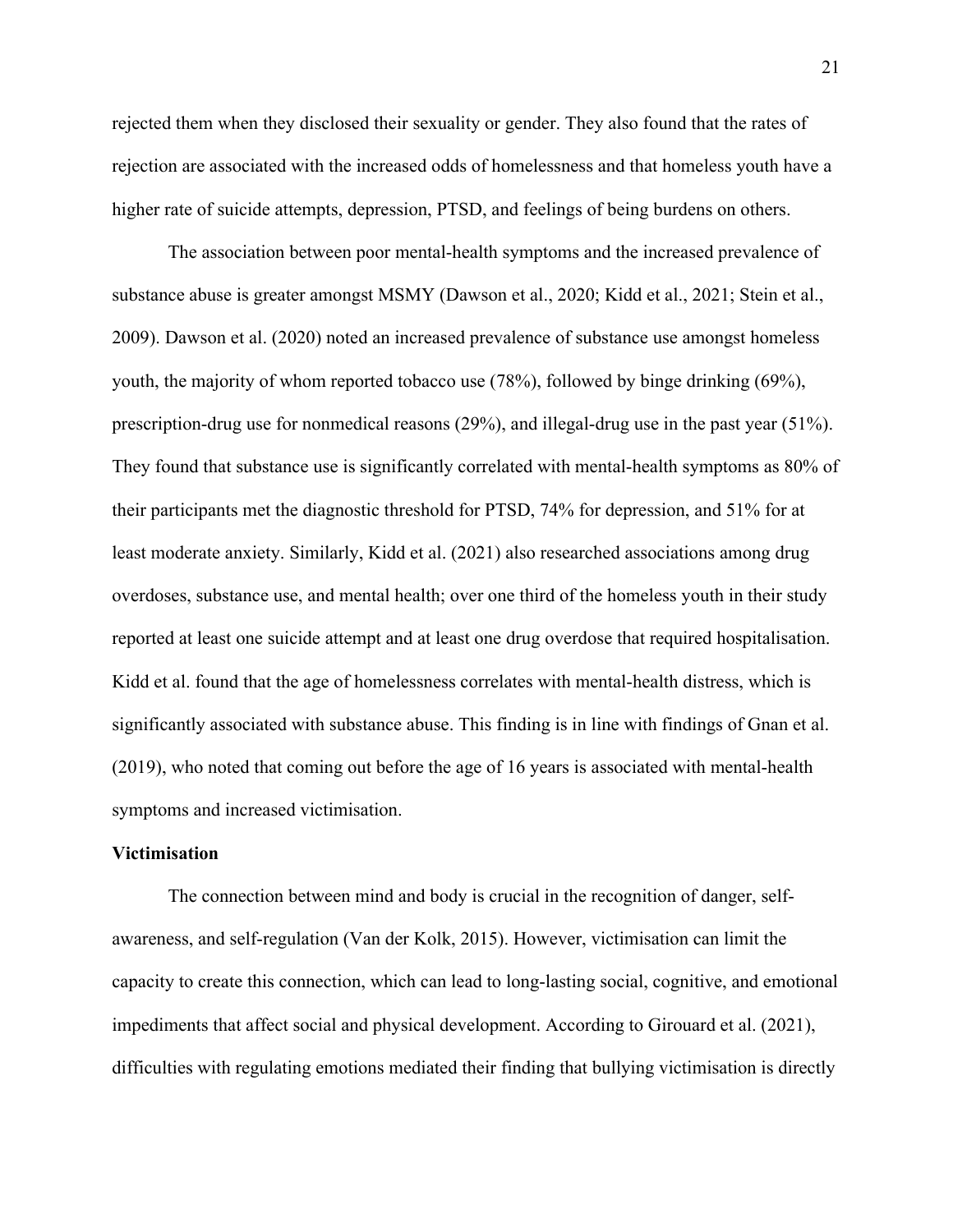associated with lower sexual desire and arousal difficulties, higher sexual distress, and more orgasmic-function difficulties. Other researchers such as Van der Kolk (2015) and Perry and Szalavitz (2007) supported Girouard et al.'s suggestion that trauma from bullying victimisation can fragment the mind-body connection; they elaborated that chronic disconnection can lead to dissociation and avoidant symptoms in survivors of trauma.

In addition, peer victimisation, depressive symptoms, and the intention to use drugs are predictable factors in SMY's suicidal ideation and attempts. Hatchel et al. (2019) reported that the predictability of suicide ideation is the higher amongst youth with depressive symptoms because they are less likely to seek help when they are distressed.

### <span id="page-21-0"></span>**Relational Trauma**

Interpersonal experiences and connections play an important role in our understanding of ourselves and help us to navigate our communities (Eisenberg et al., 2018). Social relations can be categorised within the social ecological (socioecological) model, which involves the complex and dynamic interplay between individual relationships and community and social factors (Eisenberg et al., 2018). At an individual level, SMY have higher rates of internalised guilt because they feel that they are a burden on others and lack a sense of belonging (Hatchel et al., 2019). The prevalence of mental-health symptoms, particularly higher rates of suicide, suicide attempts, and depression, suggest the internalised negative beliefs of many MSMY (Eisenberg et al., 2018; Hatchel et al., 2019). Austin and Craig (2015) demonstrated the interplay between internalised self-concepts, interpersonal relationships, and larger community factors. They linked individual and societal factors and found that perceptions of masculinity or femininity in society affect SMY because they confuse transgender youth who do not conform to either concept.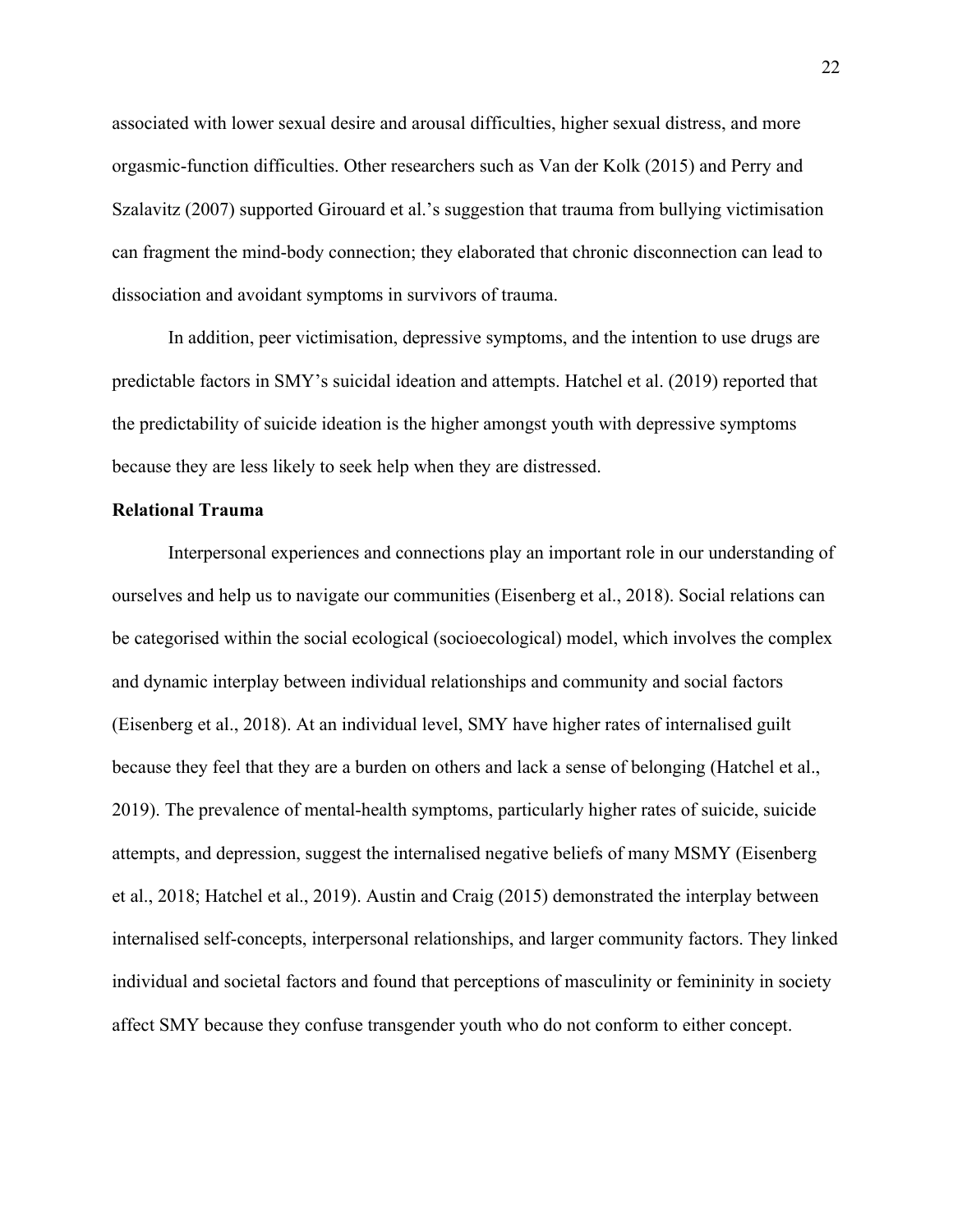In addition to societal considerations, SMY have reported higher rates of challenging family dynamics and adverse childhood experiences (ACEs), which are associated with increased interpersonal trauma and poor mental health (Austin & Craig, 2015; Feinstein, 2020; Rusow et al., 2018). ACEs and histories of childhood maltreatment are positively associated with adults who identify as a sexual minority (Corliss et al., 2002). Corliss et al. (2002) suggested that identification as a sexual minority places these folks outside the societally acceptable heterosexual boundaries; therefore, identifying as a sexual minority in and of itself can be a risk factor in their increased victimisation. Furthermore, folks who identify as a sexual minority have reported higher rates and more extreme forms of childhood physical abuse from their guardians compared with heterosexual individuals (Alvy et al., 2013; Corliss et al., 2002). Specifically, sexual minority women have reported higher rates of childhood sexual abuse (Alvy et al., 2013) and major physical maltreatment from both maternal and paternal guardians, whereas men have reported emotional and physical maltreatment from maternal guardians and major physical abuse from paternal guardians (Corliss et al., 2002). Further, SMY with an earlier sexual debut have reported more strained relationships with their mothers compared to other adolescents (Brown et al., 2015). Subsequently, ACE abuse can contribute to the increasing mental health challenges, substance abuse, negative physical and psychological health, and poor educational and economic outcomes amongst MSMY (Brown et al., 2015; Corliss et al., 2002; Dawson et al., 2020; Gnan et al., 2019). The increased prevalence of ACEs amongst sexual-minority folks is significant because of their potentially long-term implications. The close relationships and connections of SMY who are exposed to ACEs can contribute to their reported earlier sexual debut, which is also linked to an increased likelihood of sexual abuse (Lin et al., 2011, as cited in Brown et al., 2015) and physical abuse during childhood and poor reproductive health after adolescence.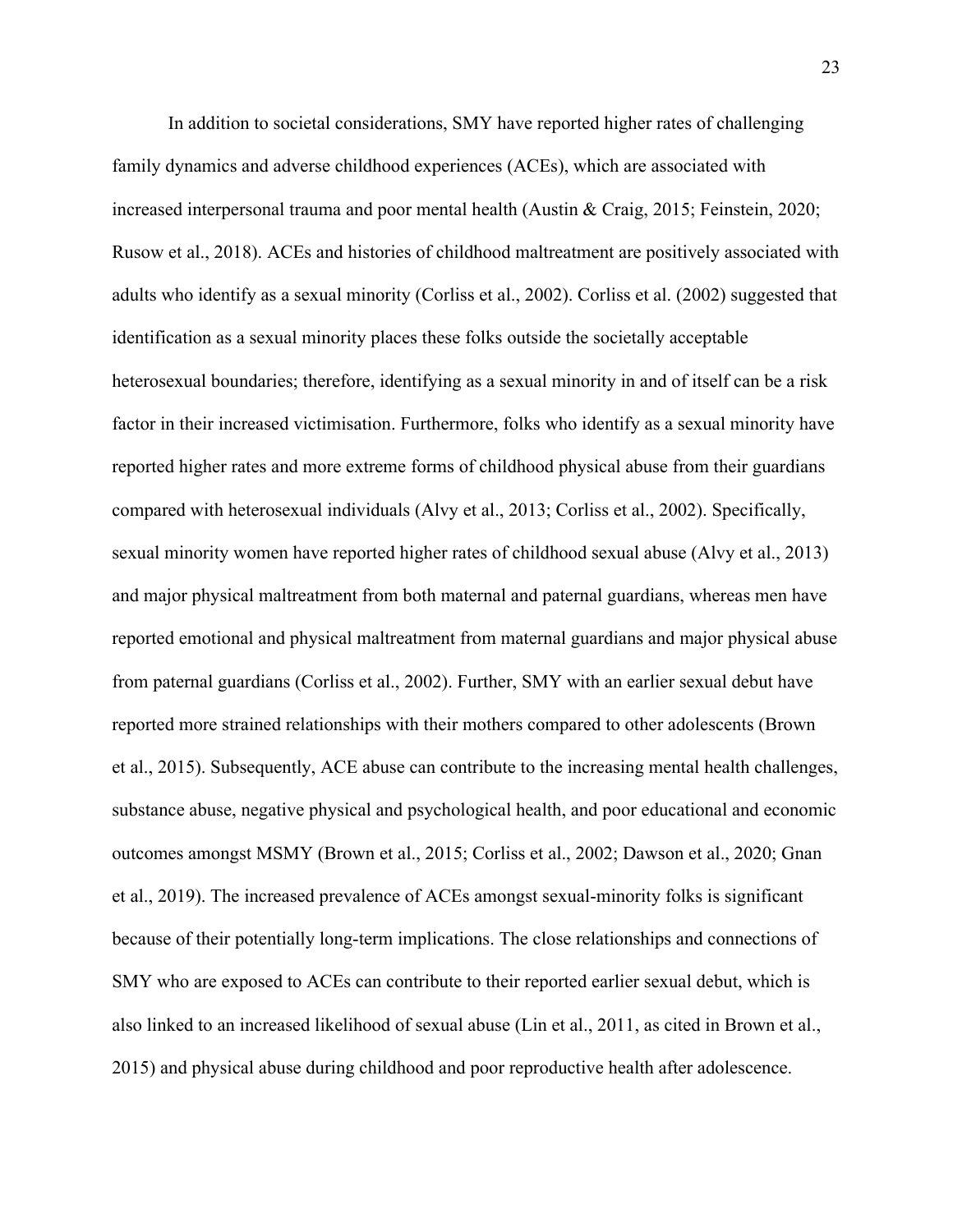Therefore, SMY report higher rates of ACEs and poor interpersonal relationships with their families of origin. Moreover, the age of sexual debut and identification as a sexual minority is an additional risk factor for this population.

Regarding peer relations, researchers have found that SMY also experience ostracisation from peers within their sexual-minority community (Austin & Crag, 2015; Feinstein, 2020). The concept of relational trauma for MSMY is often based on their relationship with themselves, their natural and peer networks, and the larger social systems; it includes systemic discrimination, stigma, and polarising views of sexual expression and mental health (Austin & Craig, 2015). A participant in Austin and Craig's (2015) study stated the following:

I think that's why a lot of adults also judge, you know, the homosexuals, cuz they don't see it like an often thing and they don't consider it like normal. Like my mom says, that's not part of our community. That's what my mom says, it's not part of the community and that people, um, society basically sees people like that, like aliens. (p. 571)

The fact that this participant referred to himself as an "alien" highlights the common experience of many SMY who often lack a sense of belonging and acceptance in their social worlds (Hatchel et al., 2019). This quotation captures the oppression and discriminatory perceptions at multiple social levels that impact youth who identify as a sexual minority.

## <span id="page-23-0"></span>**Cultural Competency**

The transitional phases in adolescence can be a difficult and confusing period for many youths as they develop their sense of identity, navigate social dynamics, and situate themselves in the world. This time can also be increasingly confusing and challenging for SMY who are exploring their individuality and discovering that they do not fit into the assigned sexual and gender norms in society (Austin & Craig, 2015). The cultural and sociocultural competency of individuals who provide services to SMY is important to ensure that the supports are appropriate and proficient. Austin and Craig (2015) expanded on this sentiment and noted the additional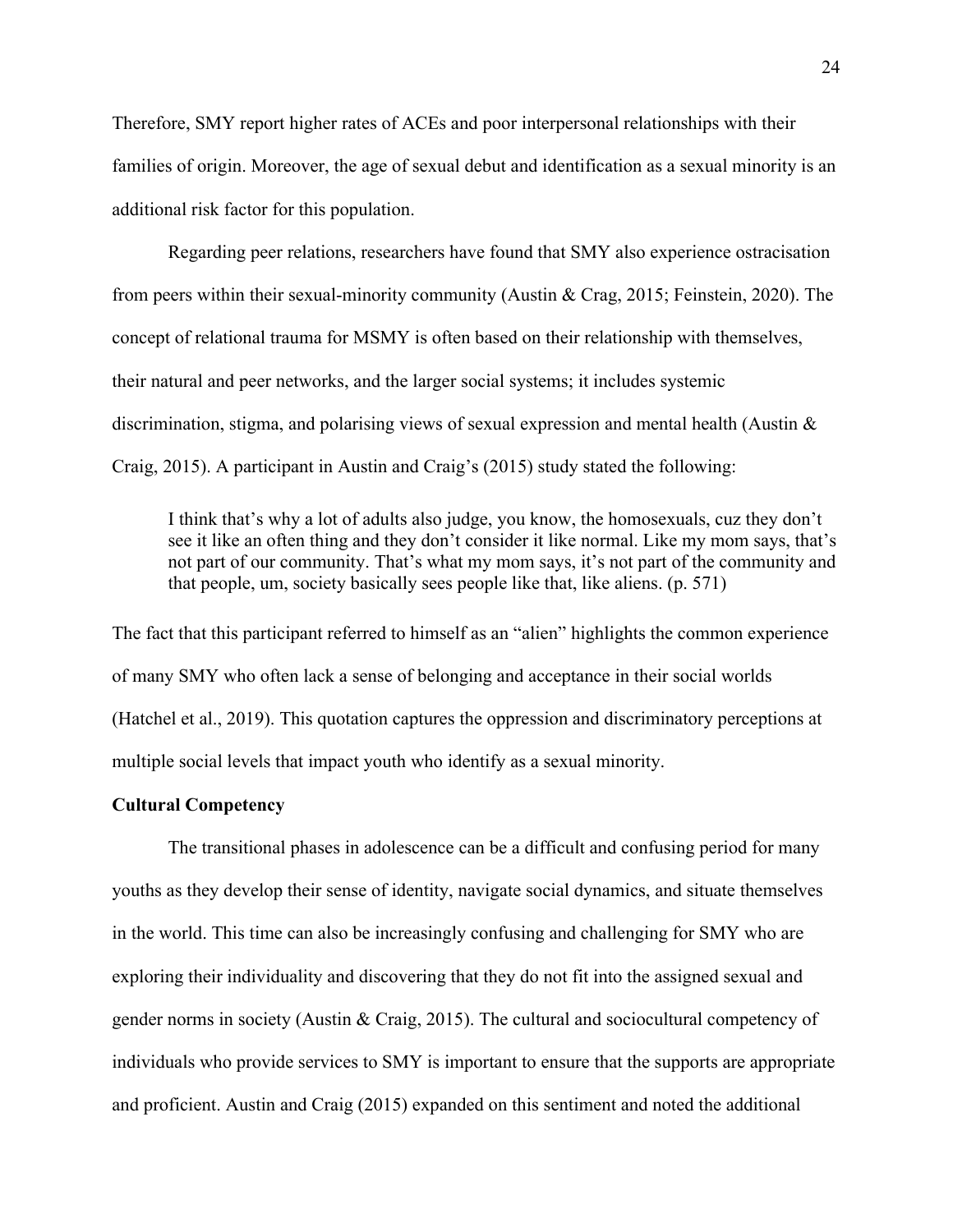stressors and complexities that culturally diverse SMY face if their culture and society have predetermined their orientation within rigid parameters of sexual orientation, gender identity, and gender expression. They stressed that it is important that community-based programs and resource persons ensure cultural competency to support culturally diverse youth by educating themselves on SMY and passing their knowledge to youth who need additional guidance and support to understand their experience.

#### <span id="page-24-0"></span>*Sociocultural Competency*

Social competency extends beyond social skills to the capacity to comprehend and integrate thoughts and feelings through meaningful and intentional interactions (Barbosa Romera Leme et al., 2016). Higher levels of social competency are also positively correlated with the social-emotional development, psychosocial adjustment, and overall quality of life of adolescents (Barbosa Romera Leme et al., 2016). The social competency of educators and professionals plays an important role in creating safe spaces for MSMY who are increasingly attuned to the mannerisms, behaviours, and language of those around them as a result of their heightened experiences of trauma (Van der Kolk, 2015). The findings in the literature indicate that, despite the prevalence of mental-health issues, substance-abuse, and social stigma, SMY who have supportive interpersonal and community supports are more likely to feel supported and safe in their respective communities (Eisenberg et al., 2018; Hatchel et al., 2019; Kidd et al., 2021). SMY have reported that the most valuable resources are supportive and socially competent interpersonal supports, such as family, teachers, and friends, who are nonjudgmental and respect their identified pronouns (Eisenberg et al., 2018). Schools have a role in implementing traumainformed interventions to increase the social competency of educators to create safe and positive environments for SMY (Heiden et al., 2020). Further, Eisenberg et al. (2018) found that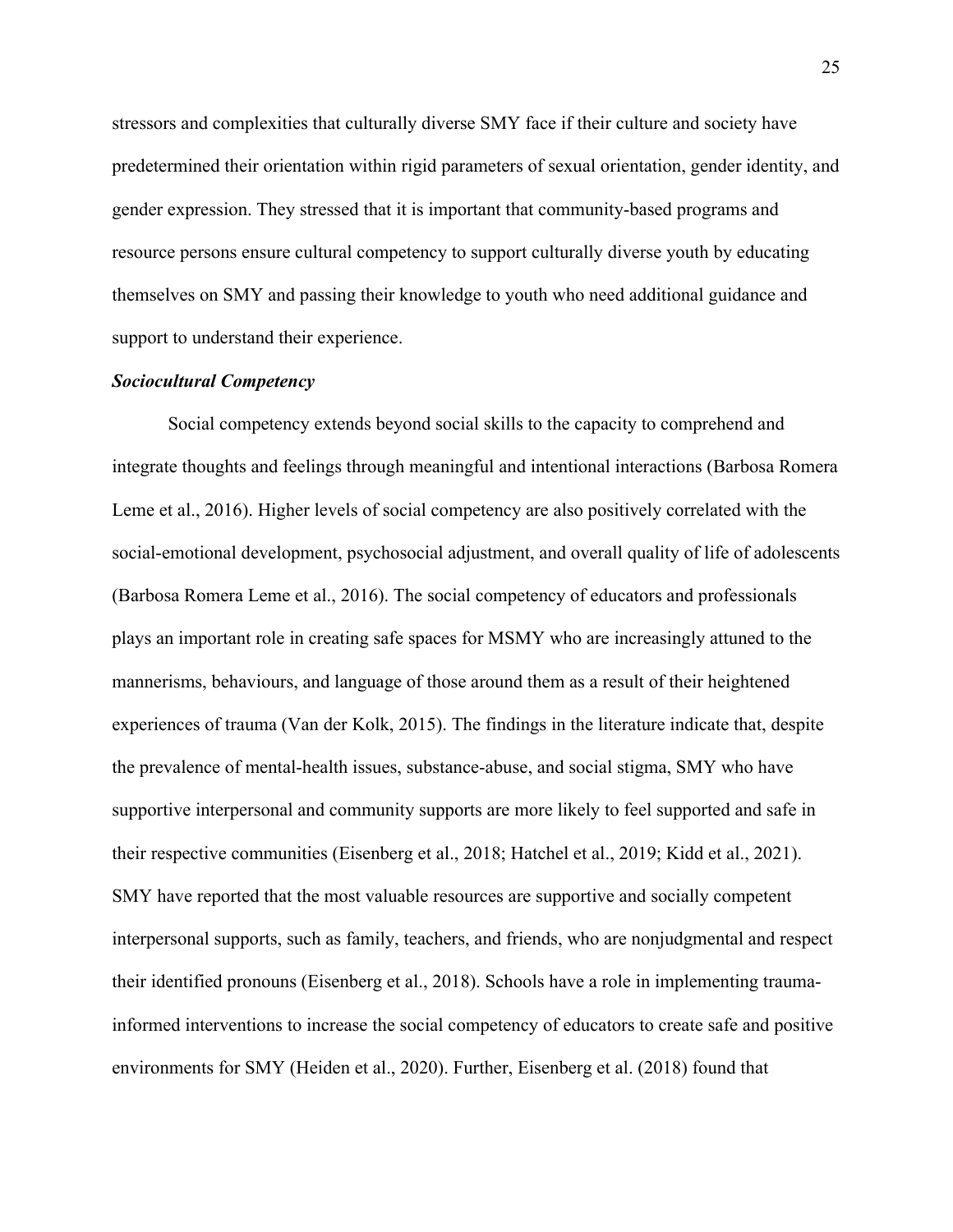organisational and institutional supports, including the programs that SMY-serving organisations offer, safe spaces, and community events (e.g., Pride festival) that also enhance adolescents' development are valuable to MSMY. Professionals and community workers who actively pursue and acquire knowledge and skills to work with sexual minorities are more likely to support SMY, thus, facilitate cultural and social competence through their professional development (Craig et al., 2015).

#### <span id="page-25-0"></span>**Current Supports for SMY**

The current supports for homeless SMY fall within varying levels of accessibility. The literature reflected a shift in the understanding of the disparities amongst SMY to a more structural and systemic approach. The increased focus on the importance of interpersonal relationships and relational supports for these youth deviates from the negative portrayal of them to a more compassionate and understanding perception. Further to this point, researchers have drawn from various theories, including minority stress theory, to support their findings that sexual minority folks face disproportionate mental-health challenges compared to heterosexual individuals (Feinstein, 2020; Gnan et al., 2019; Hatchel et al., 2019). Minority stress theory applies to studies of sexual minorities because it suggests that these disproportionate challenges result from the increased social stigma that sexual minorities experience that leads to distal minority stressors (external stressors; e.g., discrimination) and proximal minority stressors (e.g., internalised stigma; Feinstein, 2020). Minority stress theory supports the increased awareness of the increased prevalence of risk for this population because it points out the perpetuating social factors.

As I discussed previously, the study findings stress the effectiveness of community and school-based supports in creating a safe and nonjudgmental space and reducing the risk factors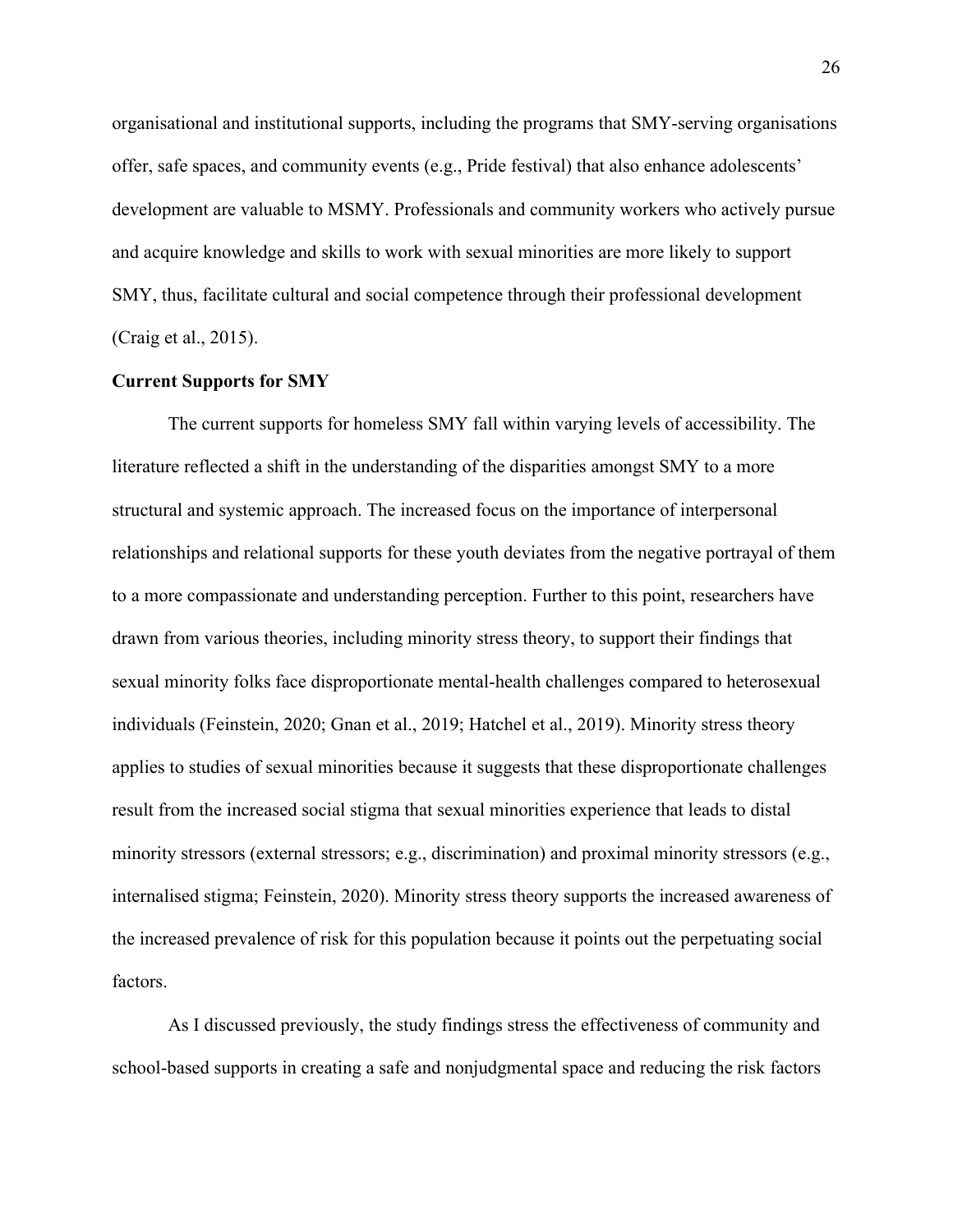for SMY and MSMY (Heiden et al., 2020; Shattuck et al., 2020). Shattuck et al. (2020) found that structural and organisational structures often make sexual- and gender-minority youth (SGMY) invisible. They found that schools that change their policies and implement health curricula create safe zones, modify physical spaces (e.g., gender-neutral bathrooms), and continue to train their staff to develop professional skills to combat disparities amongst SGMY enhance the normalisation of, advocacy for, and visibility of SGMY. The findings show that after the use of the Reducing LGBTQ+ Adolescent Suicide (RLAS) program, staff become more aware, SGMY become more normalised in their schools, and administrators encourage staff participation in SGMY training. Shattuck et al. suggested that the first step is to implement the initial RLAS program, but that staff need to continue to learn about appropriate terminology to use with SMY youth and combat the misperception of invisibility of SGMY decrease the disparity that they face and advocate on their behalf.

Lastly, discussions and assessments of the accessibility of resources for marginalised SMY in the literature are limited. However, Rusow et al. (2018) found that many SMY, including actively homeless youth, access the LGBTQ crisis telephone line for support. They noted that increasing the awareness of service providers to better equip them to support LGBtQ youth during crisis situations is beneficial in tailoring their support. This finding suggests that technology plays an important role in facilitating access to appropriate resources for MSMY who might not have other means of reaching out for support. Still, this crisis-intervention resource is a reactive support to immediate stabilisation of MSMY and does not proactively prevent and combat the underlying catalysts that foster crises for these youth. Based on this limitation, I recommend further research on proactive rather than reactive supports for MSMY by increasing the efficacy of technology and the benefits of call centres. Also, the lack of accessibility to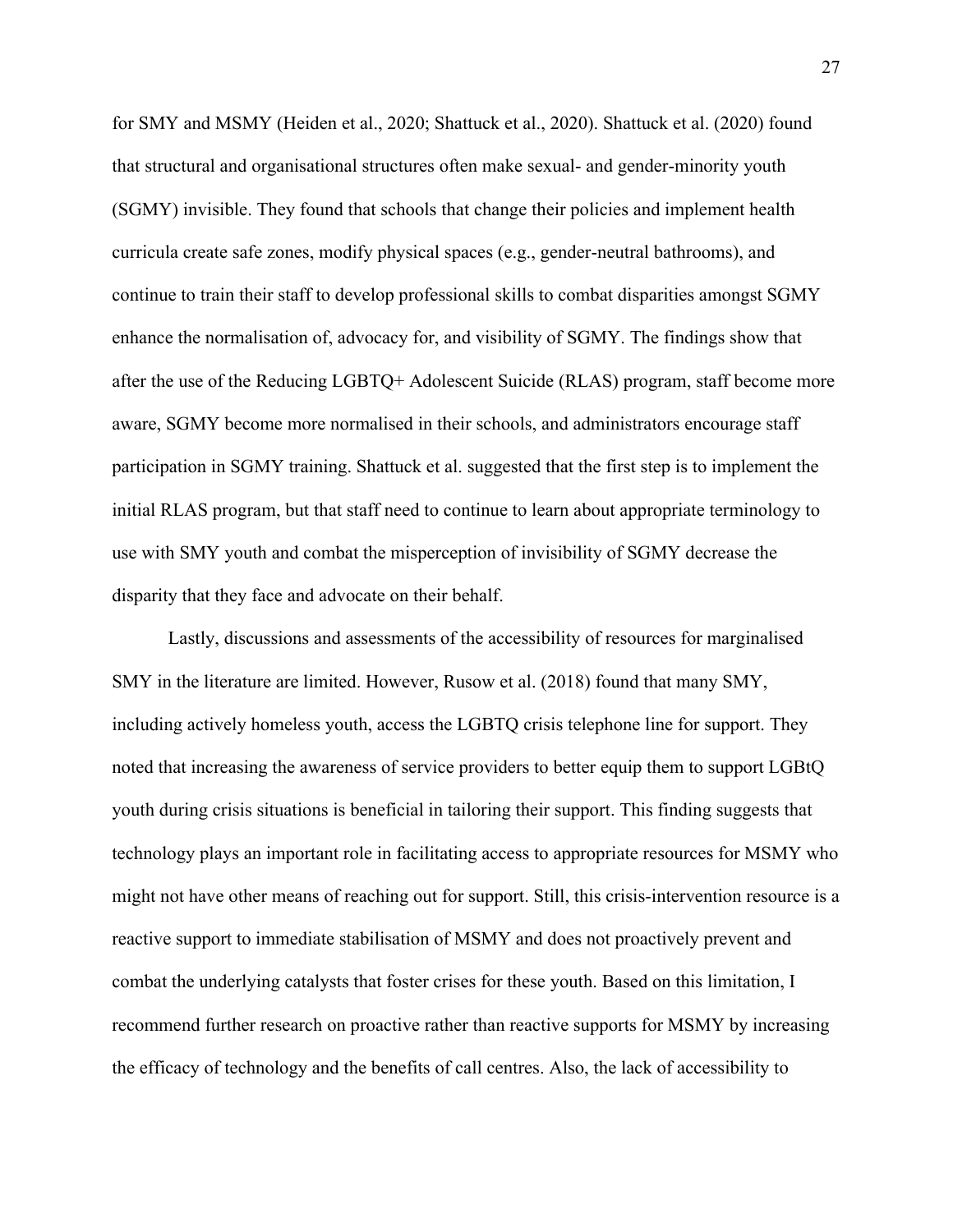community resources for homeless SMY who actively use illicit substances is also a barrier to access to appropriate medical care (Hatchel et al., 2019). Hatchel et al. (2019) found that increasing their accessibility to mental-health treatments and promoting supportive and safe spaces in the community have favourable health outcomes for MSMY who follow through and access the available supports (Hatchel et al., 2019).

#### **Methodological Analysis of Current Research**

<span id="page-27-0"></span>In this section I review 10 core articles (see Table 1) and discuss the researchers' methodological analyses to understand why the rates of disparity are higher amongst SMY In my search for literature, I found seven quantitative and three qualitative core articles and incorporated the findings from two classic references from John Bowlby's and Mary Ainsworth's work on attachment theory (see Table 1 for a summary of the analyses). The intention of this literature review is to familiarise the readers of current research in this field, present common themes, and noteworthy observations that emerged from the literature on MSMY.

I begin by considering the backgrounds and roles of the researchers and then discuss the methodological approaches that the researchers used to conduct and analyse their research on SMY. In this section I outline, review, and critique the research paradigms, participants, data collection and analysis, recommendations, and limitations of the seven qualitative and three qualitative core articles.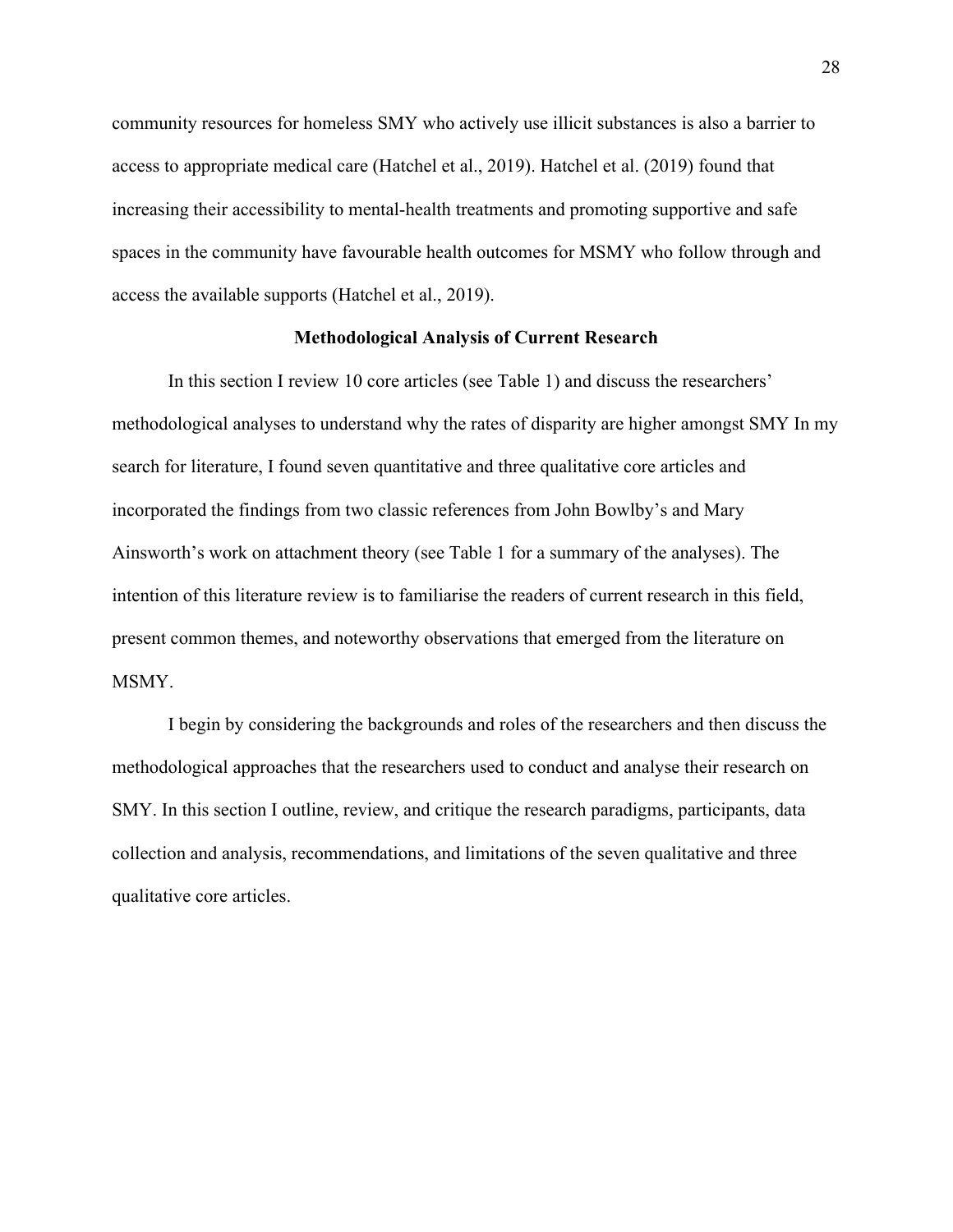# <span id="page-28-0"></span>**Table 1**

| Author(s)                                                                                                                                                                                                                              | Title                                                                                                                                                                   | Year | Methodology                          | Research inquiry and findings                                                                                                                                                                                                                                                                                                                                                                                            |
|----------------------------------------------------------------------------------------------------------------------------------------------------------------------------------------------------------------------------------------|-------------------------------------------------------------------------------------------------------------------------------------------------------------------------|------|--------------------------------------|--------------------------------------------------------------------------------------------------------------------------------------------------------------------------------------------------------------------------------------------------------------------------------------------------------------------------------------------------------------------------------------------------------------------------|
| Austin, A., $\&$<br>Craig, S. L.                                                                                                                                                                                                       | Empirically<br>Supported<br>Interventions for<br>Sexual and Gender<br>Minority Youth                                                                                    | 2015 | Qualitative                          | • Incorporated affirmative practice with<br>traditional Cognitive Behavioural Therapy<br>• Findings: Youth need to cope with notions<br>of heterosexism, homophobia, and<br>transphobia within their family, school,<br>cultural, and community networks.<br>The need to support culturally diverse<br>$\bullet$<br>youth understand their experiences of sex<br>and gender within their respective cultural<br>context. |
| Craig, S. L.,<br>Doiron, C., &<br>Dillon, F.                                                                                                                                                                                           | Cultivating<br>Professional Allies<br>for Sexual Minority<br>Youth: A<br>Community-Based<br>Educational<br>Intervention                                                 | 2015 | Quantitative                         | • Investigated learning outcomes following<br>participation in the community-based<br>educational interventions<br>• Findings: Increased skills, knowledge and<br>self-efficacy of participants in the<br>community-based educational<br>interventions increased cultural and<br>professional competency and decreased<br>negative attitudes of SMY                                                                      |
| Dawson, R. C.,<br>Shehadeh, D.,<br>Hao, J.,<br>Barnard, J.,<br>Khoddam, K. L.<br>(Ladi),<br>Leonard, A.,<br>Clark, K.,<br>Kersey, E.,<br>Mousseau, H.,<br>Frank, J.,<br>Miller, A.,<br>Carrico, A.,<br>Schustack, A.,<br>& Cuca, Y. P. | Trauma, Substance<br>Use, and Mental<br>Health Symptoms in<br><b>Transitional Age</b><br>Youth Experiencing<br>Homelessness                                             | 2020 | Quantitative,<br>cross-<br>sectional | • Substance use was significantly correlated<br>with mental health symptoms, however,<br>was not significantly correlated with<br>trauma.<br>• One's response to trauma is influenced by<br>accessibility to available resources<br>• Researchers note that this population is at<br>a disadvantage due to inaccessibility to<br>supports compared to those with stable<br>housing.                                      |
| Eisenberg, M.<br>E., Mehus, C.<br>J., Saewyc, E.<br>M., Corliss, H.<br>L., Gower, A.<br>L., Sullivan, R.,<br>& Porta, C. M.                                                                                                            | Helping Young<br>People Stay Afloat: A<br>Qualitative Study of<br>Community<br>Resources and<br>Supports for LGBTQ<br>Adolescents in the<br>United States and<br>Canada |      | 2018 Qualitative,<br>multisite       | • Greatest support for youth is non-<br>judgmental interpersonal relationships and<br>safe and supportive spaces in the<br>community.<br>• Focused on lived experiences of youth                                                                                                                                                                                                                                         |

*Summary of Primary Articles Selected for Review*

*(table continues)*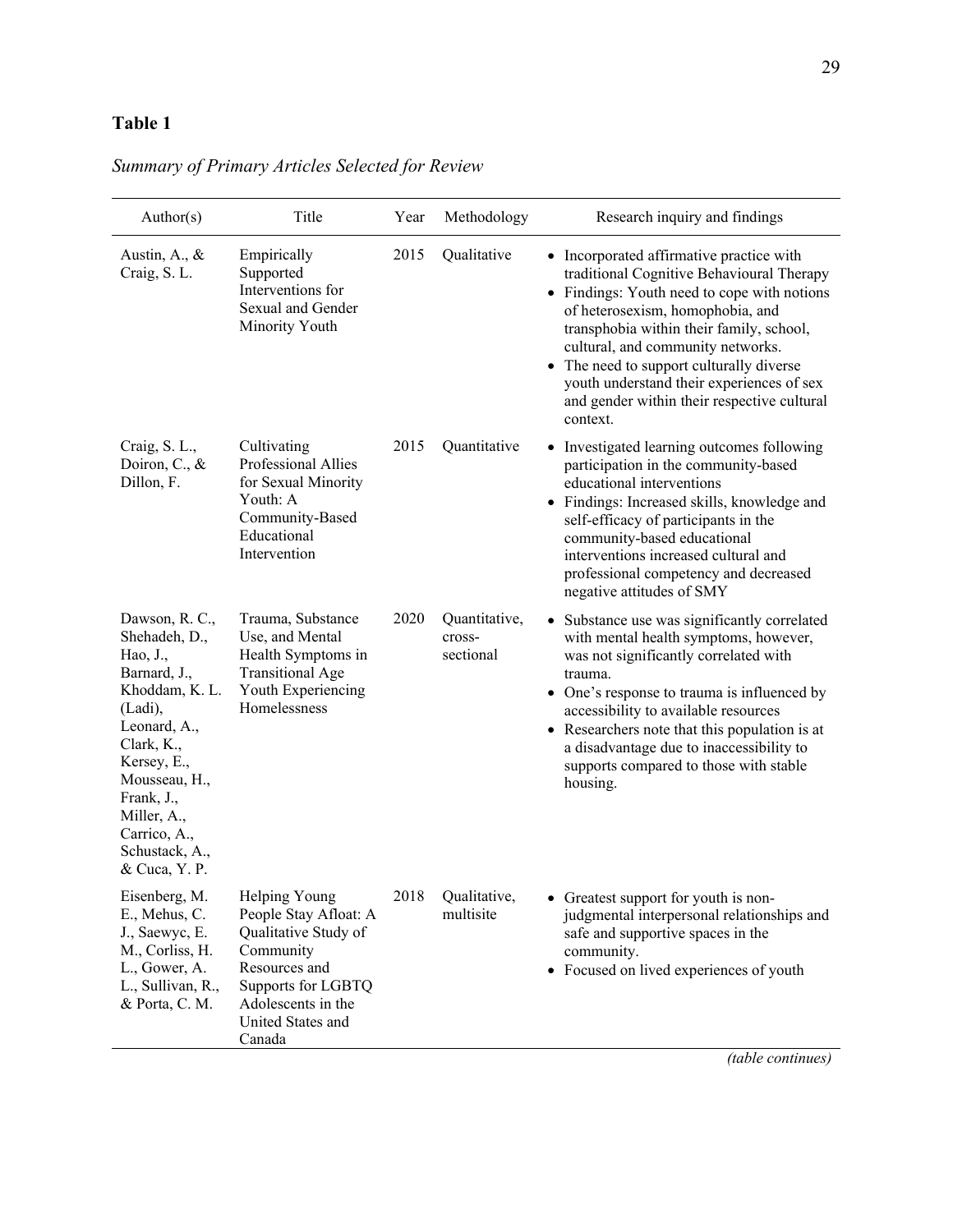| Author(s)                                                                                                      | Title                                                                                                                                                                                                                      | Year | Methodology                              | Research inquiry and findings                                                                                                                                                                                                                                                                                                                                                                                                                                                   |
|----------------------------------------------------------------------------------------------------------------|----------------------------------------------------------------------------------------------------------------------------------------------------------------------------------------------------------------------------|------|------------------------------------------|---------------------------------------------------------------------------------------------------------------------------------------------------------------------------------------------------------------------------------------------------------------------------------------------------------------------------------------------------------------------------------------------------------------------------------------------------------------------------------|
| Girouard, A.,<br>Dion, J., Bőthe,<br>B., O'Sullivan,<br>L., & Bergeron,<br>S.                                  | <b>Bullying</b><br>Victimization and<br>Sexual Wellbeing in<br><b>Sexually Active</b><br>Heterosexual,<br>Cisgender and<br>Sexual/Gender<br>Minority<br>Adolescents: The<br>Mediating Role of<br><b>Emotion Regulation</b> | 2021 | Quantitative,<br>cross-<br>sectional     | • Explored difficulties in emotion regulation<br>to assess associations between bullying<br>victimisation and sexual well-being<br>• Findings: Higher emotion regulation<br>difficulties mediated their findings of<br>bullying victimisation being directly and<br>negatively associated with difficulties in<br>sexual desire/arousal and positively with<br>sexual distress.                                                                                                 |
| Gnan, G. H.,<br>Rahman, Q.,<br>Ussher, G.,<br>Baker, D.,<br>West, E., $&$<br>Rimes, K. A.                      | General and LGBTQ-<br>Specific Factors<br>Associated With<br>Mental Health and<br>Suicide Risk Among<br><b>LGBTQ Students</b>                                                                                              | 2019 | Quantitative,<br>exploratory<br>analysis | • LGTBQ university students have higher<br>rates of risk of self-harm, suicide and<br>mental health challenges (depression and<br>comorbid suicide risk for females).<br>• Risk factors include identifying as<br>bisexual, identifying as female, sexual<br>abuse and adverse childhood experiences<br>and the age of coming out without a<br>healthy support network<br>• Peer or natural support networks and<br>feeling accepted reduce associated risks to<br>the outcomes |
| Hatchel, T.,<br>Ingram, K. M.,<br>Mintz, S.,<br>Hartley, C.,<br>Valido, A.,<br>Espelage, D. L.,<br>& Wyman, P. | Predictors of Suicidal<br>Ideation and<br><b>Attempts Among</b><br>LGBTQ Adolescents:<br>The Roles of Help-<br>Seeking Beliefs, Peer<br>Victimization,<br>Depressive<br>Symptoms, and Drug<br>Use                          | 2019 | Quantitative,<br>cross-<br>sectional     | • Used interpersonal theory of suicide and<br>minority stress theory to support findings<br>that lacking a sense of belonging and<br>feeling like a burden to others may<br>contribute to LGTBQ youth's increased<br>risk of suicidal thoughts and behaviour                                                                                                                                                                                                                    |
| Rusow, J. A.,<br>Goldbach, J. T.,<br>Rhoades, H.,<br>Bond, D.,<br>Lanteigne, A.,<br>& Fulginiti, A.            | Homelessness,<br>Mental Health and<br><b>Suicidality Among</b><br>LGBTQ Youth<br>Accessing Crisis<br>Services                                                                                                              | 2018 | Quantitative,<br>cross-<br>sectional     | • Homelessness was prevalent amongst<br>those who contacted the LGTBQ crisis<br>line.<br>Rates of rejection were associated with<br>increased risk of youth becoming<br>homeless.<br>• Homeless youth had higher rates of<br>depression, PTSD, feeling they were a<br>burden and were more likely to attempt<br>suicide.<br>(table continues)                                                                                                                                   |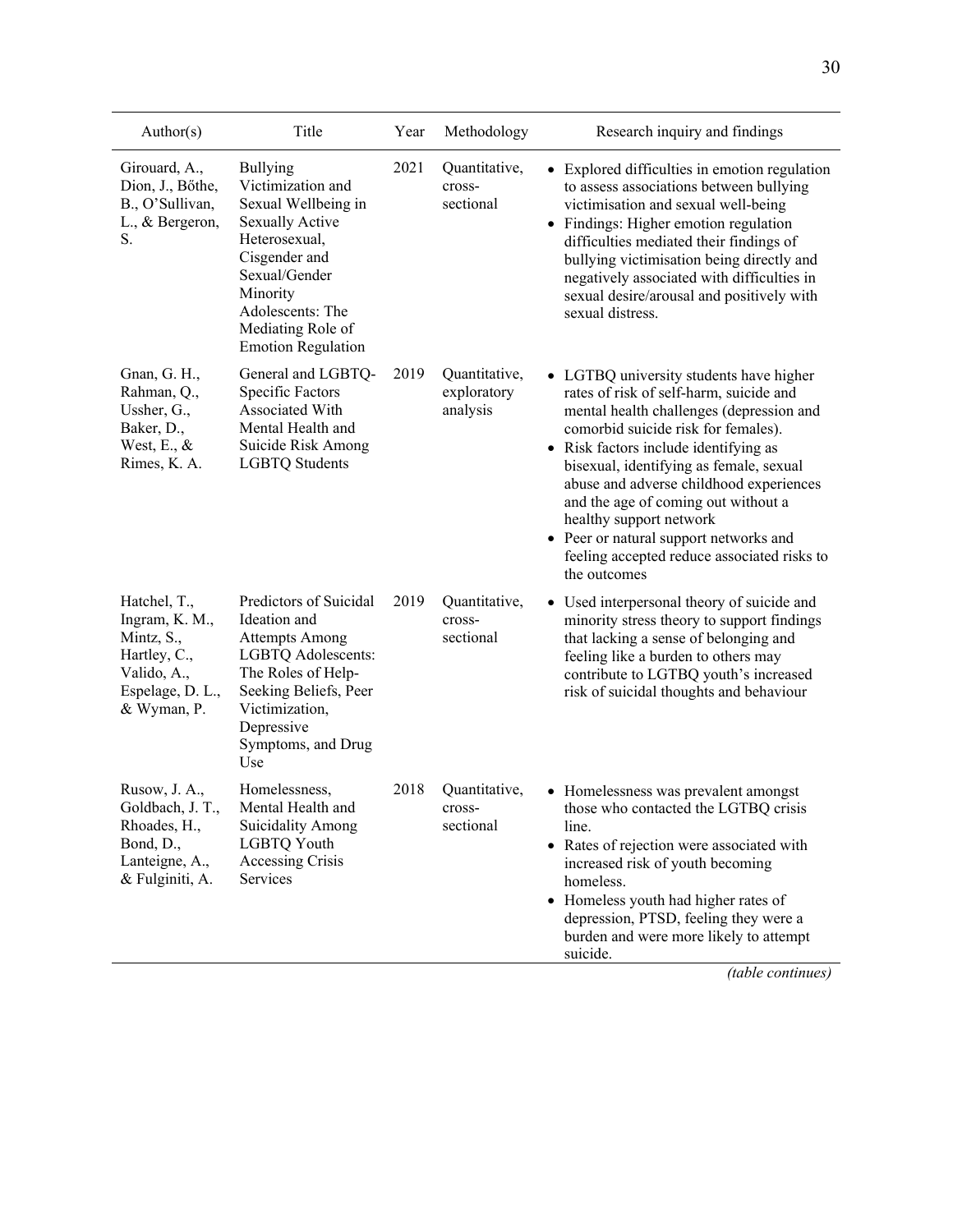| Author(s)                                                                                                                           | Title                                                                                                                                                                    | Year | Methodology  | Research inquiry and findings                                                                                                                                                                                                                                                                                                                          |
|-------------------------------------------------------------------------------------------------------------------------------------|--------------------------------------------------------------------------------------------------------------------------------------------------------------------------|------|--------------|--------------------------------------------------------------------------------------------------------------------------------------------------------------------------------------------------------------------------------------------------------------------------------------------------------------------------------------------------------|
| Saewyc, E. M.,<br>Li, G., Gower,<br>A. L., Watson,<br>R. J., Erickson,<br>D., Corliss, H.<br>$L_{\cdot}, \&$<br>Eisenberg, M.<br>Е. | The Link Between<br>LGBTQ-Supportive<br>Communities,<br>Progressive Political<br>Climate, and<br><b>Suicidality Among</b><br>Sexual Minority<br>adolescents in<br>Canada | 2020 | Quantitative | • Goal: investigate the impact of<br>community-level LGBTQ supports on the<br>mental health of sexual minority<br>adolescents in western Canada<br>Findings: Higher levels of LGBTQ-<br>supportive community resources and<br>progressive social climates associated with<br>lower suicidal ideation, suicide attempts,<br>and self-harm.              |
| Shattuck, D. G.,<br>Willging, C. E.,<br>$&$ Green, A. E.                                                                            | Applying a<br>Structural-<br>Competency<br>Framework to the<br>Implementation of<br>Strategies to Reduce<br>Disparities for Sexual<br>and Gender Minority<br>Youth       | 2020 | Oualitative  | • Research inquiry: role of schools in<br>decreasing the risk of adverse health<br>outcomes for sexual and gender minority<br>youths.<br>• Findings: Implementation of Resource<br>Teams within schools increased the<br>awareness and normalisation of SGMY<br>Found that the political, economic and<br>social systems often perpetuate disparities. |

# <span id="page-30-0"></span>**Researcher Roles**

As per the *Canadian Code of Ethics for Psychologists* (CPA, 2017), the selection processes are important to consider to ensure that the facilitators were knowledgeable and experienced, worked in multidisciplinary teams on possibly triggering subject matter, and were aware of the cultural and religious norms (CPA, 2017). Adhering closely to these guidelines, Eisenberg et al. (2018) recruited six young female graduates as interviewers who were not only aware of, respected, and were knowledgeable about LGBTQ folks, but also identified as part of the LGBTQ community themselves. Similarly to the diverse demographics of the interviewers, the research teams also consisted of people from various ethnicities, sexual orientations, genders, ages, and academic levels. These factors help to build rapport among the participants, interviewers, and researchers. Further, Craig et al. (2015) recruited facilitators based on their experience of delivering training to service providers and provided them with a three-hour orientation prior to the commencement of their study. The group included two academics and people from three community organisations.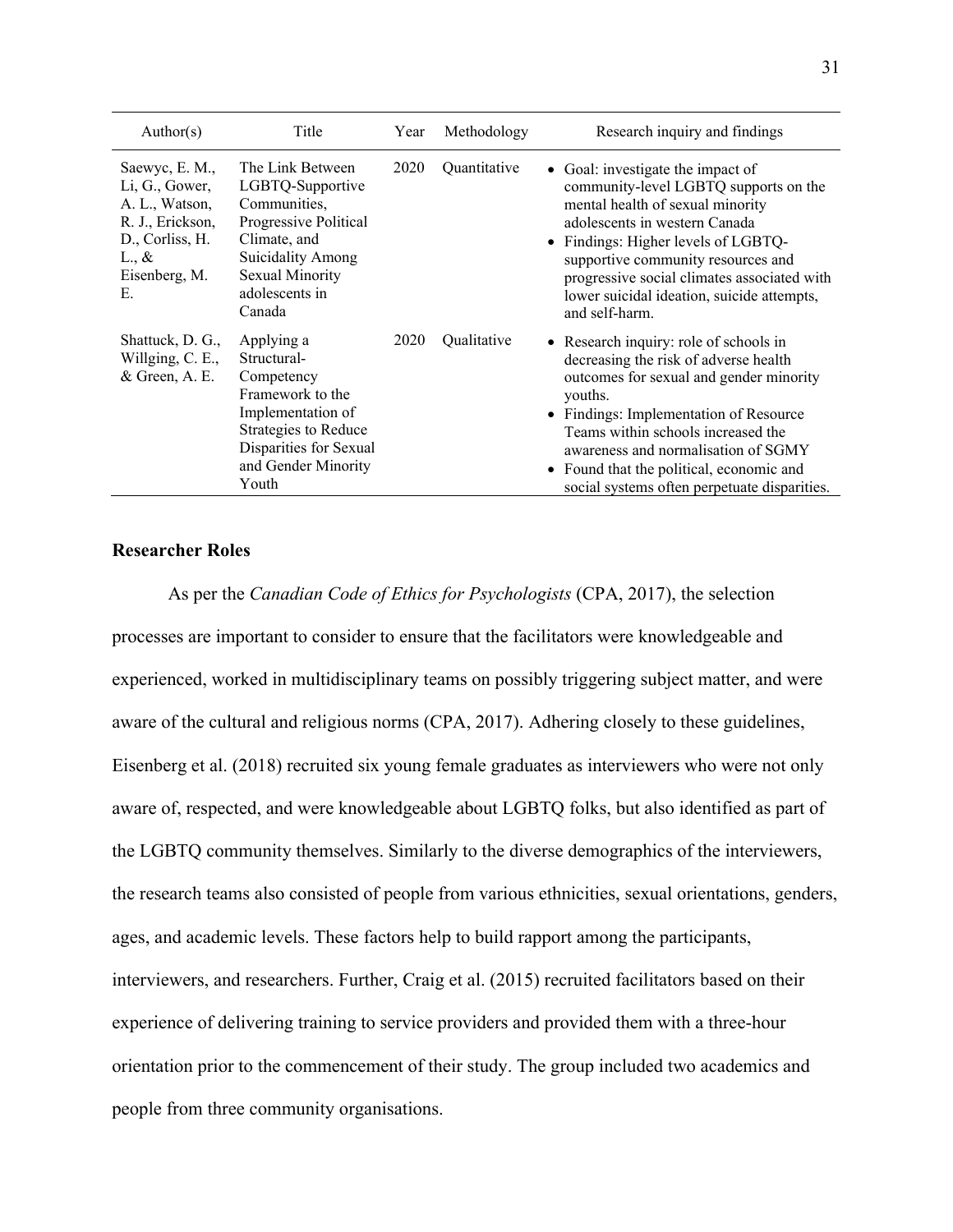Other researchers such as Austin and Craig (2015) included social-work and psychology graduate students (Girouard et al., 2021). However, I found a noticeable gap in clarity of the researchers' roles in the studies that I reviewed for this paper. This limitation in the documentation of the researchers' roles undermines the importance of careful and appropriate recruitment of facilitators and researchers, especially for studies in which the researchers used constructionist paradigms. The background and diversity of the facilitators and researchers is influential in the analyses, syntheses, and interpretations of the data.

#### <span id="page-31-0"></span>**Methodology**

I begin by describing the parameters of qualitative and quantitative research methods. Next, I integrate all of the qualitative studies with regard to their respective research paradigms, participant demographics, and data-collection and -analysis methods. I follow the same process for the quantitative articles and then discuss the roles of the researchers, significant findings, and limitations in the literature.

The researchers of three studies that I reviewed used a qualitative methodological approach. Qualitative methodology involves emic and inductive approaches to collect, analyse, and interpret data and derive theories by constructing and attributing meanings to patterns in the data (Creswell & Creswell, 2018; Merriam & Tisdell, 2016). Creswell and Creswell (2018) explained five common qualitative approaches: phenomenology, narrative inquiry, grounded theory, ethnography, and case study. Assumptions and theoretical frameworks lay the groundwork for qualitative researchers to gain an understanding of a research problem prior to the employment of various qualitative methods to collect their data (Creswell, 2013, as cited in Creswell & Poth, 2018). Researchers use tools to collect data that include open-ended interviews, focus groups, and observations, and they explain and theorise about phenomena and produce rich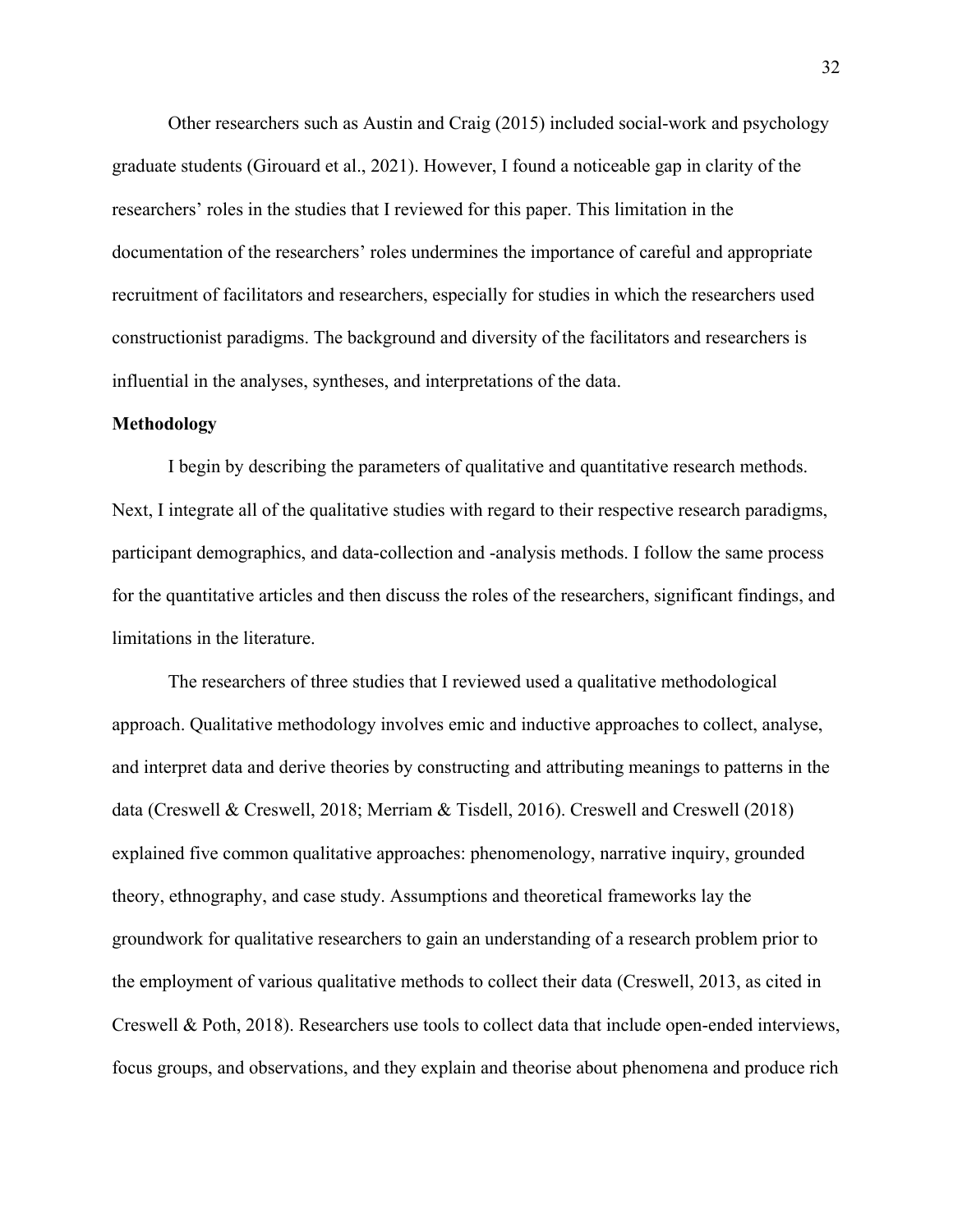descriptions. Compared to quantitative research, to ensure reliability, qualitative researchers triangulate their data sources and methods to strengthen the validity and establish the credibility of their findings (Creswell & Poth, 2018).

However, my literature review reveals that researchers prefer descriptive-quantitative methodological approaches to study this population and identify associations among the variables. Compared to the qualitative approach, the quantitative approach involves deductive reasoning to test theories and hypotheses empirically by using various quantitative tools such as surveys, statistical analyses, and measures (Creswell, 2013; Creswell & Poth, 2018). The quantitative researchers of the studies that I reviewed prefer to use survey designs over experimental or quasi-experimental designs and various analytical measures and tools to increase the validity and reliability of their data and understand the causes and effects of the variables (Creswell & Creswell, 2018).

#### <span id="page-32-0"></span>**Qualitative Research Articles**

The researchers of three studies used qualitative methods to gather and analyse their data. Eisenberg et al. (2018) conducted a multisite qualitative study and drew on the ecological model to better understand the environmental and social influences on LGBTQ youths. Shattuck et al. (2020) used qualitative methodology and applied a structural competency framework to assess the structural and organisation factors that affect the implementation of the RLAS program. They assessed the policies, procedures, and resources that perpetuate adverse health outcomes for SGMY. Austin and Craig (2015) also used a qualitative, community-based, participatoryresearch approach to affirmatively adapt cognitive behavioural therapy (CBT) to suit diverse SGMY. They used the "adapt and evaluate" framework to ensure the cultural congruence of the interventions for minority groups and capture the voices of SGMY.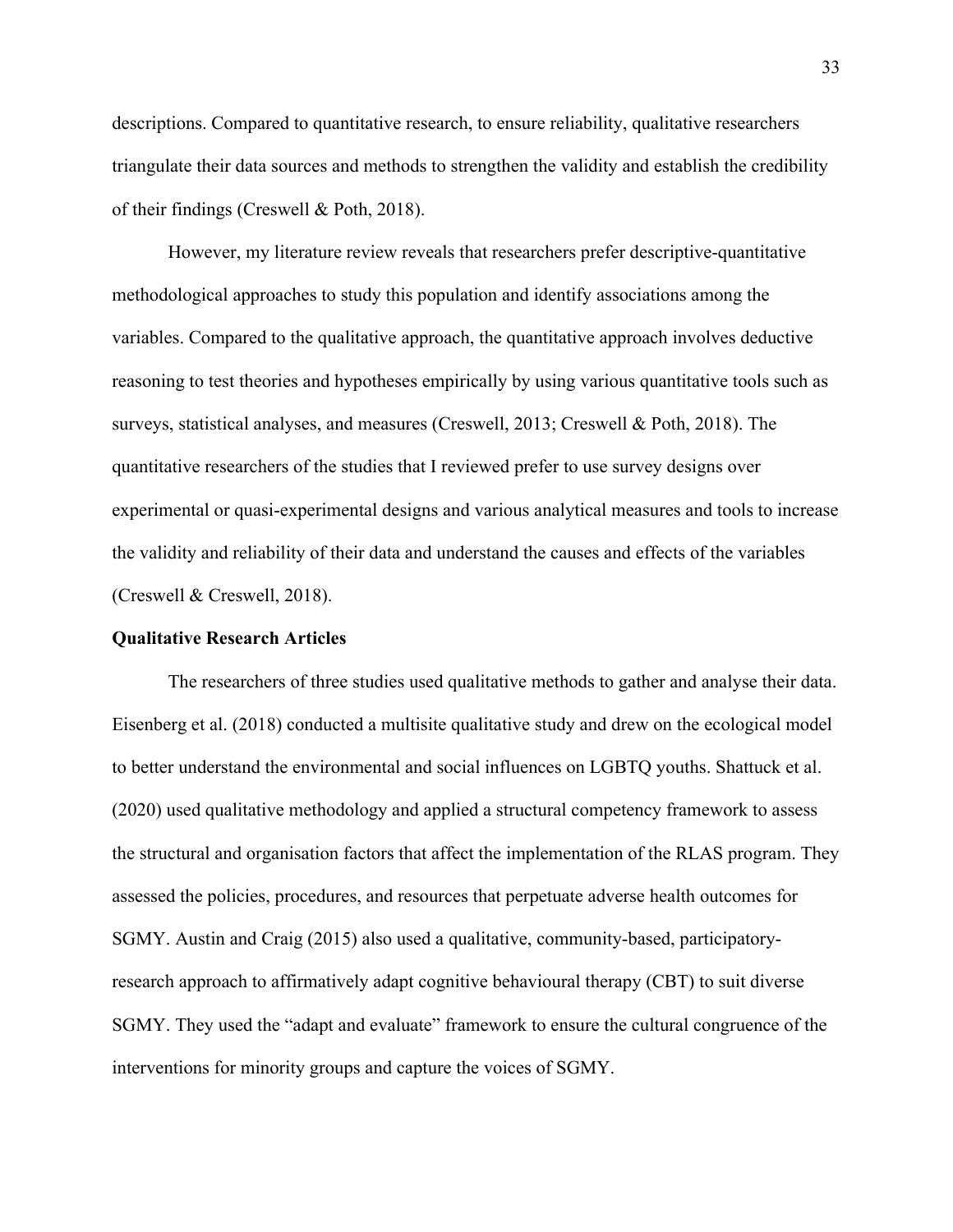# <span id="page-33-0"></span>*Research Paradigms*

According to the interpretivist paradigm that qualitative researchers use, socially developed meanings and understandings construct our reality (Creswell & Poth, 2018). Creswell and Poth (2018) explained that interpretivists adhere to subjectivist epistemology, which assumes that we cannot separate what we know and our understanding of our beliefs from ourselves; therefore, researchers and participants are linked because we understand the world based on our own subjective experiences. Social constructivists, or interpretivists, explore subjective meanings of experiences and the views of the participants while considering the social, historical, and cultural contexts (Creswell & Poth, 2018). Researchers who use this inductive approach generalise their open-ended questions to enable their participants to construct meanings, which helps researchers to interpret the participants' meanings and develop theories based on the thematic patterns in the data (Creswell & Poth, 2018). Shattuck et al. (2020) and Eisenberg et al. (2018) used this paradigm in their qualitative studies to interpretive the realities of SGMY within the school system based on themes that they identified in the data that they collected from interviews and focus groups. Austin and Craig (2015) also implemented a social constructivist approach to their research. They gathered data from three culturally diverse SMY focus groups and analysed them to create meaning from the salient themes in the youths' cultural and sexual minority identities. Aligned with Creswell and Poth's (2018) description of social constructivism, Austin and Craig focused on the importance of cultural and social contexts to construct and process their data to create meaning of the experiences of their participants in developing appropriate interventions for SMY in schools.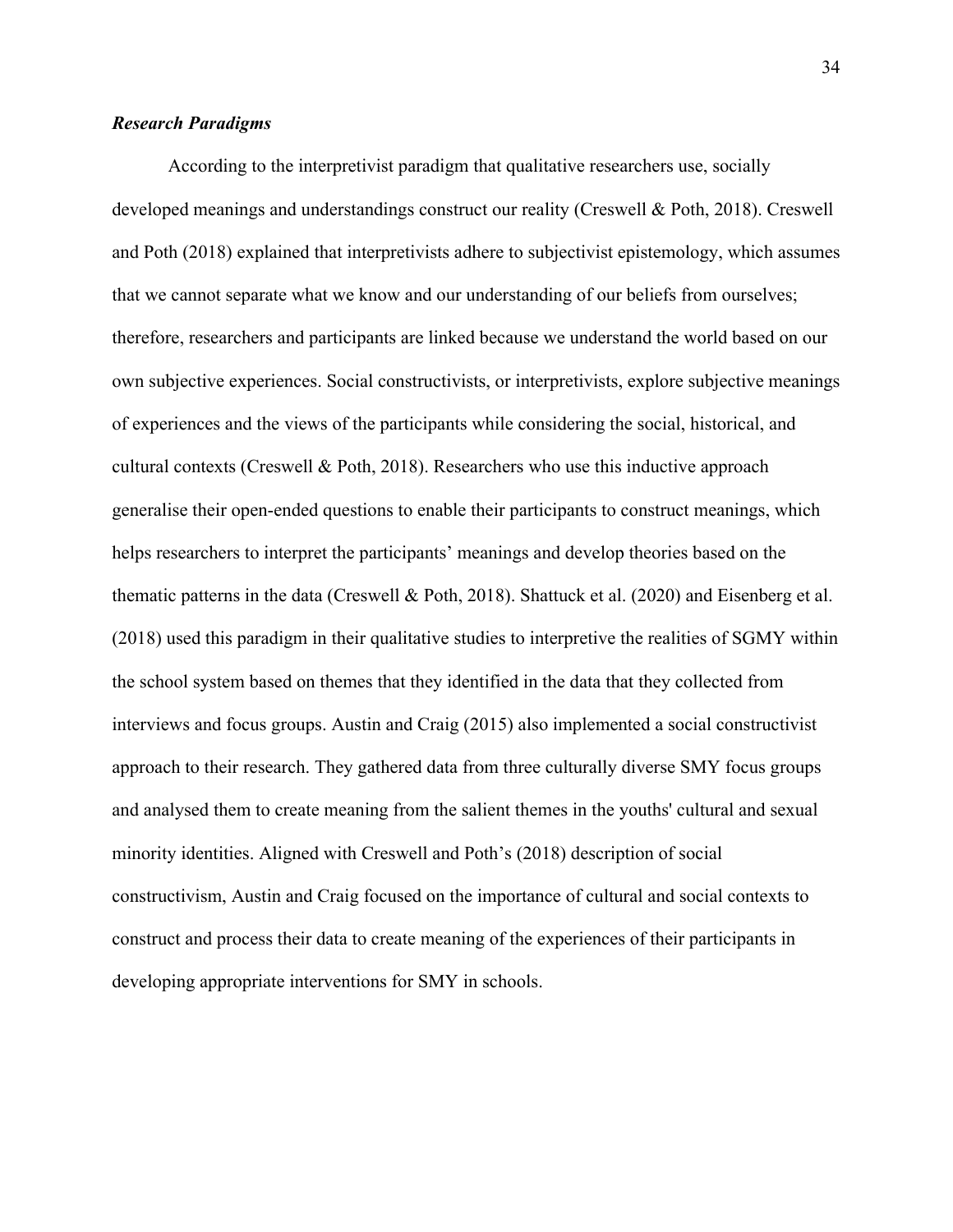# <span id="page-34-0"></span>*Participants, Sample Size, and Recruitment*

Unlike the large participant sample sizes in the quantitative studies, Eisenberg et al. (2018) and Austin and Craig (2015) included smaller sample sizes by recruiting 66 and 28 participants, respectively. Qualitative researchers prefer smaller sample sizes to collect more descriptive and richer data (Creswell & Creswell, 2018). However, Shattuck et al.'s (2020) sample size of 187 participants was larger. Their study spanned 2018 and 2019, and they included 81 and 106 participants in each year, respectively. The researchers did not indicate why they chose a larger sample size, because it had potential implications for their interpretations of the data.

The ages of the participants also varied significantly in the studies that I reviewed: Eisenberg et al.'s (2018) participants from Minnesota, United States, and British Columbia, Canada, were 14-19 years old (average age of 16.6); Austin and Craig (2015) recruited high school students from Miami who were 12-18 years old; and Shattuck et al. (2020) adult participants who were principals, nurses, members of implementation resource teams, teachers, librarians, and administrative staff from 18 different schools in New Mexico, United States. Eisenberg et al. and Austin and Craig included youths in their study, and Shattuck et al. included adults who worked with MSMY, which resulted in researchers being able to provide alternate perspectives in supporting SMY. I chose their articles because of the participants' diverse ages and backgrounds.

Regarding the cultural background and sexual/gender range of their participants, Eisenberg et al. (2018) and Austin and Craig (2015) used convenience and random sampling to ensure the recruitment of diverse participants. Eisenberg et al.'s study consisted of 33% males, females, and those who identified as transgender and over 50% as White or European; 25% as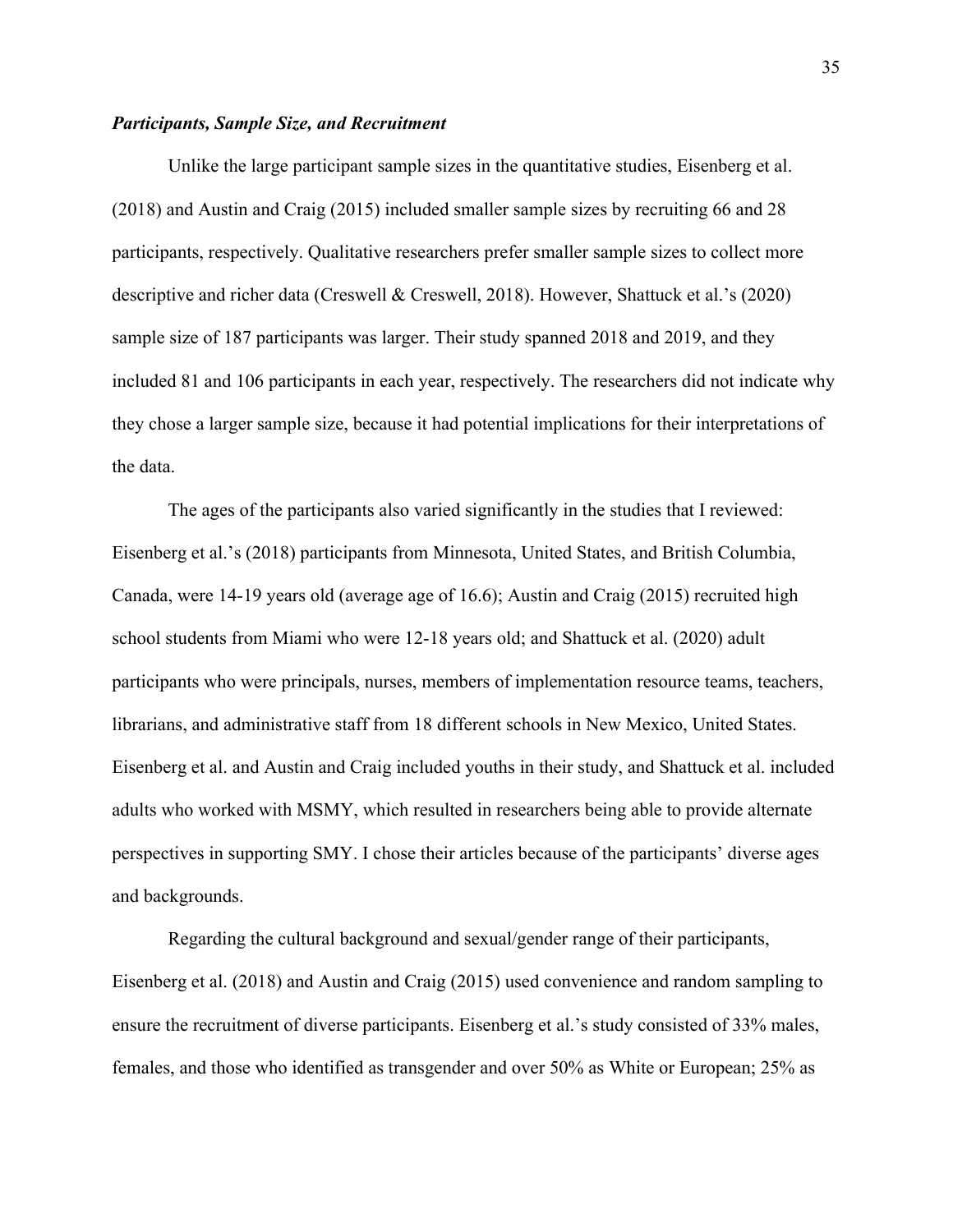mixed ethnicity; and others as Hispanic, Aboriginal, African, Asian, or Middle Eastern. Similarly, Austin and Craig included cultural minorities with the following racial/ethnic identities: Hispanic (14), Haitian (7), African American (4), and Caribbean (3). Their participants identified as female (23), male (4), and other (1). The researchers of both studies diversified the age, sex/gender orientation, and cultural backgrounds of their participants to represent the population appropriately. Further, the inclusion criterion in both studies was participants' selfidentification as part of the LGBTQ population; and the researchers distributed flyers, informed the staff at LGBTQ organisations, held group meetings, distributed information at larger events, and used general networking to recruit participants, with the support of these organisations and their staff. They screened the interested participants for sexual orientation, gender identity, and age to ensure they met the inclusion criteria, then conducted intake interviews. In the case of minors, both research teams obtained parental consent as well as assent form the youths to ensure informed consent.

Shattuck et al. (2020) used purposive sampling to recruit 187 adult participants whose occupations varied; they included, but were not exclusive to, community workers, lawyers, and social workers; and many worked within the school system. Unlike Eisenberg et al. (2018) and Austin and Craig (2015), Shattuck et al. (2020) included a disproportionate number of Caucasian female participants in both their initial 2018 study and the follow up 2019 study: 70% and 77% women, 70% and 73% Caucasian, respectively. Their population sample might not have accurately represented the targeted population and could have skewed the research findings. Although the purposive sampling method might not appropriately represent the population, Shattuck et al. used it because the purpose of their study was to target folks in supportive roles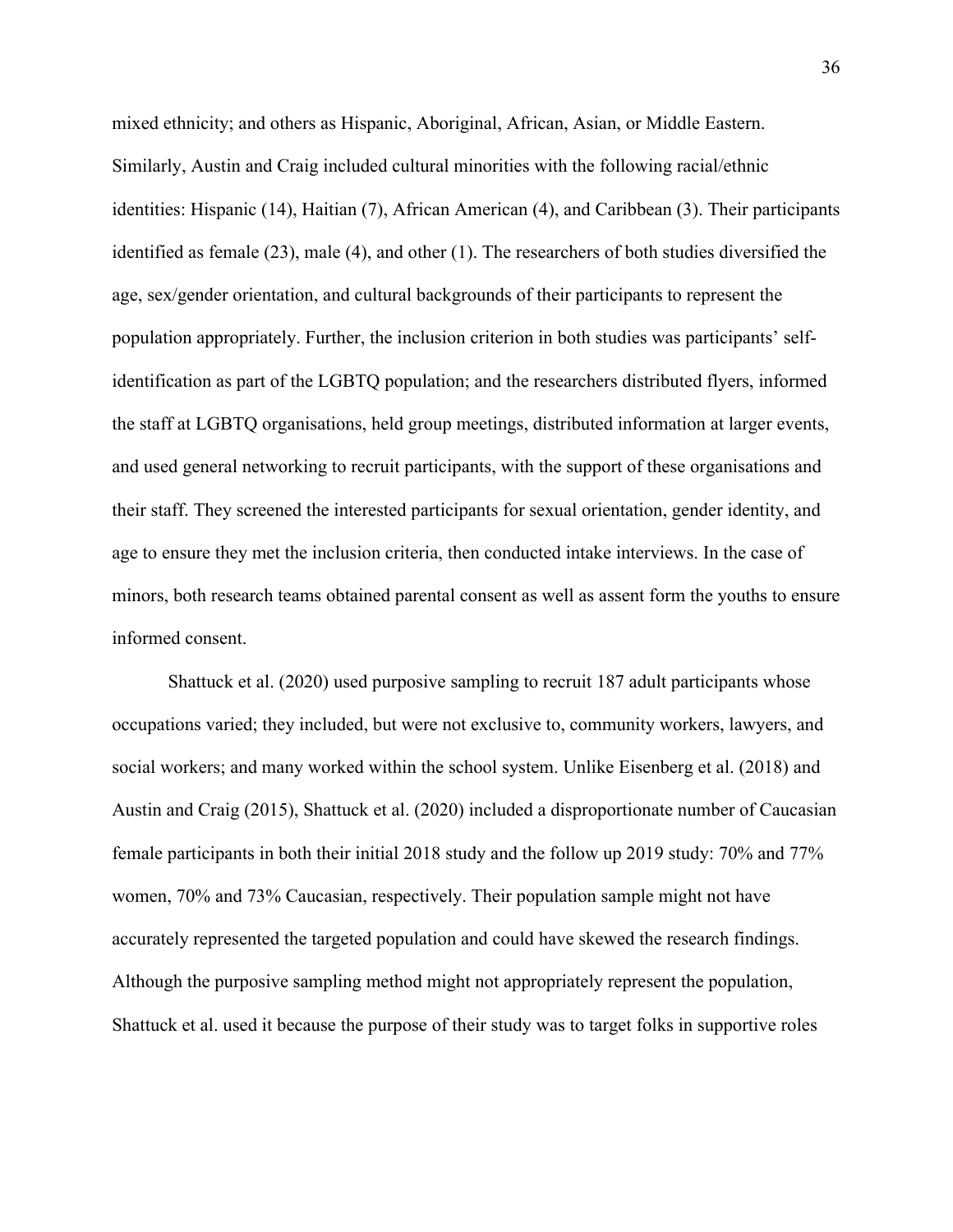who worked with SMY. I chose this study for this literature review because it offered a different perspective—from service providers and school staff—on support for SMY.

# *Data Collection*

The data-collection methods of the articles differed slightly and ranged between go-along interviews, focus-group interviews, and a combination of both. Shattuck et al. (2020) and Eisenberg et al. (2018) gathered data through interviews; the latter conducted 66 audio-recorded go-along, open-ended interviews with MSMY to contextualise and interpret their perceptions and experiences. In the go-along interviews the interviewers moved through the action space of the participants to obtain their responses in real time within the setting of interest. In the interviews the researchers noted visual cues and observations to gain a well-rounded understanding of the participants' lived experiences in their communities. This method of data collection yields a richer set of data-collection points from various perspectives for analysis. Similarly, Shattuck et al. conducted 75 individual interviews with school staff and administrators and 32 focus groups in 2018 and 2019 to assess the factors that impacted the implementation of the RLAS program over the last 2 years. The interviews were one hour in length, and the focus groups lasted about 90 minutes.

Aligning with best practices for qualitative interviewing, all of the researchers asked open-ended questions, and Shattuck et al. (2020) and Austin and Craig (2015) also collected data from semistructured focus group interviews. However, the facilitators in Shattuck et al.'s research focused on the participants' experiences with the RLAS program and factors within the school, district, state, and national contexts that might have impacted the implementation of the program and/or uptake of the practice.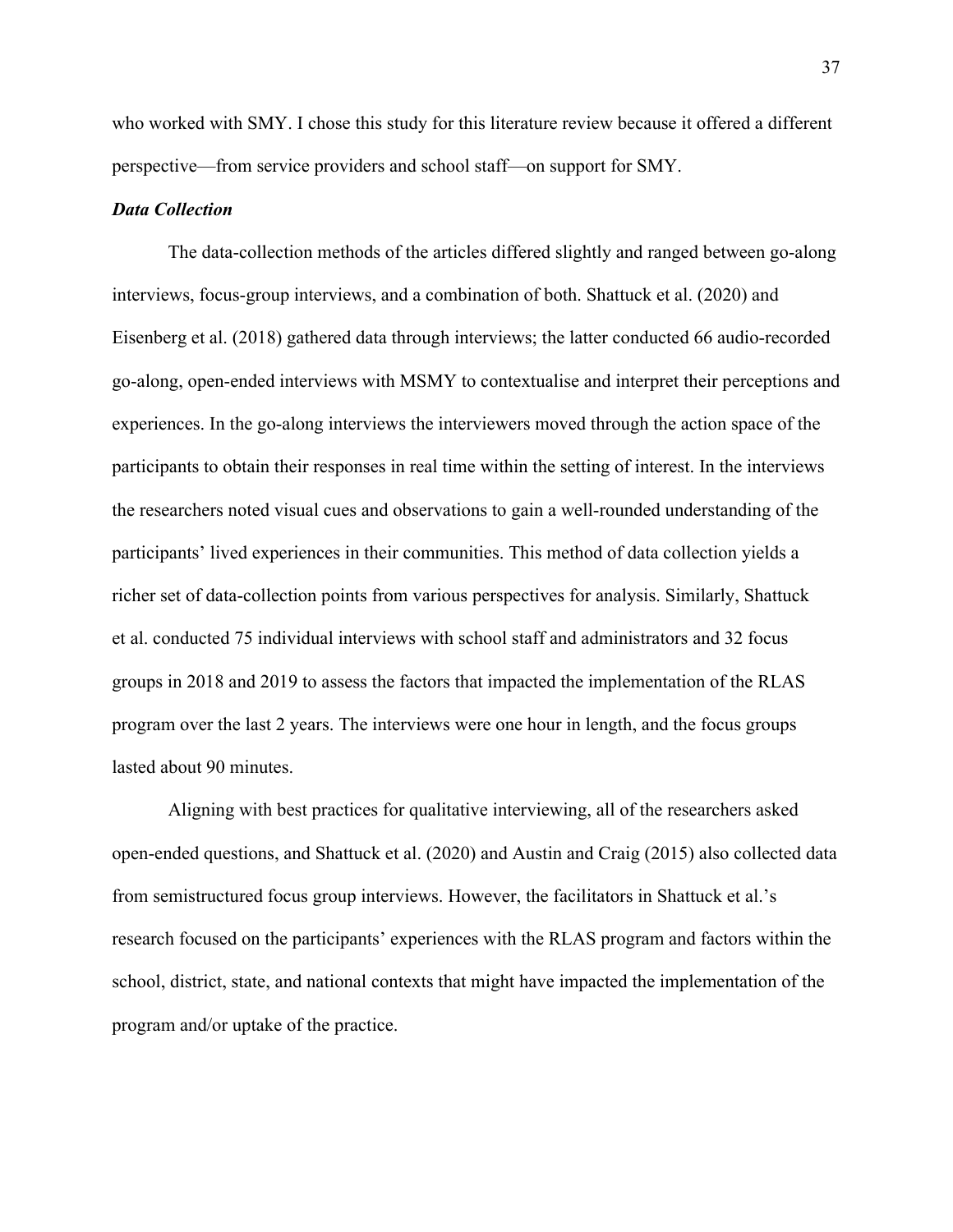Austin and Craig (2015) used a unique data-collection method that included communitybased participatory-research strategies in their research. They followed five steps to collect data: They (a) facilitated focus groups, (b) included the feedback in an adapted manual, (c) followed through with their revisions to the manual and subsequent recommendations, (d) requested feedback on the revised manual, and (e) incorporated the new feedback into a final version of the manual. However, they noted that they did not test the final adapted manual because of research time constraints. Their focus groups consisted of youths, and they discussed salient aspects of their cultural and sexual minority identities to inform beneficial and representative interventions that apply to a wide range of SGMY. Focus groups create a safe and supportive environment for youth to share answers, and they save researchers time, but they can also elicit moderator bias and a group bias effect, which will result in inconsistent and inaccurate answers from the participants.

# *Data Analysis*

Shattuck et al. (2020) and Austin and Craig (2015) used an iterative coding method and grounded-theory open coding to analyse the data from the transcripts of their digital recordings of the interviews and focus groups and identify key themes and issues. Both research teams used similar methods to transcribe and analyse the data from the interviews and audio-recorded focus groups. The researchers performed line-by-line focus coding to refine patterns and determine representative themes. They developed the codes based on the interview topics and assigned new codes as topics emerged. However, Shattuck et al. considered the themes in relation to the sensitising concept of structural competency, which is an interpretative device that researchers use in inductive coding processes to focus on important patterns and features of the data. They also moved towards saturation of the data as they gathered additional information from their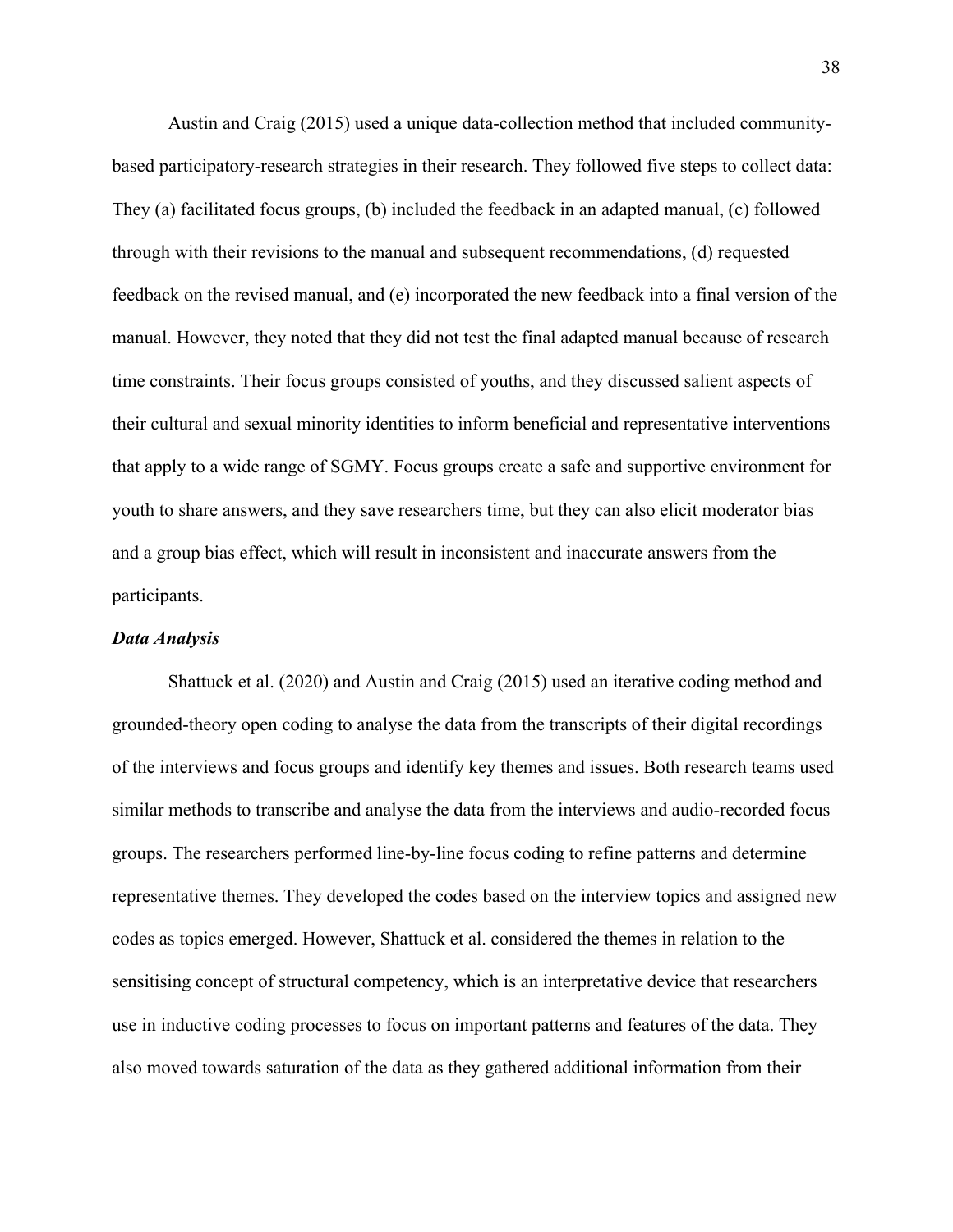participants in 2019, in addition to those whom they interviewed in 2018, to ensure that the theory remained true to these participants (Creswell & Poth, 2018).

Austin and Craig (2015) developed new adaptions of their manual after they categorised their classified codes and identified emerging concepts. Likewise, Eisenberg et al. (2018) followed a similar analytical process in their quasi-deductive analysis to test their initial theory based on the data that they gathered throughout their research. However, they repetitively reviewed the transcripts to ensure accuracy and removed all identifying information about their participants. Eisenberg et al. analysed their data in stages: Initially, two coders coded all of the transcripts independently, noted any discrepancies, reviewed and coded the data, and used ATLAS.ti software to establish a set of broad descriptive codes. This statistical software enables researchers to organise their coding and findings from graphic, audio, and visual data (Creswell & Poth, 2018). It is practical as it helps researchers in connecting passages, memos, and codes visually in a concept map to compare, search for, and retrieve data quickly (Creswell & Poth, 2018). Eisenberg et al.'s use of reflective journals enhanced their analysis and strengthened the confidence of their findings. Lastly, they identified salient themes across the codes and related them to theories and resources. Eisenberg et al. triangulated their data from different sources (journal entries, observations, transcripts) to identified themes and codes and ensure the validity of their findings.

#### **Quantitative Research Articles**

Quantitative methodology was the most common approach that the researchers of the studies on SMY that I reviewed used; those of 7 of the 10 studies preferred this approach to address their research problems. Dawson et al. (2020), Hatchel et al. (2019), and Rusow et al. (2018) conducted cross-sectional quantitative studies. Craig et al. (2015), Girouard et al. (2021),

39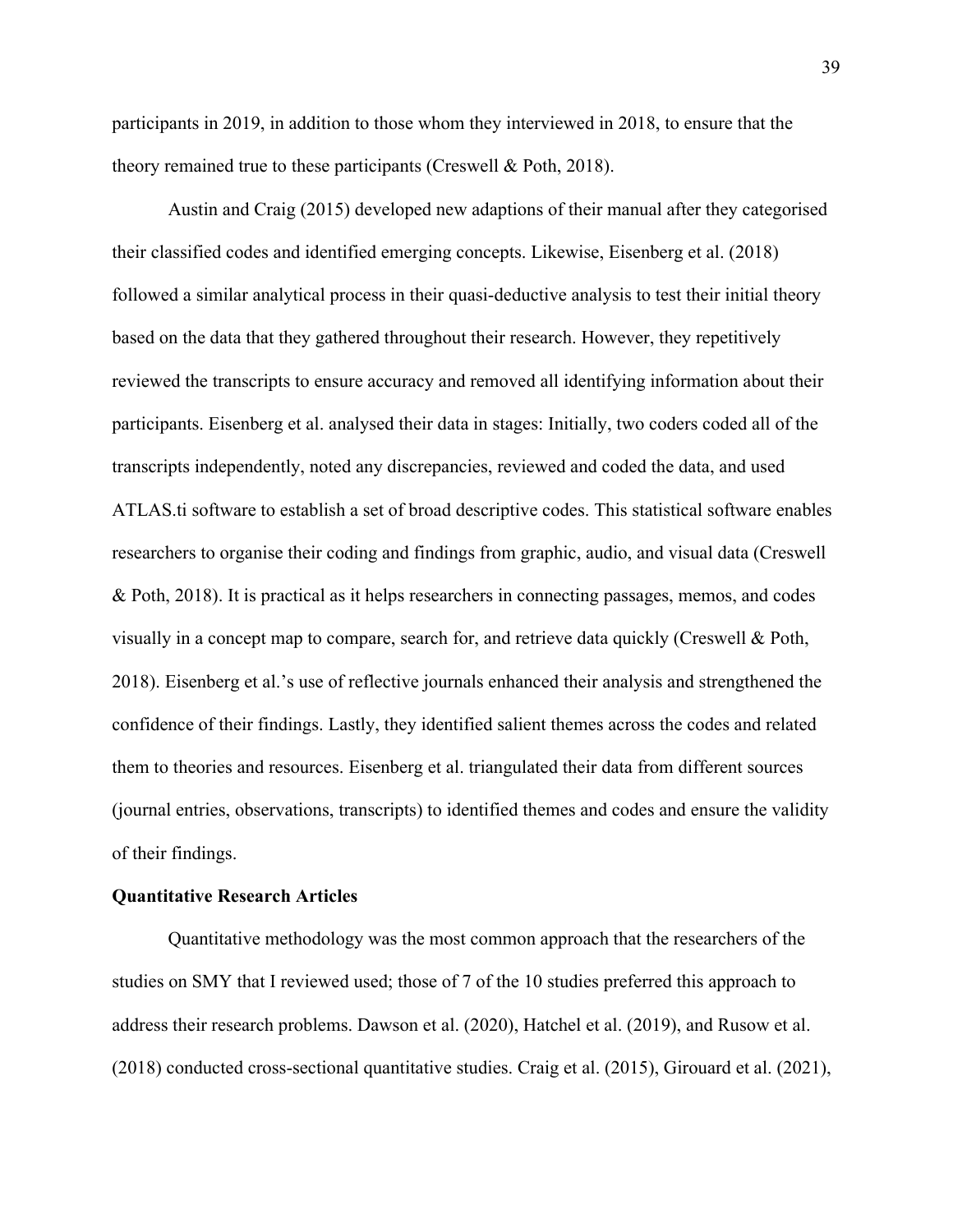and Saewyc et al. (2020) also used quantitative approaches, and Girouard et al. conducted an exploratory study. Moreover, Gnan et al. (2019) also conducted a quantitative, exploratory analysis to investigate the factors that demonstrated independent relationships with mental health and suicide risk when they entered them together in multivariate-regression mode. Dawson et al.'s, Hatchel et al.'s, and Rusow et al.'s cross-sectional designs were a limitation of their studies because their data were representative at one point in time; therefore, they could not determine causality.

### *Research Paradigms*

The researchers of six studies that I reviewed used the postpositivism paradigm to conduct their research. Quantitative researchers usually take a postpositivist approach because of their perspective that reality and knowledge are relative and can be determined empirically through observations, measurements, and various empirical data-collection and -analysis tools (Merriam & Tisdell, 2016). Therefore, researchers who adopt a postpositivist paradigm use empirical elements of research methods of collecting and analysing data to identify and assess the factors that influence the outcomes (Creswell & Poth, 2018). Dawson et al. (2020) used a postpositivist paradigm to understand the correlations among the variables that influence transitional-aged youth and statistically analysed the responses to their face-to-face surveys. Similarly, Gnan et al. (2019) and Hatchel et al. (2019) also approached their research from a postpositivist perspective by collecting and analysing measurable and observable data from surveys and questionnaires. Likewise, Craig et al. (2015), Girouard et al. (2021), and Rusow et al. (2018) also used this approach in their studies.

Saewyc et al. (2020) utilised a pragmatism paradigm in their study. Pragmatism enables researchers to focus on actions that generate the most favourable outcomes regardless of whether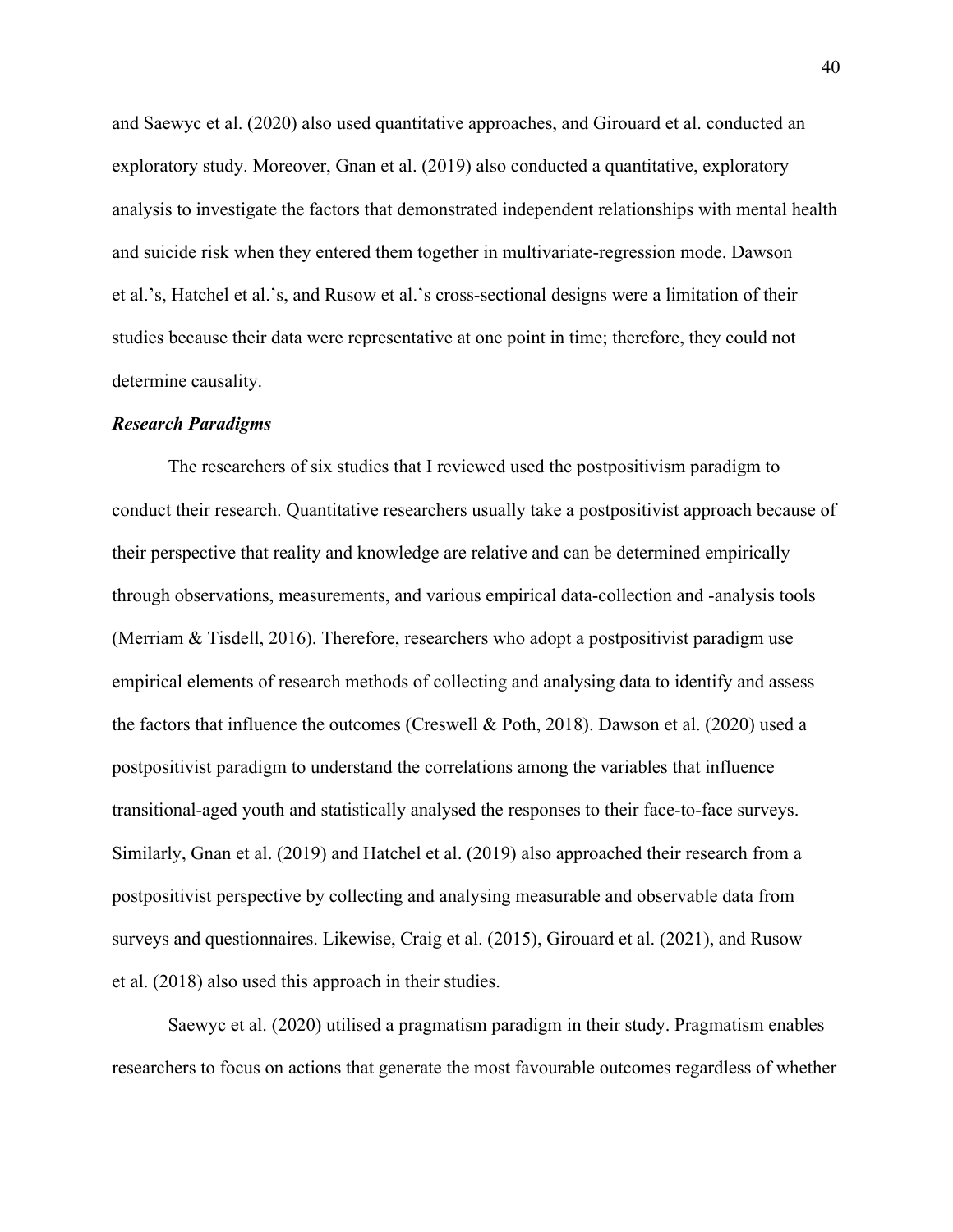they use qualitative or quantitative methodological approaches (Creswell & Poth, 2018). Saewyc et al. (2020) used quantitative pragmatism in their study. Although pragmatists consider antecedent factors, they primarily focus on the outcomes of their research to determine solutions to their identified research problems (Creswell & Poth, 2018).

### *Participants, Sample Size, and Recruitment*

Initially, I intended to focus on research with adolescent participants between the ages of 12 and 19; however, relevant literature in this age range was limited. Many of the researchers of the studies that I reviewed extended the scope of the ages of their participants beyond this range based on their respective sampling, recruitment, and selection processes. Their inclusion criteria for participants were generally similar in that they screened all of the participants for eligibility, and some of the researchers asked their participants whether they identified as part of a sexual minority. The common element in the quantitative studies was the large sample sizes. Dawson et al. (2020) recruited 100 homeless transitional-age youth in San Francisco, California. Similarly, Gnan et al. (2019), Hatchel et al. (2019), Saewyc et al. (2020), and Girouard et al. (2021) also recruited large sample sizes of 1,948, 4,867, 2,678, and 2,904 participants, respectively. The ages of the participants overlapped within the 15-24 age range, and Hatchel et al. and Rusow et al. (2018) included the youngest high school students, who ranged from 12 to 14 years old; Rusow et al. extended the age range to 24 years old.

Dawson et al.'s (2020) research is particularly relevant because their participants ranged from 16 to 25 years of age and included youth who were in temporary housing or shelters, in foster care, or otherwise unstably housed. Of their participants, 67% were men; 52% identified as lesbian, gay, bisexual, transgender, or queer; 77% were persons of colour; 23% lived with HIV;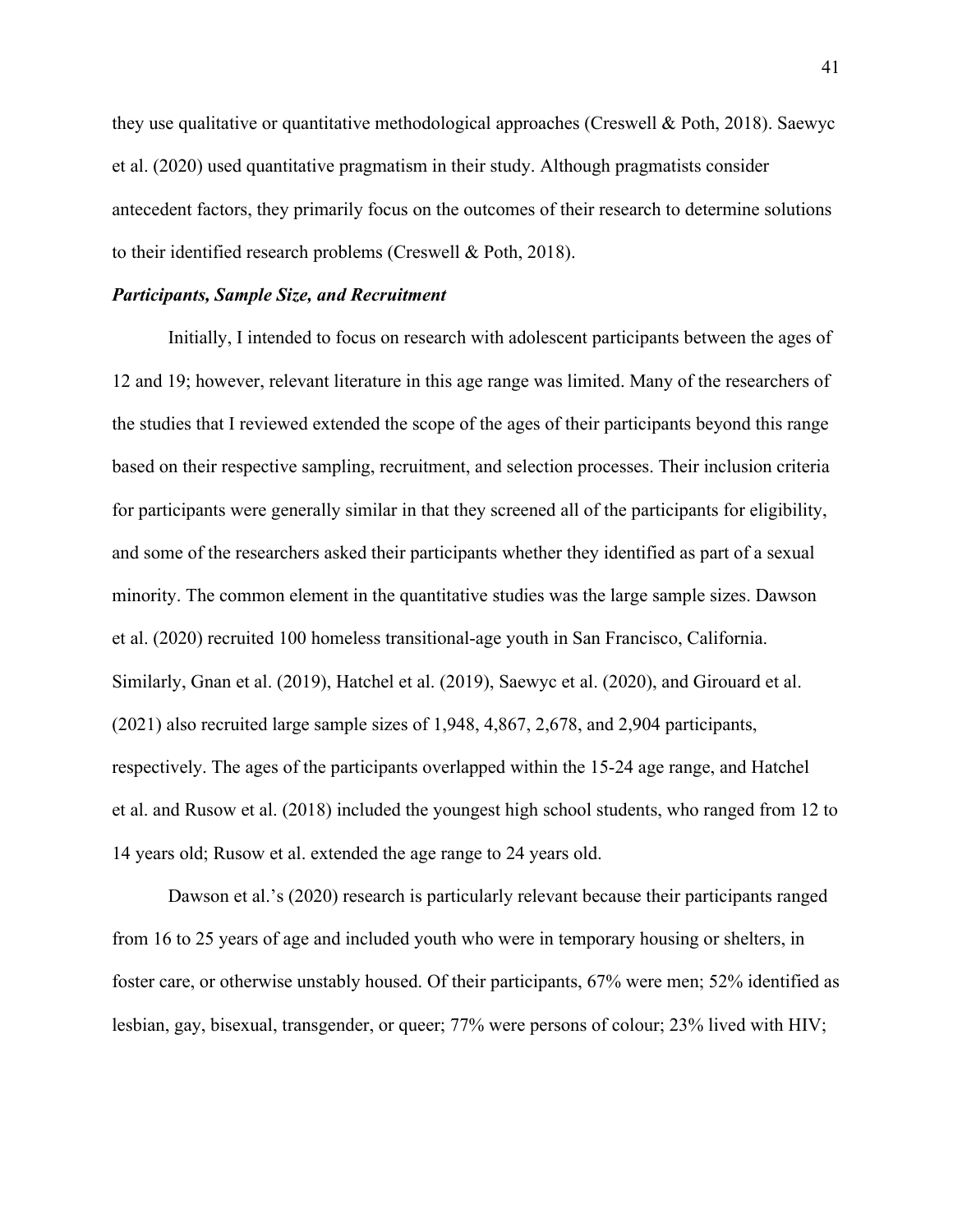50% were homeless; and 29% had been previously incarcerated for more than 3 days. This was one of the very few studies with homeless youth.

Girouard et al. (2021) and Rusow et al. (2018) recruited participants from surveys that they had completed; the latter selected their 657 participants from youth who had accessed LGBTQ youth-focused suicide prevention crisis service during an 18-month period from September 2015 to April 2017. Rusow et al. also differed from other researchers in that they excluded youth who had had mandated child-abuse reports and been in imminent risk of suicide. Their participants identified as gay (36%), which included transgender, bisexual, and pansexual; and another gender identity (21%); the majority were Caucasian (63%). The researchers' failure to provide data on the ethnic or cultural backgrounds of the participants created a gap in their reporting. Similarly, Girouard et al. selected 1,036 participants of diverse socioeconomic status from 22 urban and rural schools and ethnic populations from an ongoing longitudinal study on adolescents' sexual health and victimisation experiences.

Unlike most of the quantitative researchers who recruited only high school students (Girouard et al., 2021; Hatchel et al., 2019; Saewyc et al., 2020), Gnan et al. (2019) included a very diverse sample of 16- to 25-year-old participants from the United Kingdom. The majority identified as female (914), followed by males (901), nonbinary (133), heterosexual (21), gay or lesbian (1,201), bisexual (446), 'not sure' (103), and transgender (214); and 316 were postgraduate students. All of the studies included a mix of female and male participants from various ethnic backgrounds; however, Eisenberg et al. (2018), Gnan et al., Rusow et al. (2018), and Craig et al. (2015) included participants who identified as transgender or other (including nonbinary, genderqueer, etc.). Saewyc et al. (2020) were the only researchers who noted that their use of sampling weights within the scope of 274 public schools across British Columbia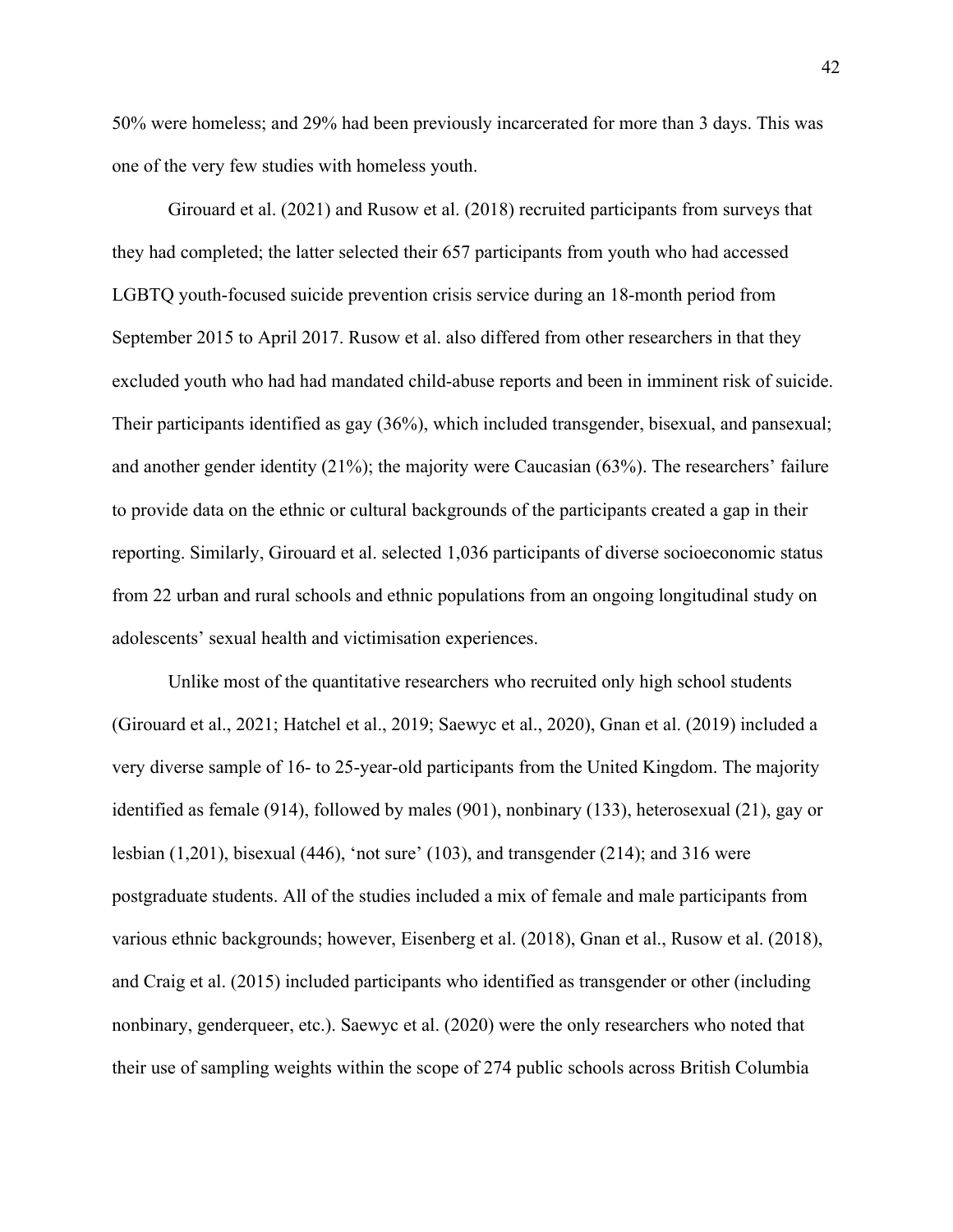resulted in a representative sample of the estimated provincial population of 24,624 sexualminority students. They drew their data from the June 2013 British Columbia Adolescent Health Survey, which was a cluster-stratified random survey of public-school students in British Columbia. Apart from Gnan et al. and Saewyc et al., who recruited only youth who identified as a sexual minority through LGBTQ and youth organisations, social media, advertisements in the LGBTQ press, and LGTBQ community events, the other researchers included heterosexual youth for their studies.

Although the selection and recruitment processes that the researchers of the core studies used varied depend on the focus of their inquiries, various researchers employed similar recruitment and selection processes. Dawson et al. (2020) utilised convenience sampling in close collaboration with a local community-based organisation that served the target populations. Dawson et al. initially informed community agencies, their respective staff, and youths through flyers, meetings, and events and asked the staff to refer youth before the youth met with the research assistants to be screened for eligibility. Although Gnan et al. (2019) also used similar strategies in their studies, they used snowball sampling to grow their participant pool. The use of random sampling enhanced the diversity of their 2,850 participants, and their inclusion of only every third survey enhanced the external validity of their findings. Through flyers and electronic mail, they recruited participants from local community health and social service organisations and trained facilitators from sites that the potential participants who met the inclusion criteria visited. Varying the sampling techniques can be circumstantial and based on the context of where researchers conduct their studies; however, these researchers did not justify why they utilized certain sampling methods over others.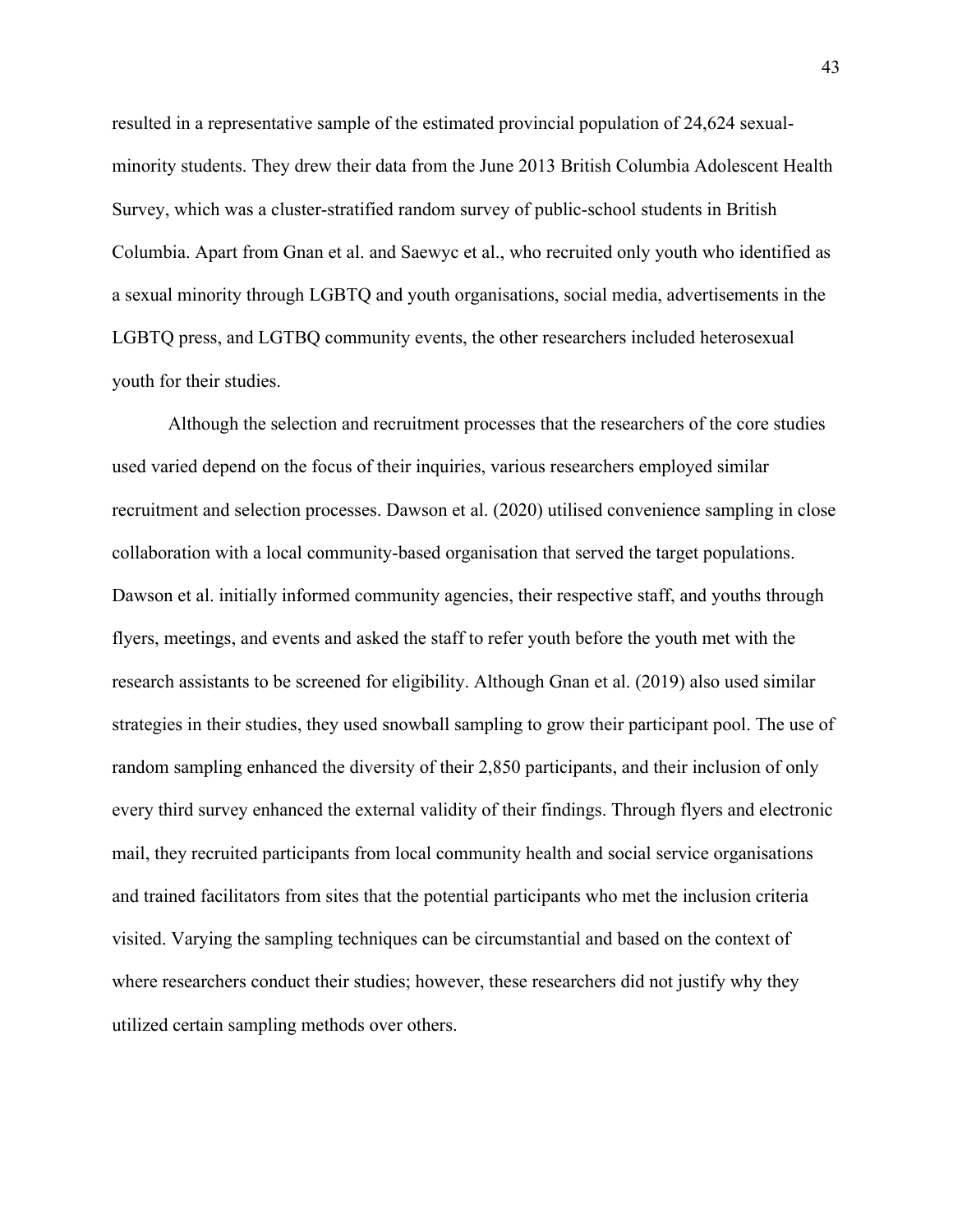Further, Eisenberg et al. (2018), Girouard et al. (2021), and Gnan et al. (2019) distinctly noted that they actively sought participants from populations with diverse ethnicities and socioeconomic status, including but not limited to urban and rural sites with included multicultural populations of Caucasian, mixed ethnicity, and others who identified as of Hispanic, Aboriginal, African, Asian, or Middle Eastern descent. Both teams of researchers also ensured that they and the interviewers were diverse by selecting from a range of genders, sexual orientations, ages, and academic levels. The majority of the studies included a disproportionate number of heterosexual youth in their samples, which might have prevented the researchers from capturing the contributing factors and experiences of SMY.

### *Data Collection*

Gnan et al. (2019) and Dawson et al. (2020) conducted longitudinal research, the latter from May 2017 to April 2018; they conducted one-on-one survey interviews that lasted from 45 to 120 minutes in which the research assistant read each question out loud to the participants in a private room and recorded their answers in a Computer-Assisted Survey Information Collection system on an iPad. Gnan et al. also collected their data online from May 2012 to April 2013. They ensured that the participants provided informed consent prior to their participation in the study and offered them additional supports at the completion of the survey to ensure that they had access to available resources. Gnan et al. collected data through surveys; the also used the Suicide Behaviours Questionnaire-Revised to assess the suicide risk, in addition to other risk factors such as support networks; the experience of violence, including honour-based violence; and forced marriage. The surveys included questions within the context of the various factors, and Gnan et al. formatted them to receive multiple choice, scaling, or incremental answers (*none, somewhat*, etc.).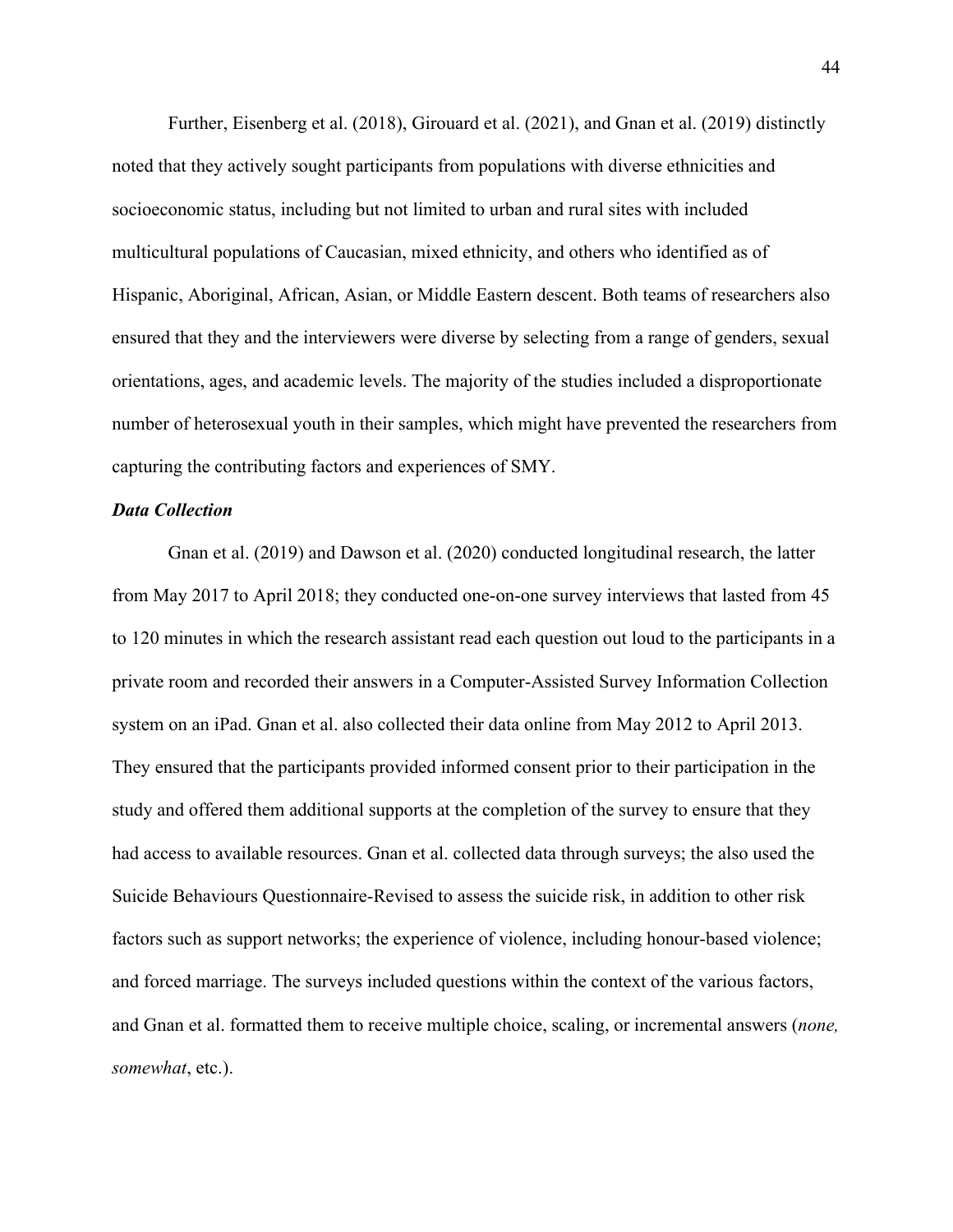Correspondingly, Craig et al. (2015) and Hatchel et al. (2019) administered surveys to collect data. Craig et al. collected their data after they delivered community-based educational interventions, which is the training that a community-based organisation delivered; this organisation educates professionals on a specific population (in this instance, SMY) to increase their awareness, skills, and knowledge (Craig et al., 2015). Correspondingly, Saewyc et al. (2020) also collected data from a cluster-stratified random survey, the 2013 British Columbia Adolescent Health Survey of public-school students in British Columbia. Hatchel et al. (2019) collected data from students in the fall of 2017 during class time via online or paper surveys. They assigned the students unique usernames and passwords to log in and gave them the option of skipping questions that they did not feel comfortable answering. At the conclusion of the study, the researchers gave the parents, school administrators, and students the results of the study; however, Hatchel et al. did not clarify the information that they disclosed to the parents. I will discuss the limitations of survey search later in this paper.

Unlike the paper-survey method of data collection, Rusow et al. (2018) screened youths who called the LGBTQ crisis line for eligibility via telephone, chat, or text. If the youths consented to being contacted to participate in the study, research assistants contacted them. They asked them to identify which crisis line they had called, and, if they were not able to identify it, they disqualified them from participation. Next, Rusow et al. obtained assent from the youths and conducted a suicide-risk assessment to identify their risk levels; they then forwarded a link to the survey to the youths. After the respondents completed the study survey, they received a \$15 gift card.

Last, Girouard et al. (2021) collected data by using self-reporting measures, including Lambe and Craig's (2017, as cited in Girouard et al., 2021) Victimization Scale to measure the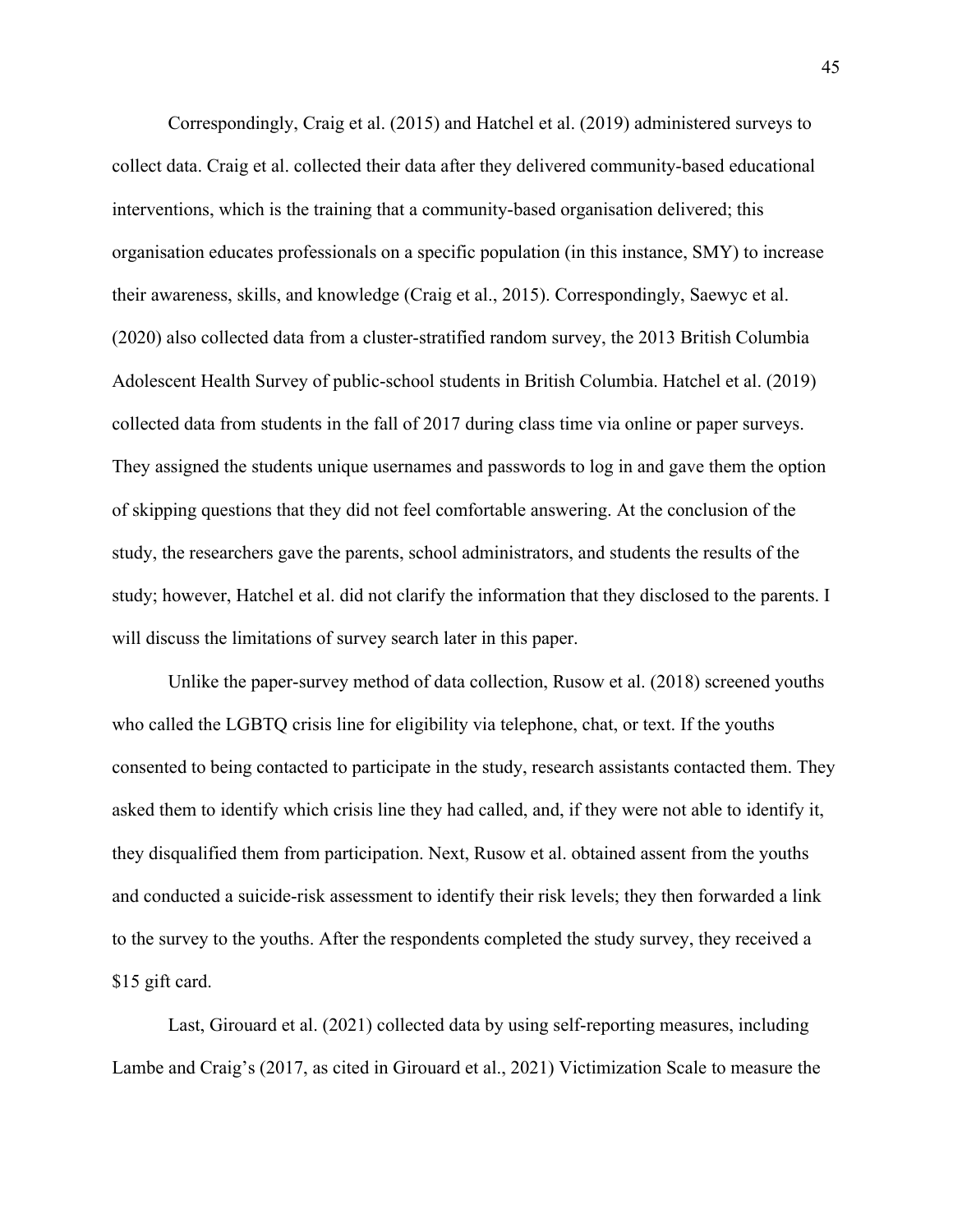variables in bullying and victimisation. Further, they employed four indicators to measure the sexual well-being of the adolescents; this included the Global Measure of Sexual Satisfaction (Lawrance & Byers, 1992, as cited in Girouard et al., 2021) to measure sexual satisfaction, the Arizona Sexual Experiences Scale (McGahuey et al., 2000, as cited in Girouard et al., 2021) to measure sexual desire/arousal difficulties and orgasmic-function difficulties, and the Sexual Distress Scale (Derogatis et al., 2002, as cited in Girouard et al., 2021) to measure sexual distress. They also used a modified version of the 36- item Difficulties in Emotion Regulation Scale to measure emotional difficulties and five indicators, sexual, emotional abuse, physical abuse, neglect, and the witnessing of parental violence, to measure ACEs.

### *Data Analysis*

The primary statistical-analysis software that the quantitative researchers used was the SPSS system (Creswell & Poth, 2018). Dawson et al. (2020) utilised various metrics, including NIDA–National Institute on Drug Abuse Modified Alcohol, Smoking, and Substance Involvement Screening Test to measure the frequency and substance-use risk; the 10-item Adverse Childhood Experiences for the prevalence of trauma; the Posttraumatic Stress Disorder Checklist for DSM-5 for PTSD symptoms; the Center for Epidemiologic Studies Depression Scale for depression symptoms; and the Generalized Anxiety Disorder 7-Item Scale for anxiety symptoms. Dawson et al. used the Statistical Package for the Social Sciences (SPSS) to analyse their data and calculate bivariate correlations. Additionally, Hatchel et al. (2019) analysed the data from the various scales and self-reporting assessments by using IBM SPSS 24.0. They completed a hierarchical logistic regression analysis to determine whether the variables and interactions predicted the mentioned health outcomes of interest. Although self-measure tools can measure participants' answers directly, the reliability of the data can be increased by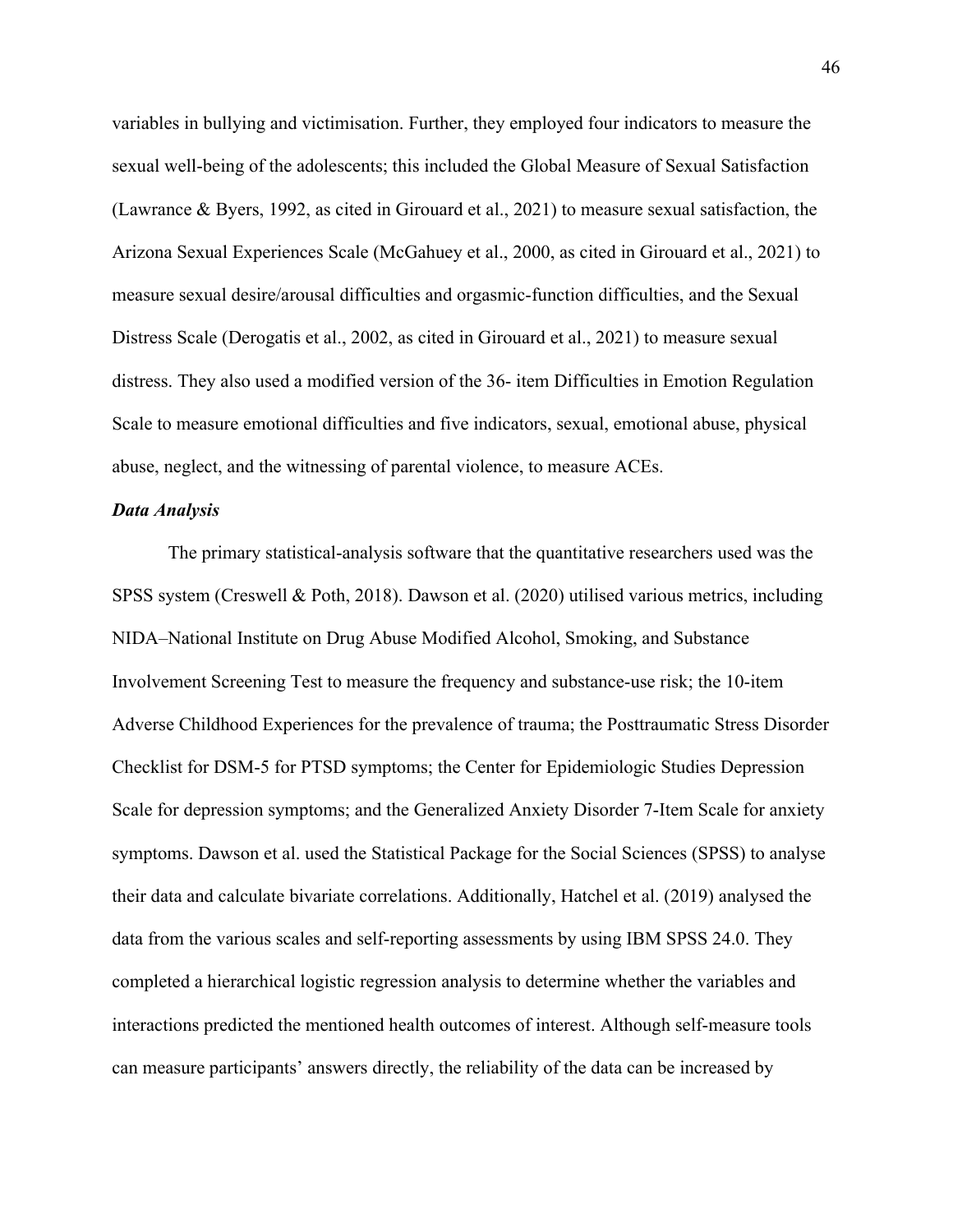ensuring the participants have clear instructions (Hatchel et al., 2019). Further, additional training of supervisors can also increase the reliability of the data because it better equips them to answer students' questions regarding the survey.

However, a limitation that I found in Hatchel et al.'s (2019) study is that, with the option that they offered the students not to answer a question if they felt uncomfortable, they might have decided not to answer. Various factors could make students feel uncomfortable (maturity, age, cognitive or emotional intelligence, etc.), and the fact that they could opt out could have skewed the findings of the study. Researchers could possibly lessen the effects of the option by added a dropdown menu and asking the students what part of a question made them feel uncomfortable; this insight could improve the reliability of future surveys.

Craig et al. (2015) and Girouard et al. (2021) also used statistical tools, including SPSS 22, to analyse their data. The former researchers employed bias-correcting bootstrapping methods because the variables were significantly skewed, and there was some kurtosis or outliers. Craig et al. also conducted logistic regression to identify the educational-intervention elements that increased the behavioural intentions of their participants. Girouard et al. used descriptive statistics, independent samples t-tests, Cronbach's alphas, and JASP (Version 0.14.1; JASP Team, 2020, as cited in Girouard et al., 2021) to calculate McDonald's omega. They used Cronbach's alpha and McDonald's omega to assess the reliability and found that the construct, concurrent, discriminative, and predictive validity, and the reliability of the measuring tools were appropriate and adequate for the purpose of their study, which further demonstrates the consistency and accuracy of their overall findings. Statistical software such as the preferred SPSS software that the quantitative researchers used, is helpful in analysing and sorting data;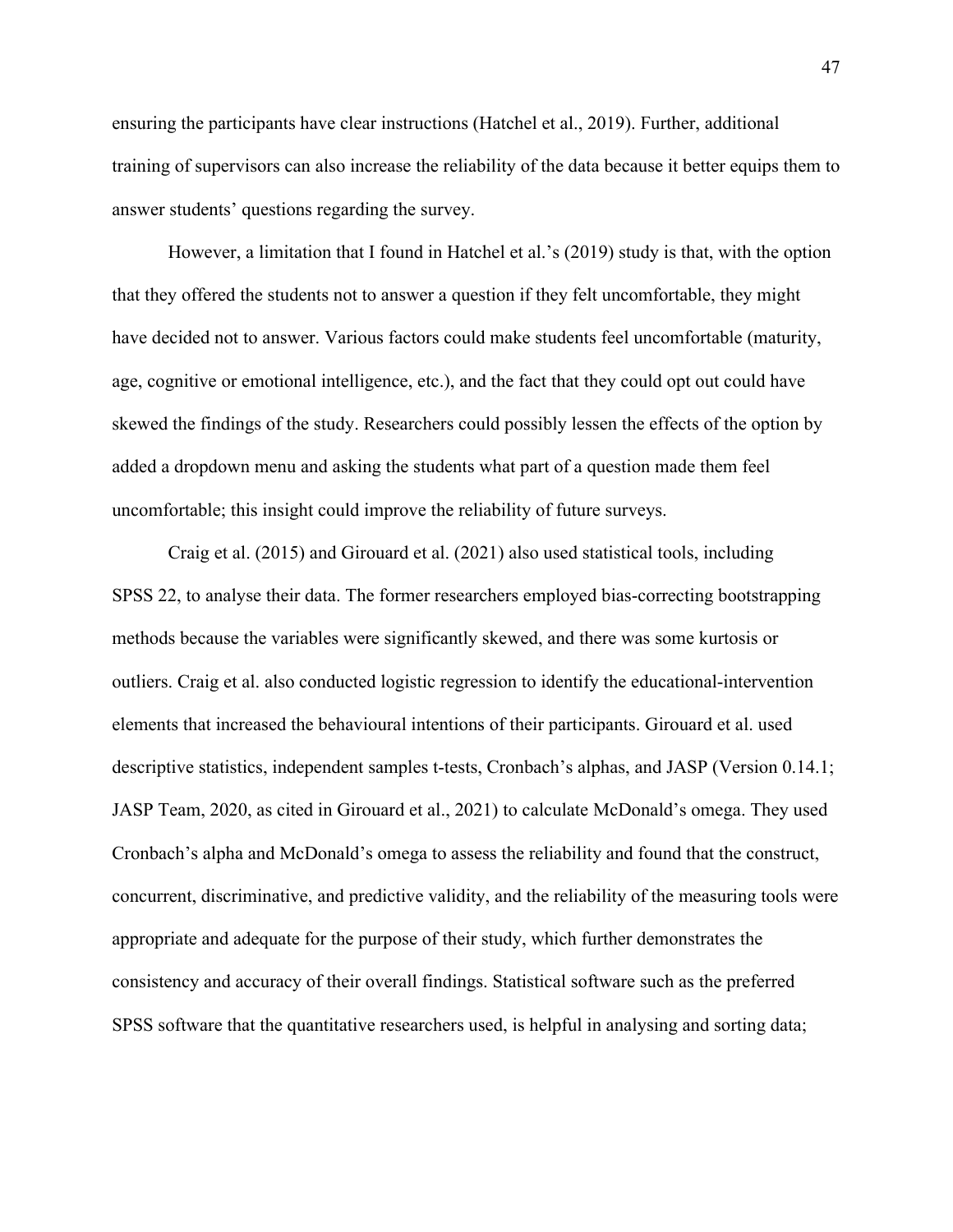however, the researchers needed to ensure that they documented the limitations of their studies in in their papers (Creswell & Poth, 2018).

Gnan et al. (2019) also conducted a statistical analysis by using independent univariate and multivariate logistic regression for the four outcome measures: the use of mental-health services, current mental-health problem, suicide risk, and self-harm. The independent univariate models enable researchers to test the independent association between one predictor and an independent variable. Gnan et al. also used multivariate logistic regression to test the risk factors, which they adjusted simultaneously to show independent associations with the outcomes. Instead of using SPSS software, they used principal-components analysis and the Kaiser-Meyer-Olkin measure. However, this study demonstrates a limitation in that the researchers did not discuss the role, or lack of role, of socioeconomic status. They studied sexual-minority university students, and I am curious about whether these participants were of higher socioeconomic status, had additional financial stressors, or had more advantages than those with additional socioeconomic stressors.

Last, Gnan et al. (2019) did not make tangible recommendations for supports for these populations, which challenges the ethical integrity of their study, considering that they identified many significant risk factors in their population without making any recommendations for support. The findings of this study suggest significant associations among the risk factors and suicide, self-harm, and mental-health symptoms; however, they did not discuss mandated reporting and how they assessed the imminent risk to their participants. Gnan et al. also received funding for this study from the Big Lottery Fund, and I am curious about whether any external pressures might have influenced the researchers; therefore, a brief discussion of the funding and reassurance of the integrity of the study would have been beneficial.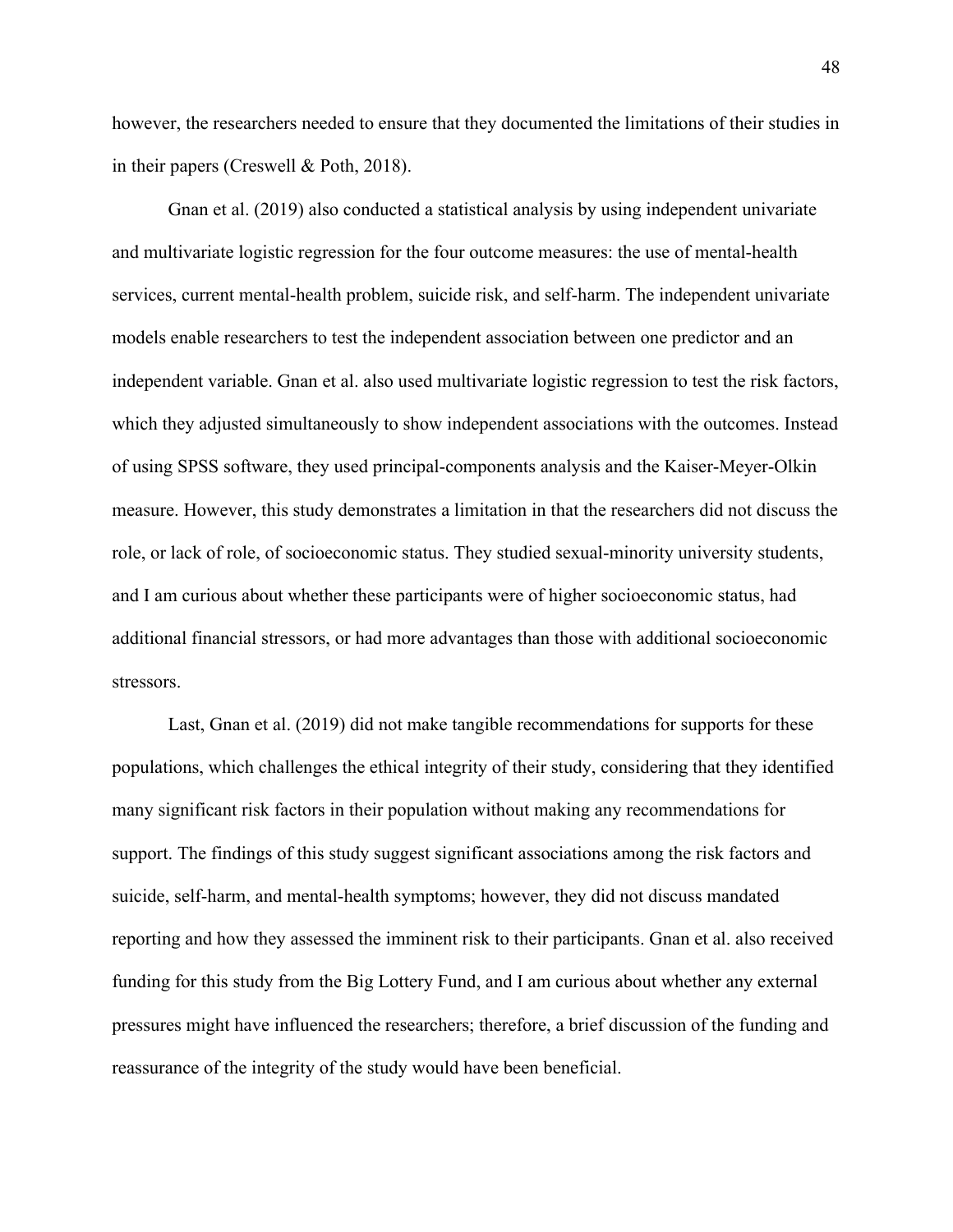In their initial demographical survey, Rusow et al. (2018) used dropdown menu options to gather information on youths' race, age, ethnicity, gender identity, and sexual orientation. They also assessed their suicide risk, homelessness, transiency, disclosures of rejection from family/peers and community, and mental-health symptoms. Rusow et al. conducted bivariate analyses to assess for statistically significant differences in homelessness. They gathered information on homelessness after the participants completed the initial survey. In the measures of the demographic characteristics, disclosure and rejection, mental health, and suicidality, therefore, Rusow et al. detected a statistically significant bivariate relationship and conducted multivariate regression analysis to determine the relationships with homelessness while they adjusted for the other demographic information that they gathered. They used Stata version 14 to conduct their data analyses.

Finally, Saewyc et al. (2020) employed a different method of data analysis and combined their student data with their community-level data. A team of 13 trained coders used the LGBTQ Supportive Environments Inventory to conduct comprehensive Internet searches and survey and code LGBTQ-supportive businesses and organisations in geographically defined communities within 30 minutes' travel time around each school. The coders used Google Street View's archival images and Wayback Machine–Internet Archive to record data during or immediately before 2013 to match the year in which they collected data on the students. Two independent coders worked with one community, and the project director reconciled inconsistent coding between the two coders. Saewyc et al. diversified their geographical scope by limiting overlap between communities dispersed widely across British Columbia's mountain and coastal-island geography.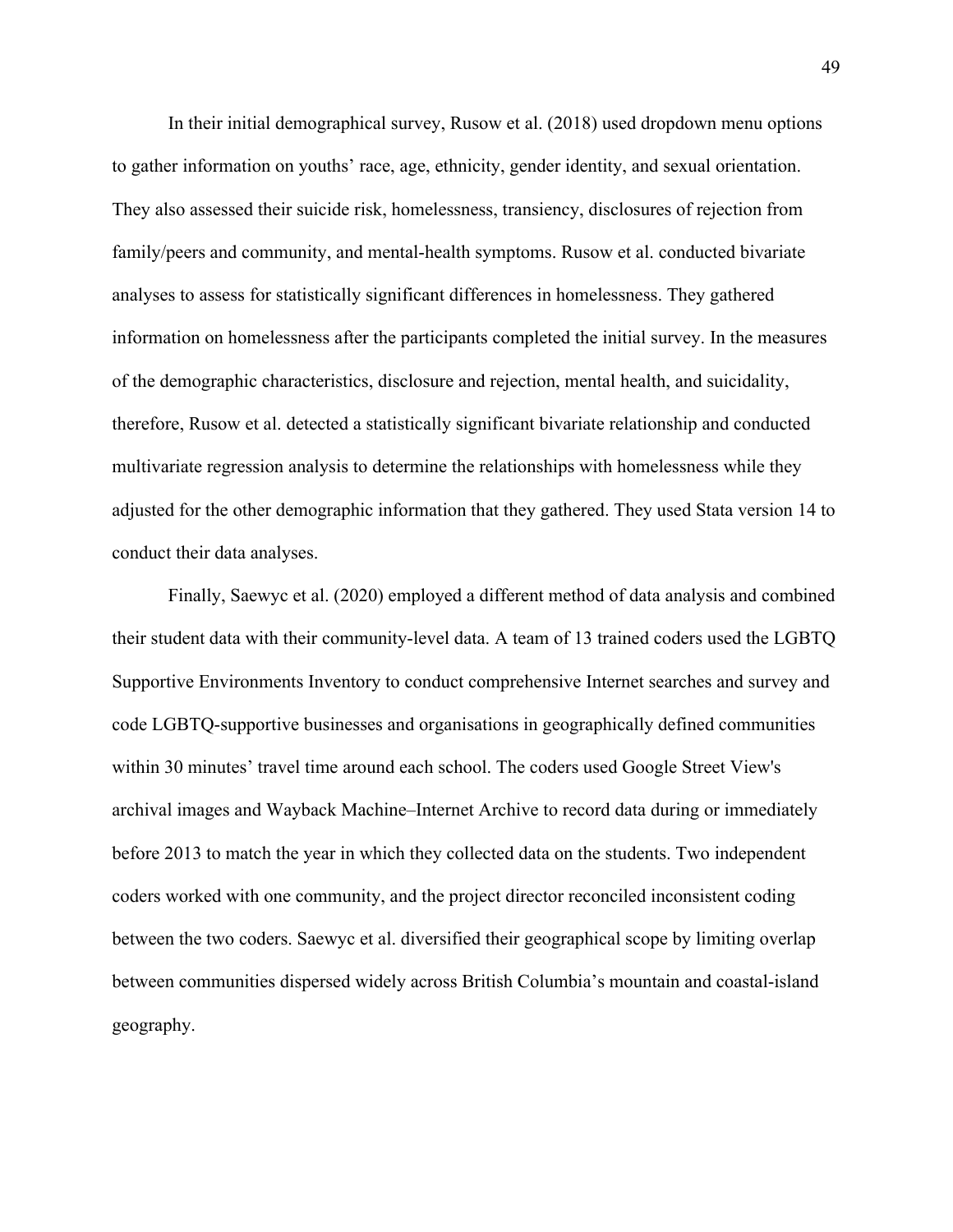### **Limitations of the Literature**

Researching this population can present potential challenges for researchers because the transiency and age of MSMY can be barriers to building rapport, conducting follow-up interviews, and obtaining consent and assent. Further, there is a lack of research on the unique factors that influence MSMY and specific supports that effectively reduce the disparities between MSMY and their cis-gendered counterparts. As I discussed earlier, ample research exists on the increased risks that SMY face but minimal research on the additional challenges and implications that marginalisation and transiency present for access to supports.

### **Geographical Limitations**

One noticeable limitation of the literature is the lack of diverse geographical areas in which the researchers conducted their studies on MSMY. Although conducting research in urban centres might be more convenient for researchers because of better access to research resources such as data-analysis tools, personnel, assistants, and access to a physical examination (i.e., a university, a room in a community agency), focusing on urban centres limits the diversification of the participants. Rurally homeless youth with greater mental-health symptomology and stressors because of the distance from urban centres might be underrepresented. Kidd et al. (2021) noted the potential for underrepresentation in the statistics on homeless SMY. They reported data on overdoses in which youth require hospitalisation and found that their statistics might not have represented the prevalence of drug overdoses because homeless youth might not report overdosing or have the means to access medical care, or they might be hesitant to report overdoses because of the additional stigma of substance use and mental-health issues.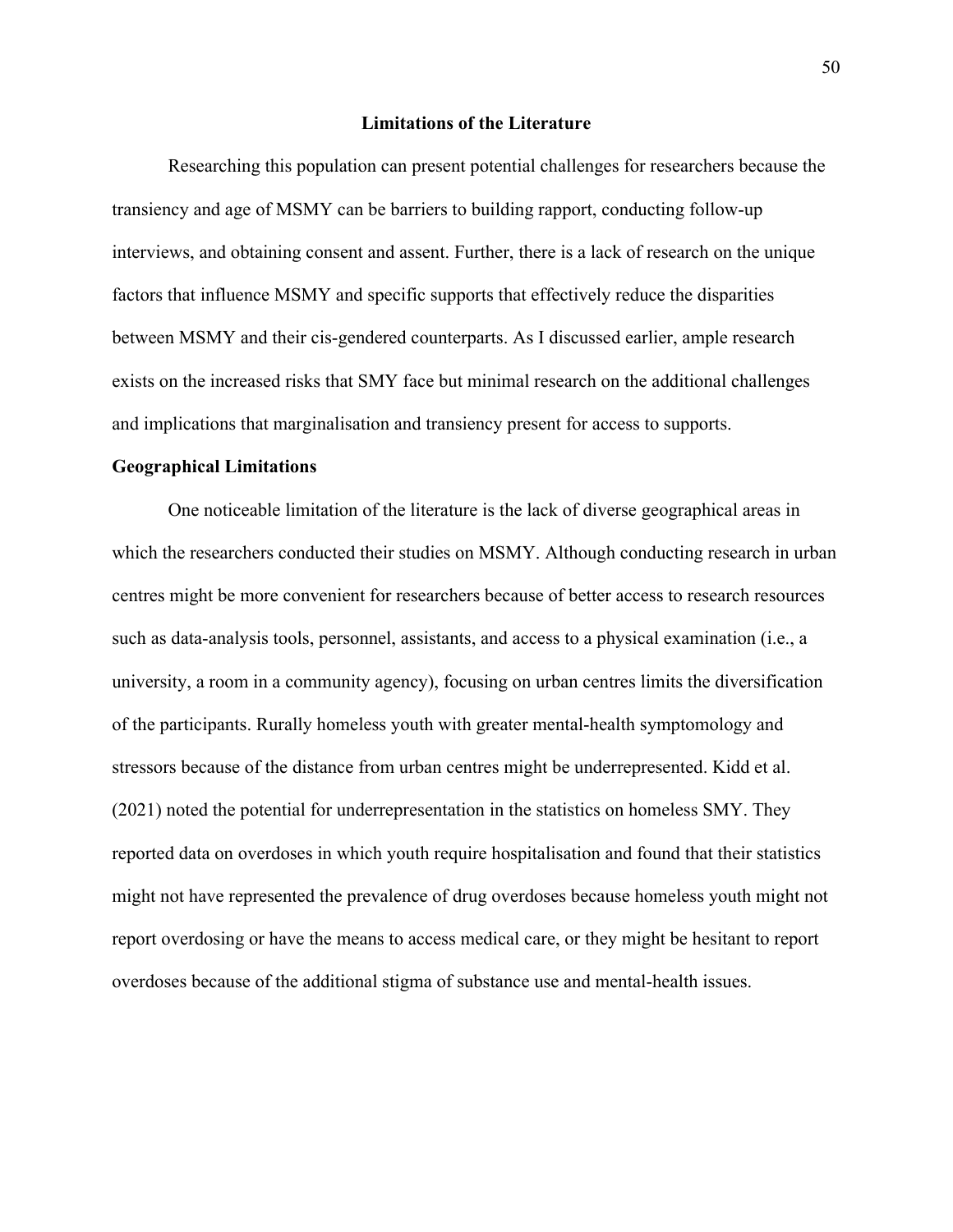# **Research Design**

Also, many of the researchers adopted primarily a convenience-sampling and crosssectional design in the urban communities (Dawson et al., 2020; Gnan et al., 2019; Hatchel et al., 2019; Heiden et al., 2020; Kidd et al., 2021; Rusow et al., 2018). Further, the cross-sectional design of these studies is a limitation, and qualitative, longitudinal research might have offered a deeper sense of the lived experiences of the participants. The restriction of a cross-sectional study design is the scope of the data that researchers collect; they are only a snapshot of the moment at which they collect them. Therefore, without evaluating and examining the predicators of the variables that they measure, researchers cannot determine causality between the outcomes and the factors (Creswell & Creswell, 2018). Although establishing strict causality is difficult in qualitative studies because of the multiple interplay of uncontrollable variables, it is important to merge the entire story of MSMY to understand how supports can address the root factors that precipitated their homelessness.

### **Limitation in Diversity**

Additionally, the lack of randomisation of the participants and accurate representation of the population in the studies in which the researchers used convenience sampling to recruit is a concern because of the potential for selection bias. Social-desirability bias was also possible because the researchers offered the participants in the face-to-face interviews a monetary incentive for their participation (Dawson et al., 2020; Eisenberg et al., 2018). Although face-toface interviews are valuable because they provide richer data, they present complications because various factors, including the gender, race, physical appearance, and age of interviewers, as well as their tone of voice and posture, can bias the participants' answers. Additionally,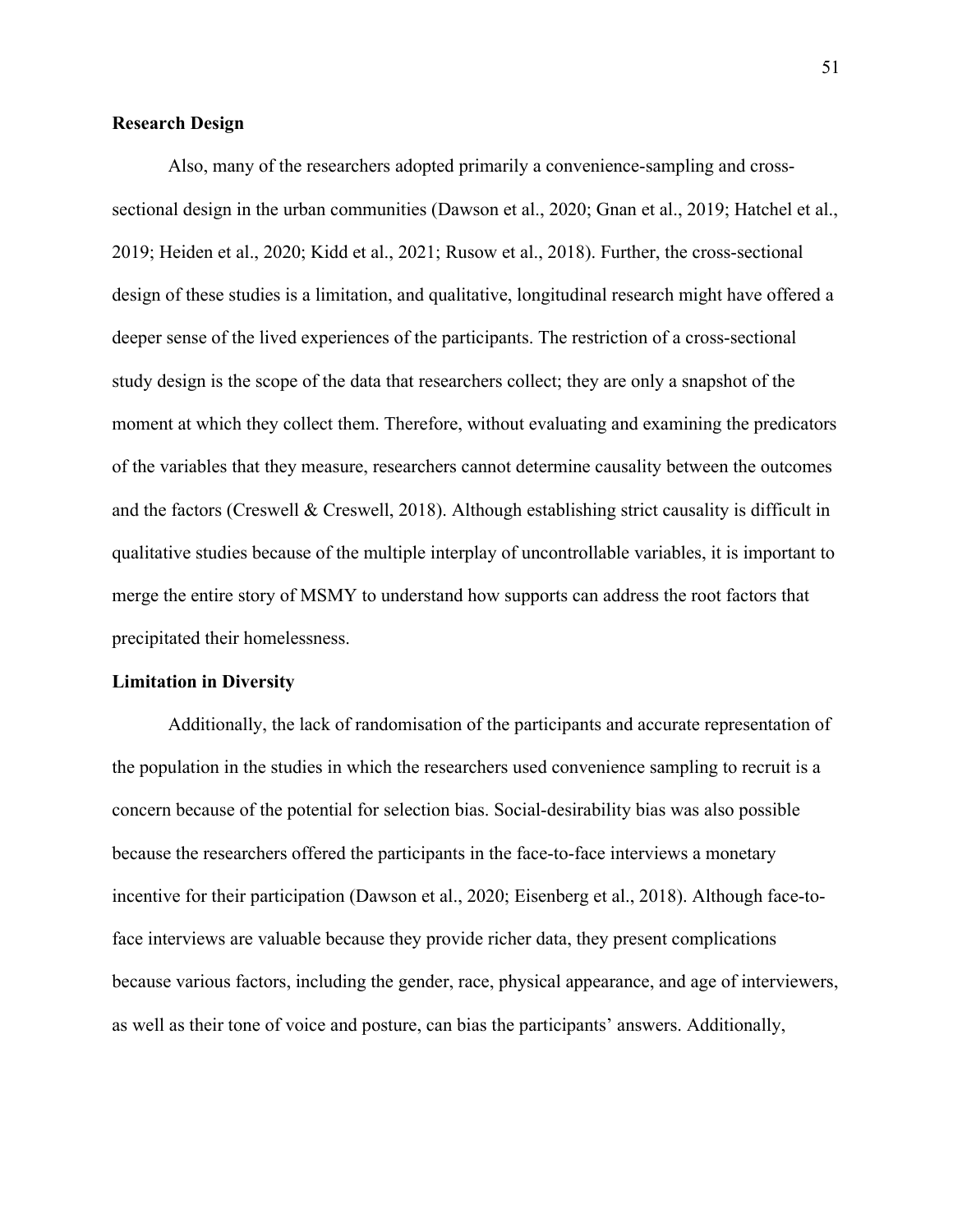reporting bias might skew the data from self-report surveys and face-to-face interviews in which interviewers ask the participants to answer survey questions.

Last, a limitation in the literature is the lack of physical and cognitive diversity of the participants. None of the researchers of the core studies that I reviewed for this capstone project discussed measures, factors, or the prevalence of physical or cognitive disabilities amongst the youth and how these additional barriers might have influenced their access to and awareness of supports. Further, despite the fact that literature highlighted the disparity between MSMY and heterosexual youth, I am curious about how the presence of a physical or cognitive disability is associated with the findings that I discuss. Last, in this capstone paper I included studies conducted in the United States and a few in Canada and the United Kingdom to demonstrate the integrity of the presented findings. Further research on MSMY in Canada is warranted because of the varying legislation, cultures, and political climates of each province and territory.

#### **Findings**

In this section I review and synthesise the findings of the three qualitative and seven quantitative studies and integrate supplemental findings from relevant literature. Additionally, I highlight the significance of the findings as they relate to the research question, "Why is the disparity amongst MSMY increasing compared to their cis-gendered counterparts?" I begin with a thematic analysis of the qualitative findings and then review the findings from the quantitative research; the analysis includes notable similarities and differences among the findings from the use of the two methodological approaches. I chose both qualitative and quantitative studies because I found limited qualitative studies relevant to this topic; however, it is important to include qualitative findings as well, because the research methodologies offer insight into the perceptions and lived experiences of the participants. I believe that merging my analyses of the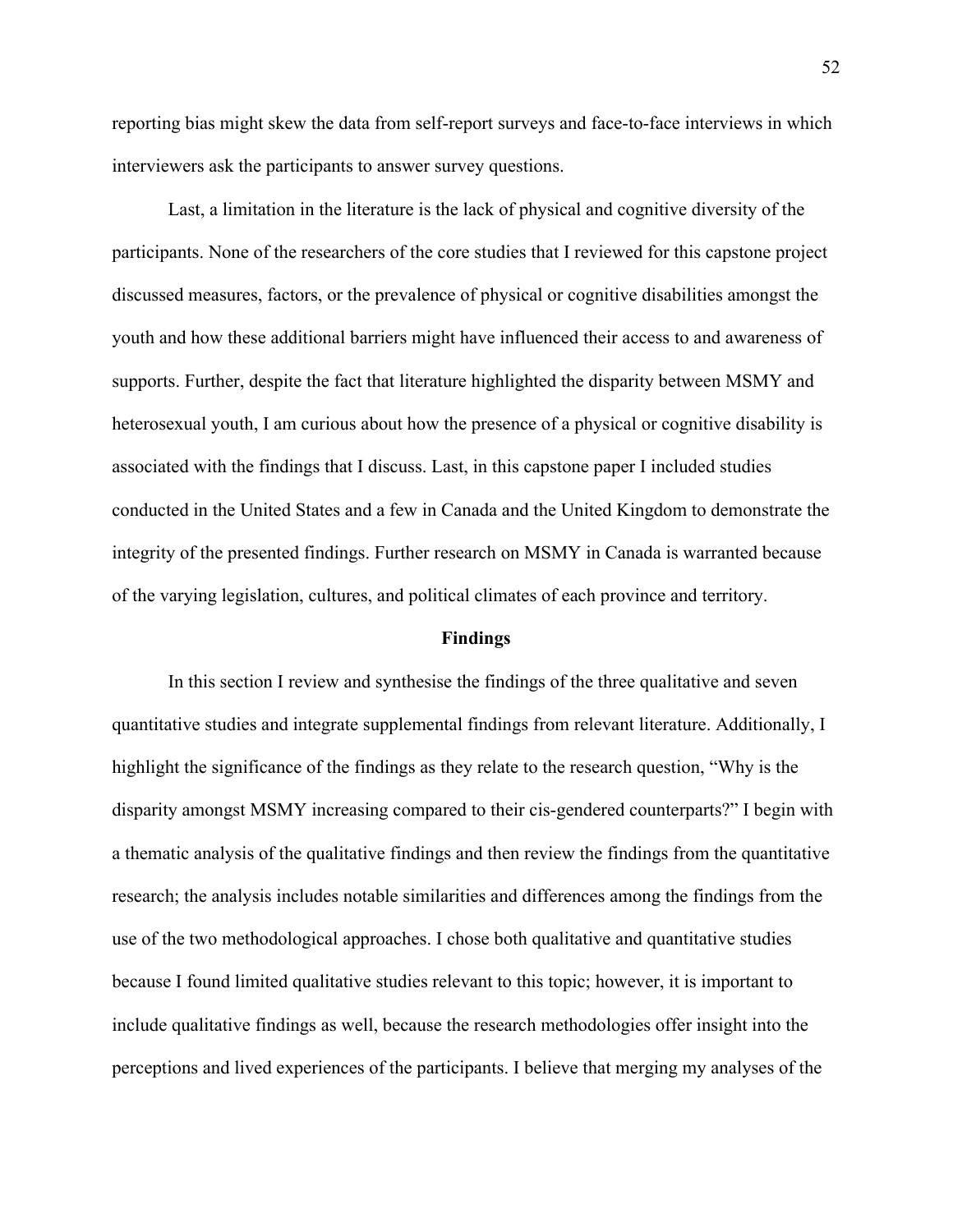quantitative and qualitative studies will result in a more comprehensive and well-rounded response to the research question.

# **Qualitative**

I used reflexive analysis to begin my synthesis of the three qualitative studies. First, I organised the findings by condensing relevant information (participant size, population, findings, etc.) in Excel tables to categorise the data prior to beginning the thematic synthesis process **(**Petticrew & Roberts, 2006). Next, I categorised the data into themes by colour coding each study's findings and cross-refencing them within the pool of qualitative articles. Thematic analysis of the qualitative findings revealed the primary theme of safety, which includes the subtheme of cultural connection. I decided to include qualitative articles because the insights and data-collection methods such as focus groups and go-along interviews provide a richer understanding of the lived experiences of this population than quantitative studies do **(**Petticrew & Roberts, 2006).

# *Safety*

Community safety and supports play significant roles in the development of a sense of acceptance of MSMY. The findings from the qualitative studies create a multidimensional perspective of safety for SMY. First, more than half of Eisenberg et al.'s (2018) participants stated that the most important resource for them was interpersonal supports, including family, teachers, and friends who were nonjudgmental and respected their preferred pronouns. Most of their participants reported that organisations and institutions meaningfully supported them, including LGTBQ youth-serving organisations, safe spaces, community events (Pride festival), and services that focus on adolescent development and challenges. Similarly, Austin and Craig (2015) found that the role of community and family can have either harmful or beneficial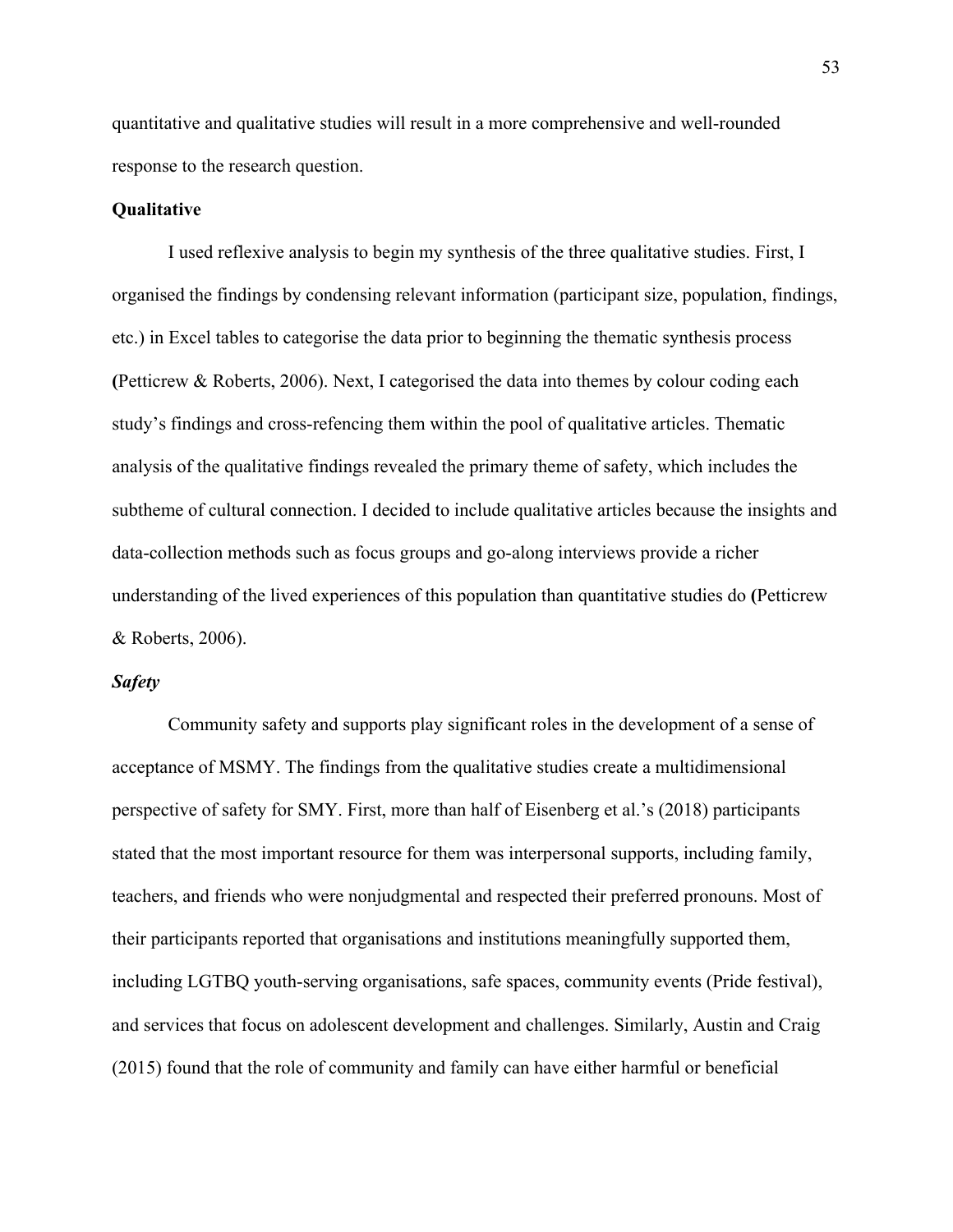implications for culturally diverse SMY; however, they incorporated the additional layer of cultural perspective into the conceptualisation of safety for SMY. Austin and Craig reported that discussions of the "omnipresent role of heterosexism, homophobia, and transphobia in the youths' family, school, cultural, and community lives" (p. 571) were prevalent in the data they collected in culturally diverse focus groups. They noted that the absence of a supportive community for culturally diverse youth (Haitian, Hispanic, African American) often perpetuates external stigma and internalises the ostracization of SMY. In particular, they emphasised the importance of safe and affirming discussions and language in the community for transgender folks who might be confused, lack knowledge and access to information, and require additional support, because they might not conform to neither masculine or feminine identities. The security that collaborative and safe community supports offer SMY are crucial to ensure that the protective factors embedded in the lives of youth and the supports are tailored to this population. However, Austin and Craig explicitly recruited culturally diverse youth who identified as sexual minority, whereas Eisenberg et al. recruited and collected data from youth within their community. The varying methods of data collection and the participant pools might have affected the generalisability of the findings. Nonetheless, the importance of ensuring community safety for SMY is a common theme in the two studies. The findings align closely with the outcomes from numerous quantitative research studies, which I will discuss in the next section.

Additionally, Shattuck et al.'s (2020) findings add another facet to the conceptualisation of community safety because they included practitioners and supportive folks in the community in their study. The researchers were curious about the role of schools in decreasing the risk of adverse health outcomes for SGMY. The researchers designated staff and teachers as implementation resource teams who underwent professional development training to implement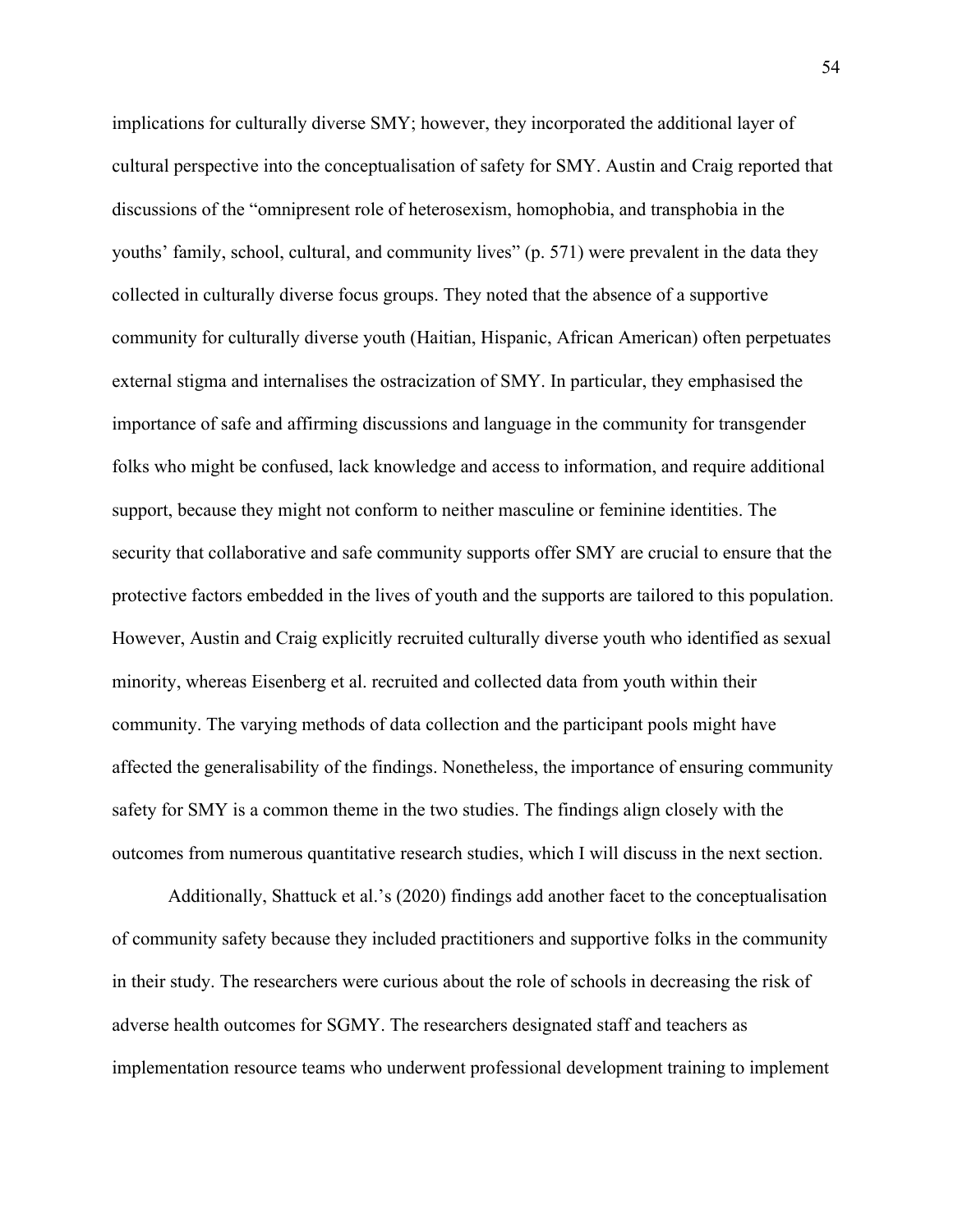school strategies in the RLAS program. Shattuck et al. followed up on the adverse health outcomes of LGTBQ+ youth and assessed the implementation of the RLAS program in the same schools after 2 years. They found that not only did the staff become more aware of and normalise the SGMY in their schools, but the administrators also encouraged staff participation in training with regard to SGMY. Shattuck et al. suggested that the first step is to combat the misperceptions and invisibility of SGMY through staff training to decrease the disparities that these youth face and increase advocacy for them. Similarly to Eisenberg et al. (2018) and Austin and Craig (2015), Shattuck et al. (2020) noted that political, economic, and social systems often perpetuate disparities and therefore recommended the implementation of institutional-level interventions as well. The staff at these schools implemented various programs to combat the disparities, which included changing the policies and health curricula, creating safe zones in the school, modifying the physical environment of the school (e.g., gender-neutral bathrooms), and continuing the skillbuilding training to enable the staff to recognise signs of suicidality, intervene, and facilitate access to supports for their students.

# *Cultural Connection*

Building on the empirically researched benefits of CBT, Austin and Craig (2015) adapted it for culturally diverse sexual minorities by enhancing the cultural congruence of the interventions for MSMY. They found that affirming approaches help SMY to affirm their sexualminority identities by shifting the pathologising narratives to empowering youth, supporting selfdetermination, and challenging homophobic, transphobic, and discriminatory narratives. Austin and Craig noted that affirmative therapists help youth to cope with the implications of heterosexism, homophobia, and transphobia by valuing and positively affirming their sexualminority identities. This proactive affirmative approach raises consciousness and empowers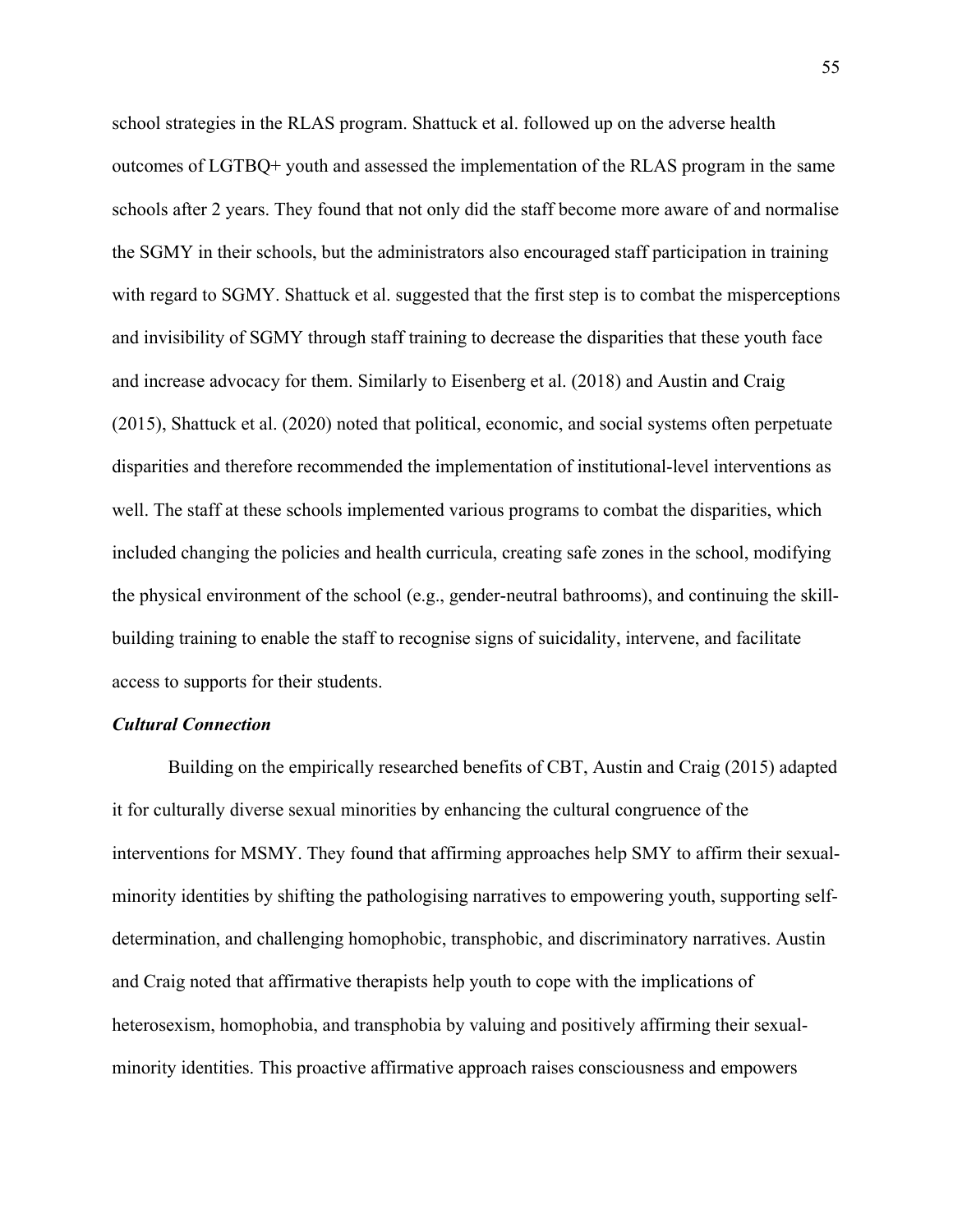youth to cope with identity-based stigma. They identified three salient themes based on the data that they collected from their three focus groups: the dynamics among cultural norms, gender norms, sexual and gender orientation, and identity; the role of respective religious communities; and the role of extended family and cultural communities. Considering that Austin and Craig evaluated an intervention, a strength of their study is the external validity or generalisability of their findings, because they suggested that incorporating these themes into CBT interventions and encouraging feedback from the participants will ensure their applicability to a broader range of MSMY (Austin & Craig, 2015; Petticrew & Roberts, 2006).

### **Quantitative**

I began the systematic review of the seven quantitative studies' findings by initially clearly arranging the findings, methods, and results in various tables for convenient review and comparison (Petticrew & Roberts, 2006). I used Excel to convert the data in the tables to a chart to enable me to visualise the similarities and differences in the data that I extracted from the studies. I chose the quantitative articles that I reviewed in this paper because not only did the researchers discuss the risk factors such as mental health (Dawson et al., 2020) and mental-health challenges (Hatchel et al., 2019) associated with identification as a sexual minority, but they also presented practical findings to support therapists who work with this population. I also chose them because of the statistical correlations among the research variables, which I will further discuss in the next section.

The literature review has highlighted multiple significant findings with regard to working with MSMY. First, the primary findings from the literature suggest that collaborative approaches and social connections in interpersonal and social communities buffer and increase the development of and access to early interventions for youth at multiple societal levels (Dawson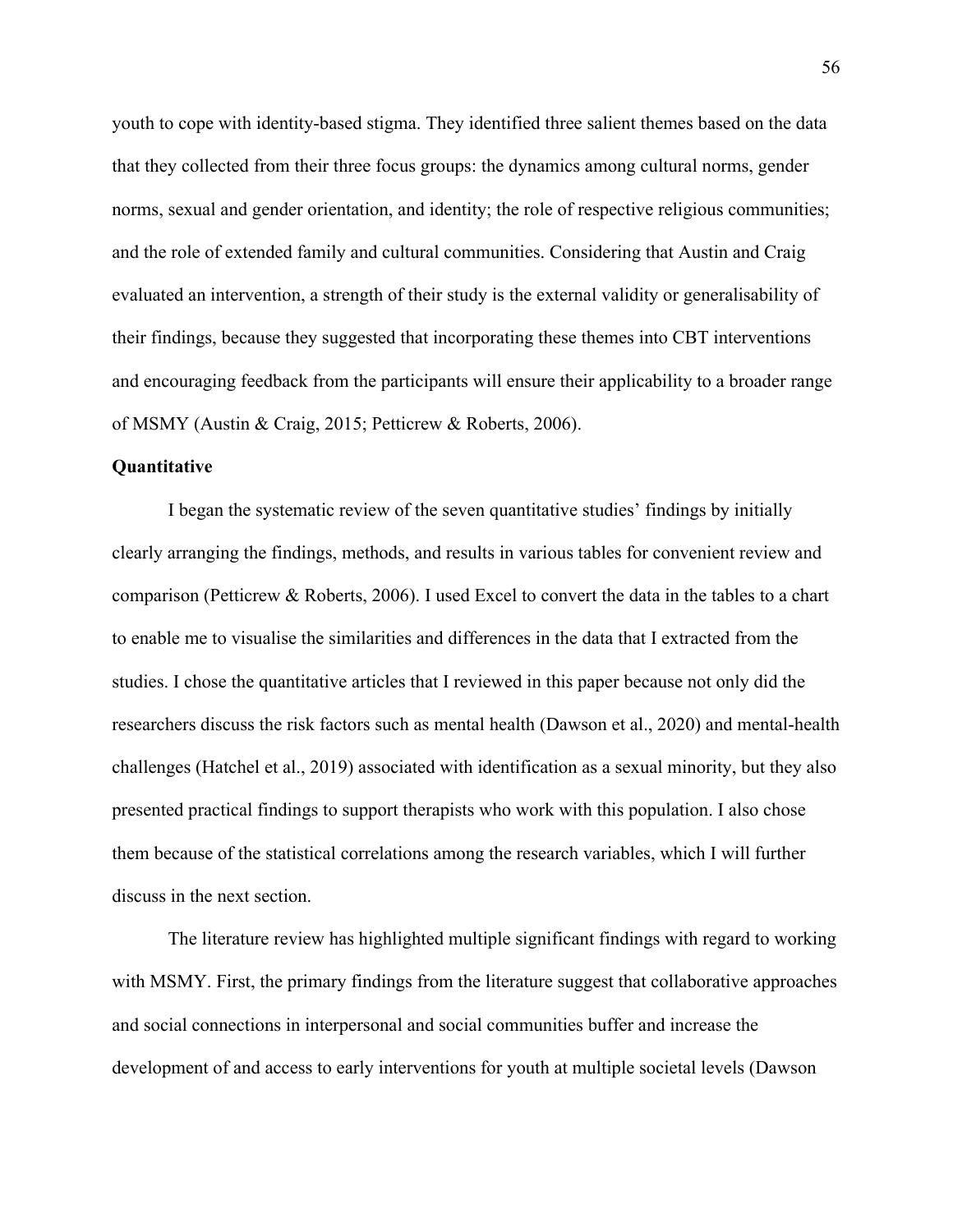et al., 2020; Eisenberg et al., 2018; Kidd et al., 2021; Shattuck et al., 2020). Craig et al. (2015) determined that the improved skills and knowledge and the self-efficacy of professionals in offering community-based educational interventions increase their cultural and professional competency and reduce the negative attitudes toward SMY. Craig et al. found that that the odds of supporting SMY and their mental health were higher amongst the diverse sample of multidisciplinary professionals who participated in their program. Shattuck et al. (2020) also found that political, economic, and social systems often perpetuate disparities and worsen the mental health of MSMY and therefore recommended that institutional-level interventions be implemented at a system level. Part of this implementation includes shifts in the educational system because of youths' reports of positive mental-health outcomes in supportive school environments (Girouard et al., 2021; Shattuck et al., 2020). Similarly, Saewyc et al. (2020) found that LGTBQ programming and community programs and events have protective effects on SMY. Beyond the need for community supports and trained support workers, they found that progressive social and political climates are a factor in reducing the odds of LGTBQ youth's suicidal ideation, suicide attempts, and self-harm. Therefore, in addition to professionals' increased competency and training in community programming, those in political and higher social organisations need to be additionally aware of how to support SMY. Advocates, professionals, and allies can support this population by enhancing preexisting services such as safe spaces, community events, and institutional supports (i.e., supports for LGTBQ+ in schools); remaining cognisant of gaps in services; and focusing on adolescent development and challenges within the larger community.

Hatchel et al.'s (2019) findings show that 42% of the students who identified as LGTBQ considered suicide, and 29% reported suicide attempts. This is in stark comparison to the 14%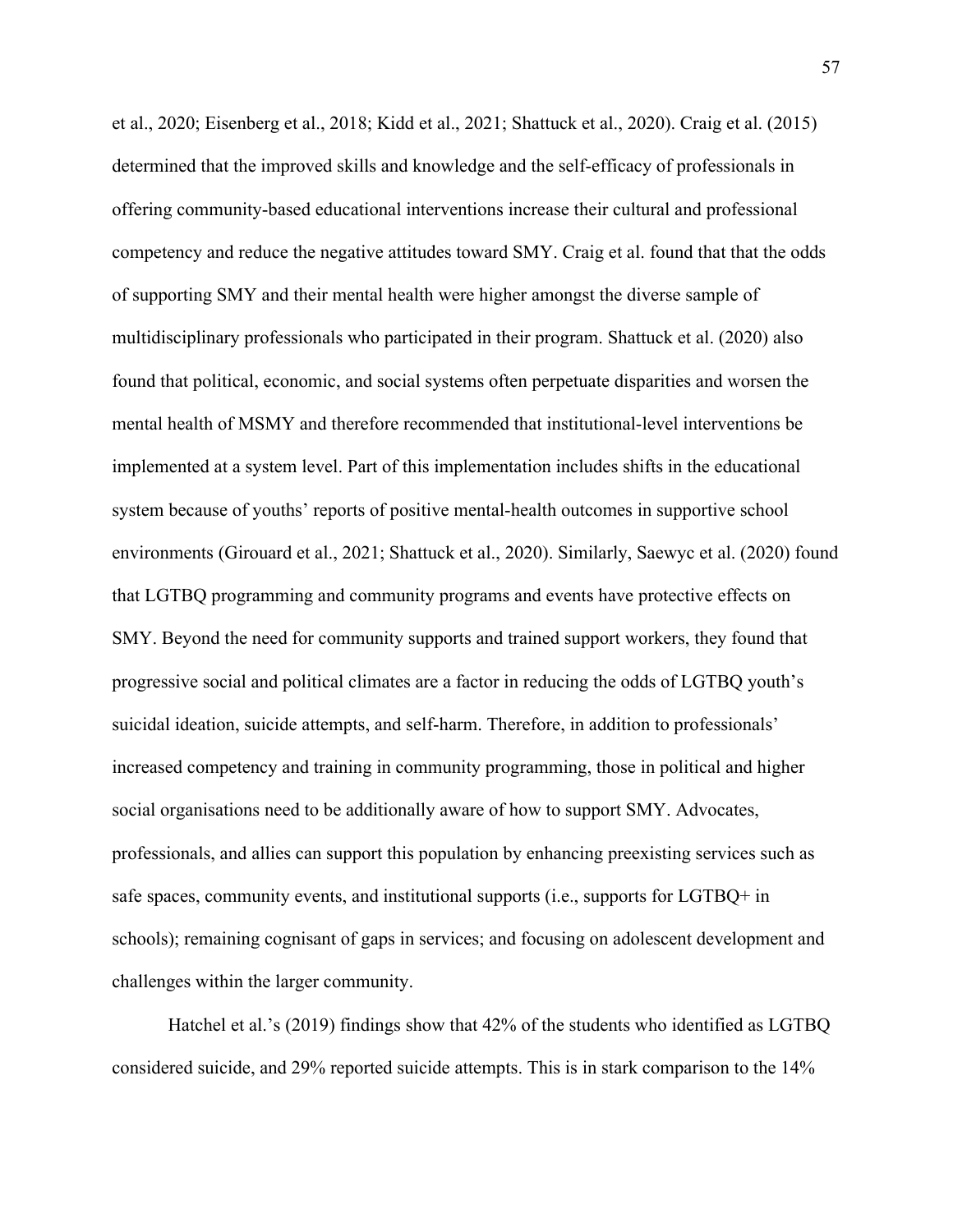and 9% of non-LGTBQ youth who reported suicide ideation and attempts, respectively. Their findings create a comprehensive visual of the perpetuation of the cycle of trauma for SMY. Hatchel et al. reported that LGBTQ adolescents are 12 times more likely to have suicide ideation and that depressive symptoms are the strongest predictors ( $p < .001$ ). Further, they found a positive correlation between future drug use and suicidal ideation ( $b - .81$ ,  $z - 12.84$ ,  $p < .001$ ). Similarly, Dawson et al. (2020) found that substance use is strongly correlated with mentalhealth symptoms (r, .691, p, .058); however, it is not significantly correlated with trauma, which the researchers assessed to determine whether the response to trauma is influenced by access to available resources to process the trauma and whether the lack thereof can lead to unhealthy coping through substance use. In addition to substance use, Gnan et al. (2019) found significant correlations between social supports (fewer than five friends) and an increased risk of self-harm and suicidality. Their findings are consistent with those from previous studies that LGTBQ university students have a higher risk of suicide, self-harm, and mental-health problems. Therefore, the social marginalisation, including sexual-minority identity and homelessness, of these youth placed them at a disadvantage because of the inaccessibility of supports compared to supports available to those with stable housing.

Further, similarly to the qualitative findings, the quantitative findings support the implementation of affirmative mindfulness-based interventions for SMY (Craig et al., 2015; Iacono, 2019). Craig et al. (2015) conducted facilitator training for clinicians to enable them to deliver an affirmative CBT group intervention and found a significant difference between the scores before and after the training  $t(128)$ ,  $-16.21$ ,  $p < .001$ ). They concluded that the training improved the competency of clinicians from diverse backgrounds and helped them to facilitate affirmative CBT with SGMY. The participants reported that they better understood the stressors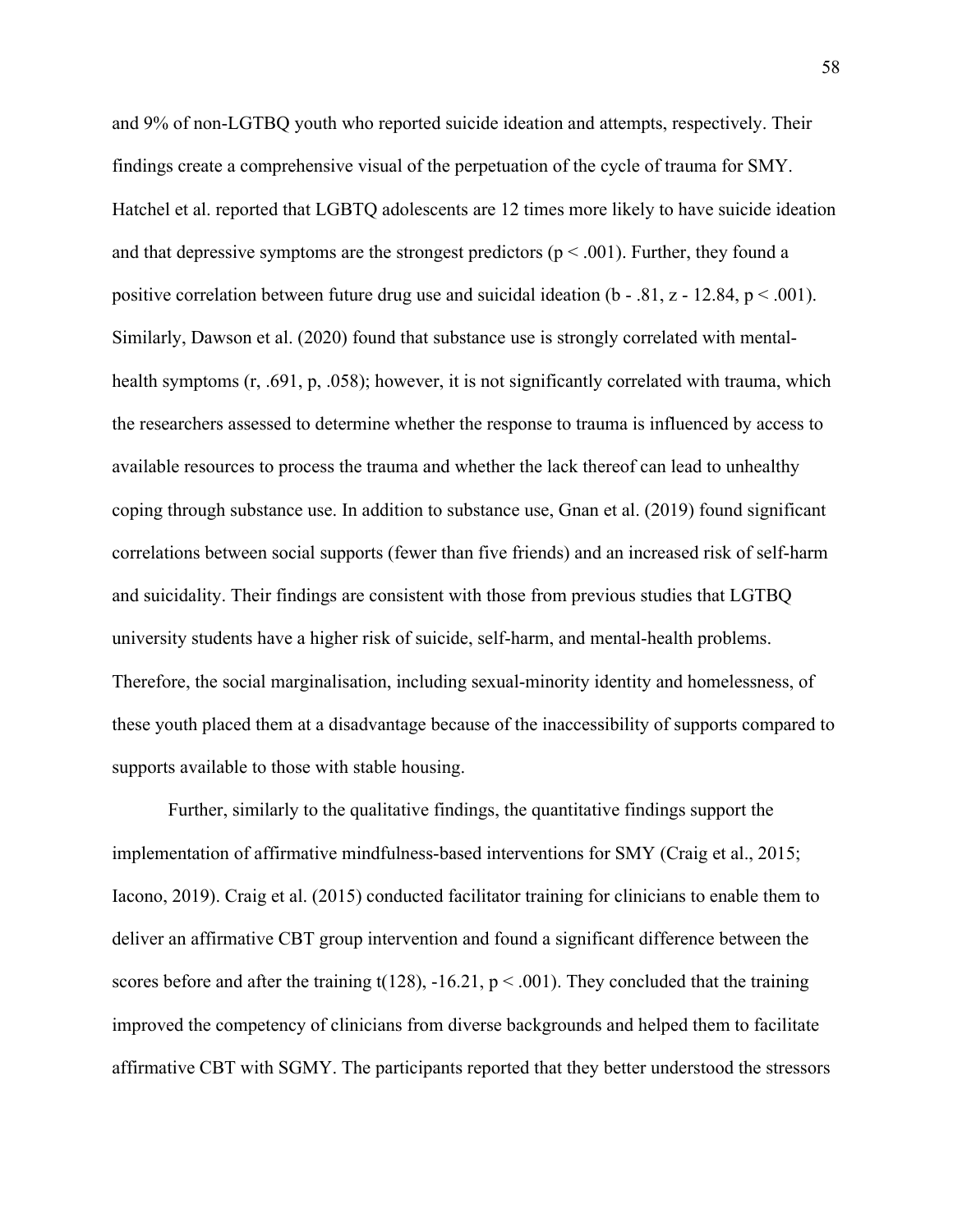on SGMY and how to support their coping by using affirmative and respectful language and affirmative cognitive and behavioural activities and exercises to shift the links among thoughts, feelings, and behaviours.

In regard to adverse early experiences, Dawson et al. (2020) found an association among the ACEs of this population; almost all of the participants ( $n = 98$ ) reported that they had had at least one ACE, and 77% reported four or more. Likewise, the findings of Girouard et al. (2021) were also significant in promoting an understanding of the association between MSMY and attachment trauma; they found that higher levels of bullying victimisation are directly and negatively associated with sexual satisfaction and desire/arousal difficulties. However, bullying victimisation and orgasmic-function difficulties are related through the mediating role of emotion-regulation difficulties. Girouard et al. suggested that this discrepancy in the findings might be a result of the lack of mindfulness and interoceptive awareness of bodily sensations (Riggs & Brown, 2017, as cited in Girouard et al., 2021). These findings are congruent with the understanding that unprocessed trauma can manifest within the nervous system and block the mind from noticing sensations, feelings, thoughts, and emotions (Perry & Szalavitz, 2007; Van der Kolk, 2015). Craig et al. (2015) and Iacono (2019) concurred and found that mindfulness tools and strategies help folks to cultivate awareness of internal experiences and relate to themselves and others from a self-compassionate and fundamentally nonjudgmental perspective (Kabat-Zinn, 1994, as cited in Iacono, 2019).

Mindfulness-based interventions support healthy connections with internal sensations, emotions, and thoughts through intentional concentration and focus (Iacono, 2019). Fostering the mind and body connection through mindfulness can improve awareness and the regulation of distressing physiological arousal that often accompanies psychological trauma (Van der Kolk,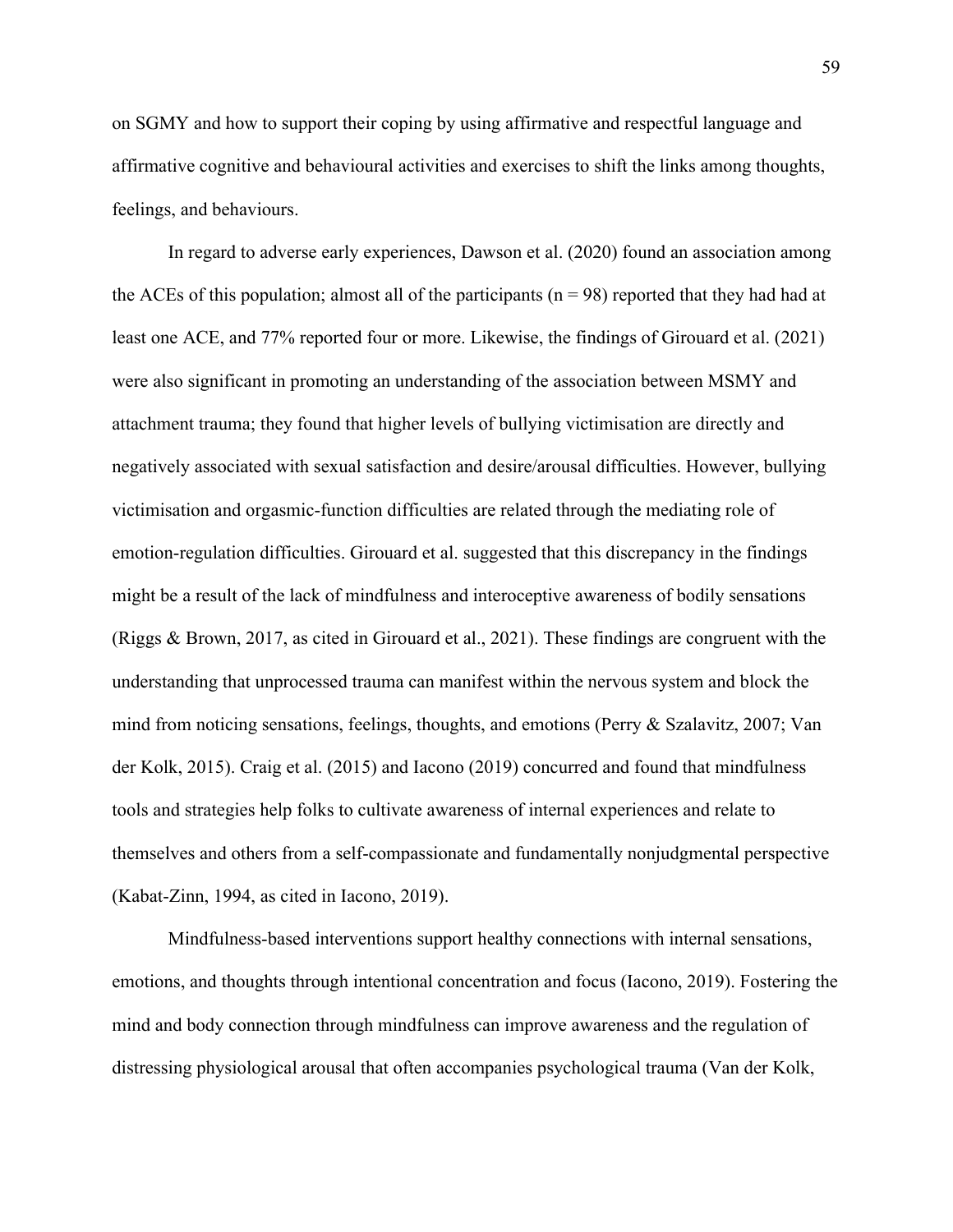2015). Van der Kolk (2015) explained that mindfulness strategies such as breathing improves the top-down regulation of traumatic stress within the body by "strengthening the capacity of the watchtower to monitor your body's sensations" (p. 63). Referring to the expertise of Peter Levine in somatic experiencing, Van der Kolk explained that trauma can block or suppress sensory information, which further perpetuates the disconnection between mind and body. Based on their understanding of trauma trapped within the body, clinicians can empower SMY to regain control and agency by promoting self-healing through mindfulness to improve their awareness and the connection between the "watchtower" and the body (Van der Kolk, 2015). Girouard et al. (2021) echoed this understanding of disconnection and suggested that the increased victimisation of SMY disconnects them from their bodies and creates difficulties with sexual satisfaction and orgasm. Therefore, the literature findings support mindfulness-based interventions and sexualhealth education programs and demonstrate the effects of ACEs such as neglect and physical, psychological, and sexual abuse (Brown et al., 2015).

#### **Recommendations**

According to the findings in the literature, SMY who are marginalised, transient, and/or homeless are at a greater disadvantage with regard to effective and accessible supports in the community. These findings and those of other research show that positive mental-health outcomes for MSMY are positively associated with their means and access to resources and supports. Dawson et al. (2020) suggested that the response to trauma depends on access to available resources to process the trauma and that the lack of access can lead to unhealthy coping through substance use. Therefore, the marginalisation and lack of stable housing place MSMY at a greater disadvantage because of the inaccessibility of supports compared to those with stable housing and supportive natural networks. The overarching recommendation from the literature is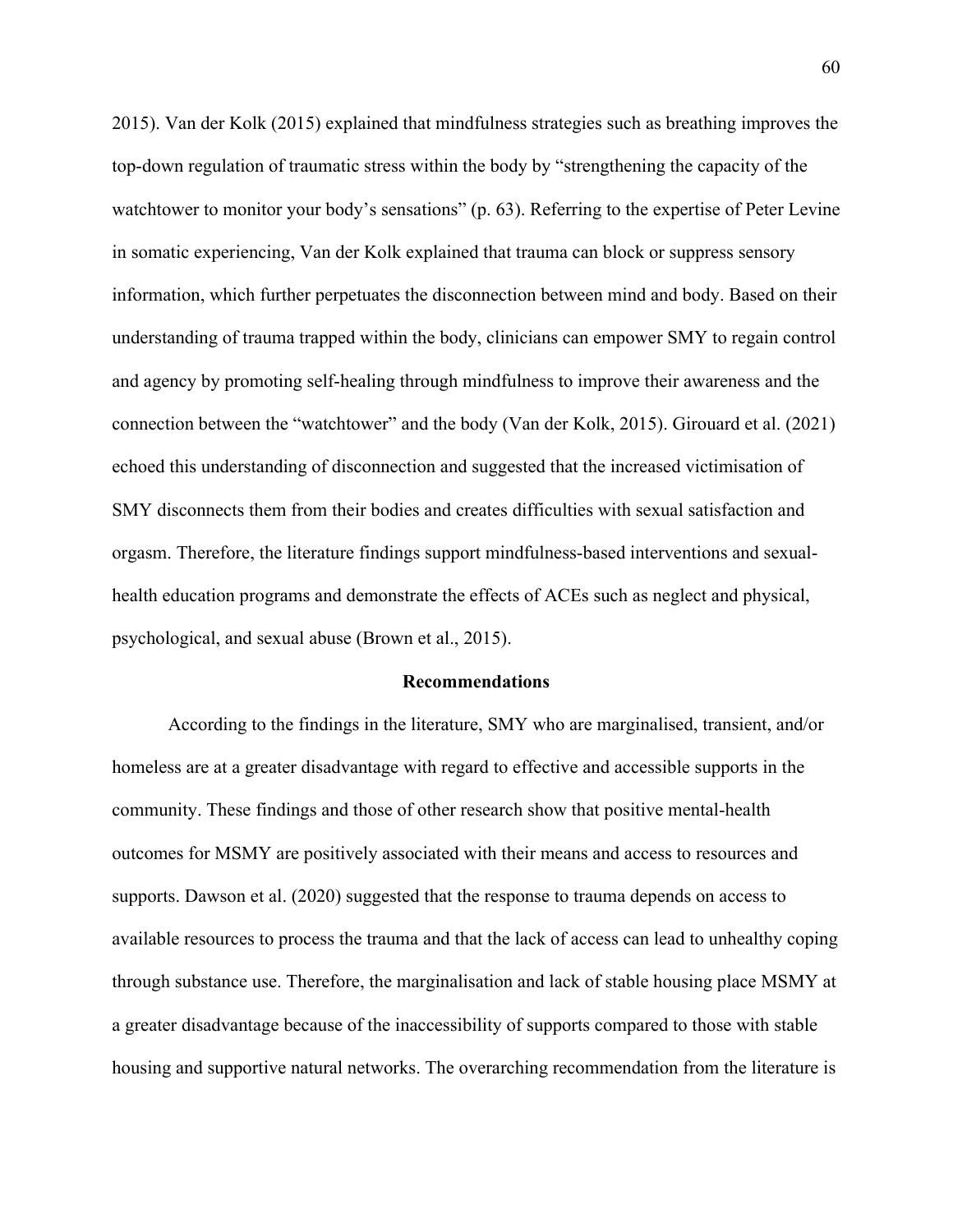that a collaborative approach and social connectedness within the participants' interpersonal and social communities can increase the development of and access to early interventions for youth at an individual, interpersonal, policy, and structural/organisational level (Dawson et al., 2020; Eisenberg et al., 2018; Kidd et al., 2021; Shattuck et al., 2020). Based on the presented empirical evidence, I therefore recommend that advocates support this population by enhancing services in the youth's communities by ensuring they are inviting the youth to provide feedback on the services being offered. The voices of the youth and their feedback are crucial in ensuring that supports and services are effective and tailored to their specific needs.

Similarly, the majority of Eisenberg et al.'s (2018) participants stressed the importance of accepting and non-judgmental interpersonal supports who respected their preferred pronouns. This finding is significant because it points to the disconnection in the social systems between the research and academic findings and the practical follow-through of implementing favourable programs for youth. I therefore recommend additional funding for programs that target MSMY and their support networks to create safe spaces for youth and inform their support networks on how they can help their peers. Further, because of the increased marginalisation of homeless youth, I recommend the development of robust community programming through a multidisciplinary approach. As I discussed in the literature review, many of these youth struggle with substance abuse, victimisation, and criminal involvement, and I therefore recommend that competent and supportive workers in these agencies provide the youth with information on available supports.

Further, considering the overrepresentation of these youth in the child-welfare system, I noted a gap in the level of training for workers to best support their needs (Forge et al., 2018). As a Children's Services worker, I have also observed the increased rates of victimisation amongst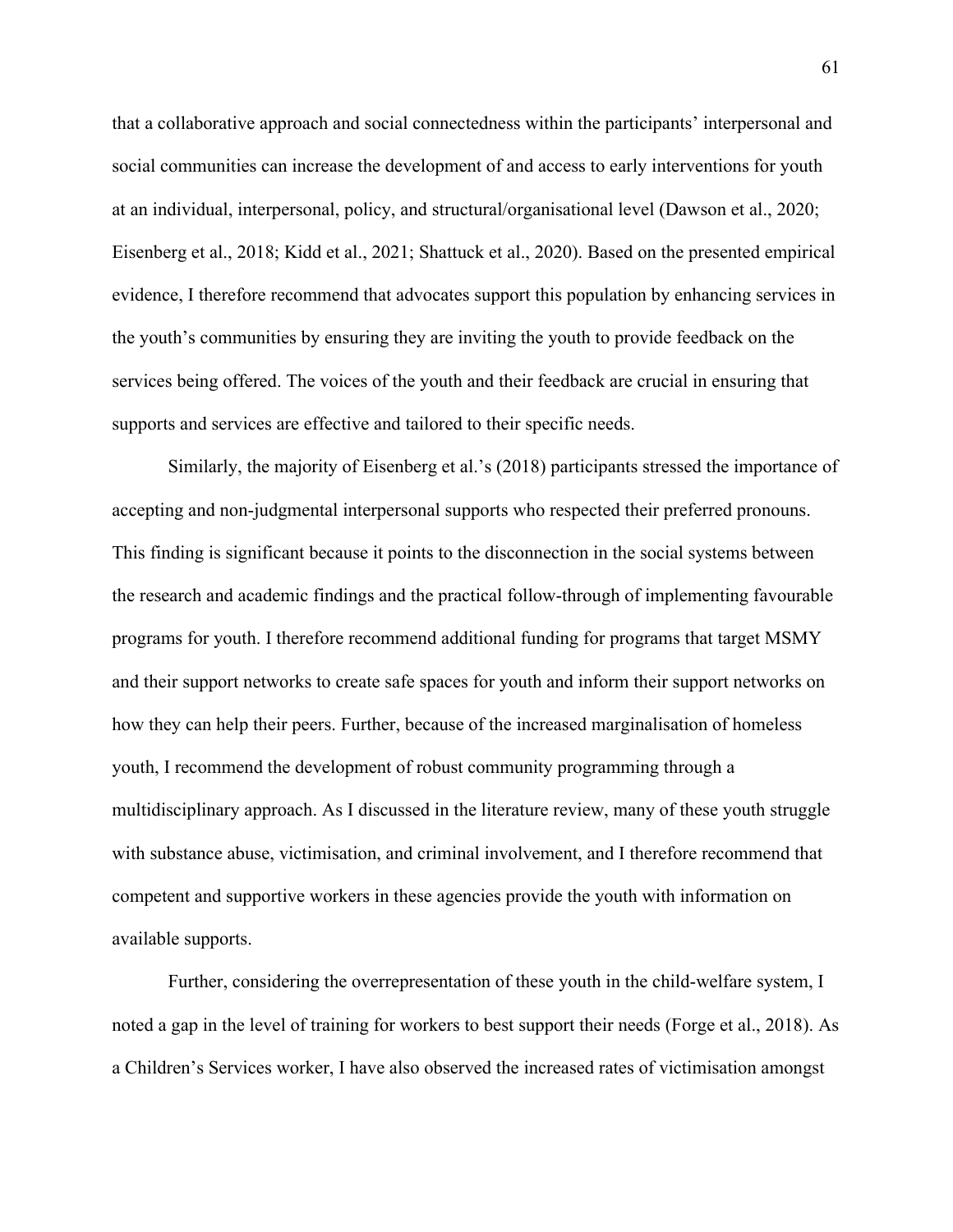the high-risk SMY with whom I have worked and the lack of accessible and appropriate supports. Based on the findings from the literature and my personal experiences, I recommend ongoing training for child-welfare workers because many are not equipped to best support highrisk SMY. Many workers are not aware of the various gender and sexual orientations and identities and might seem neglectful or dismissive because of their lack of knowledge and understanding, which can reaffirm these youths' lack of a sense of belonging. I therefore recommend that diverse trainers train social-services and mental-health professionals to ensure that they have appropriate insight into the lived experiences and to promote the improvement and well-being of LGBTQ+ folks (Craig et al., 2015). Likewise, Craig et al. (2015) also found that when professionals who offer community-based educational interventions improve their skills, knowledge, and self-efficacy, they also improve their cultural and professional competency and decrease the negative attitudes toward SMY. Therefore, I recommend that community programs be tailored to professionals and service providers who work with SMY to ensure that they are more aware and competent to work with this population.

Last, based on the understanding of childhood attachment and relationships between caregivers and children, a noticeable gap in the research on information about youths' families of origin is evident. I therefore recommend that researchers of this population incorporate the youths' families of origin wherever possible. Stein et al. (2009) found that positive paternal attachment reduces substance use and criminal behaviour, whereas positive maternal relationships are a protective factor that reduces survival sex amongst youth. Further research on the early paternal and maternal relationships of high-risk youth might yield additional information, build on the knowledge of risk factors, and have beneficial outcomes for marginalised youth. Further to this, Perry and Szalavitz (2007) emphasised the importance of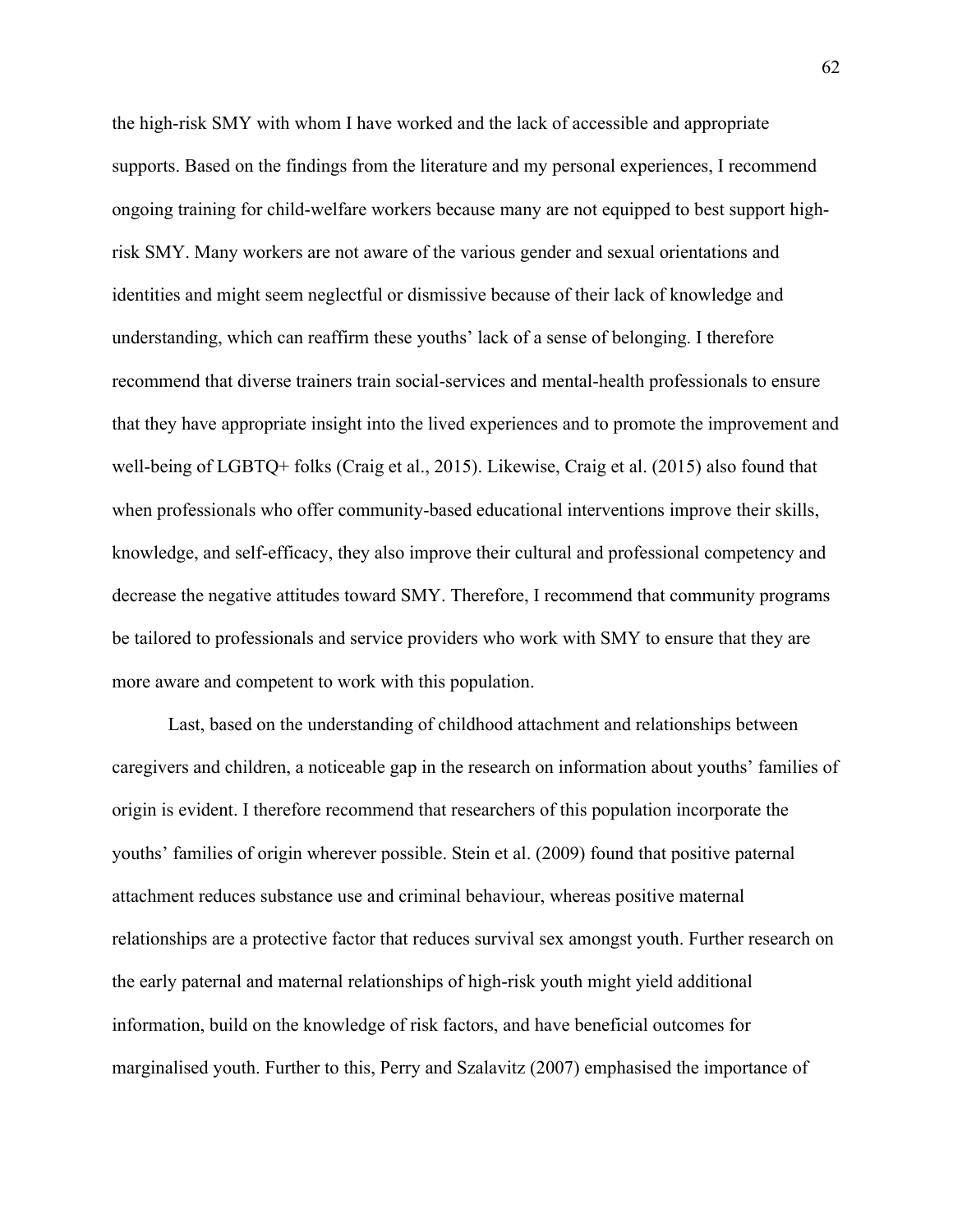early intervention with children who have experienced childhood trauma and noted that "you cannot love yourself unless you have been loved and are loved; [therefore,] the capacity to love cannot be built in isolation" (p. 220). The literature review revealed the importance of social support and connection, and I have observed that it is pivotal to helping SMY to feel loved and gain a sense of safety. I therefore recommend the implementation of early-intervention strategies, education, and programs for children within or outside the child-welfare system to ensure that they feel a sense of belonging and acceptance. Moreover, because some children might not access regular school programming, I recommend that additional community agencies work collaboratively to increase the predominance of supportive LGTBQ+ programming and awareness in the community. I also recommend that these programs be tailored to the cognitive and social functionality of the targeted population of children/youth to best promote their understanding and engagement.

# **Ethical Considerations**

Ethical considerations in research play a crucial role in the authenticity and credibility of the research because the procedures and methods of data collection, the geographical location, and steps to maintain the privacy of the participants are appropriate (Israel & Hay, 2006, as cited in Creswell, 2013). Creswell (2013) noted that the initial step in research is to ensure approval for a study by consulting the relevant codes of ethics and professional associations; all of the researchers whose studies I reviewed reported having received approval from their respective ethics boards and associations.

Obtaining consent and assent from this population required additional ethical consideration because many of the participants were minors; therefore, in addition to their assent, the researchers received consent from legal guardians (Creswell, 2013). However, numerous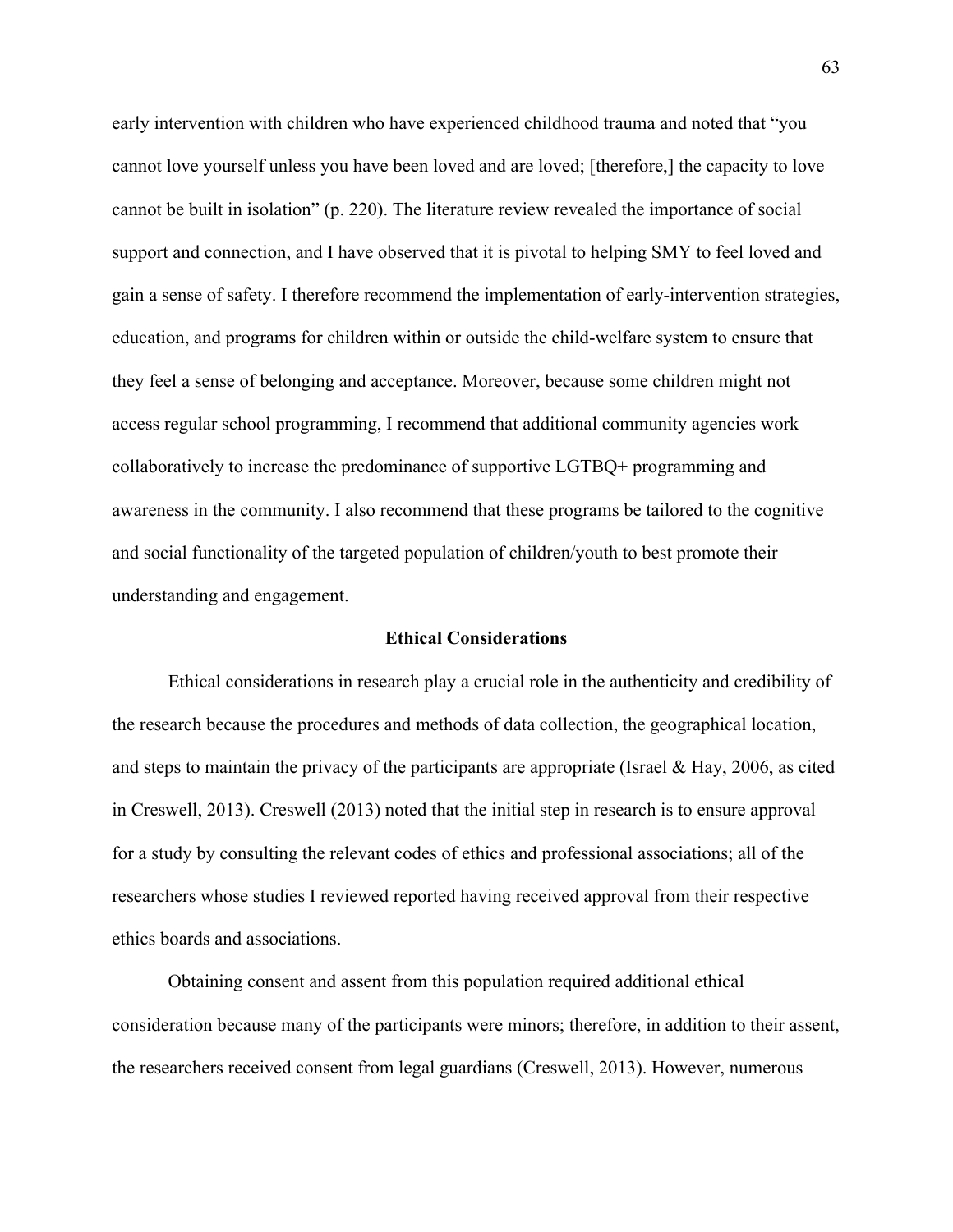researchers were unclear about informed consent, particularly those who included youth who were actively using substances or contacting confidential hotlines, such as Dawson et al. (2020) and Rusow et al. (2018), respectively. How the researchers ensured that the youth were sober at the time that they provided consent required further discussion. Similarly, obtaining consent is also challenging when youth reach out to a hotline, because Rusow et al. should have clarified how they managed to obtain assent from these participants, addressed the lack of consent from the guardians of the underage participants, and determined that they did not require consent. Likewise, Forge et al. (2018) discussed the use of a parental-consent waiver when they determined that they did not require parental consent; however, they did not indicate the exemption parameters. Furthermore, with regard to the validity of the informed-consent process, Forge et al. did not indicate how they received informed consent from youth with lower cognitive functioning or whether they screened for this; this failure directly impacted the legitimacy of the youths' consent to participate in this study. Another reason for researchers to clarify this in their papers is to ensure that they document the number of youths who cannot provide informed consent or assent, because those who do not have guardians involved in any capacity can 'fall through the cracks' in the system. Although researchers might not collect data from and report on these participants, it is important that they bring awareness to this population, because they are in 'limbo' in society and might need additional advocacy.

Another methodological ethical consideration is the collection of data from participants. Creswell (2013) urged researchers to avoid collecting harmful information from participants because the ethical code for researchers protects the privacy of the participants and everyone involved in the study. However, I noted a lack of documentation regarding mandated reporting and safety-planning processes should the researchers have needed to take immediate action when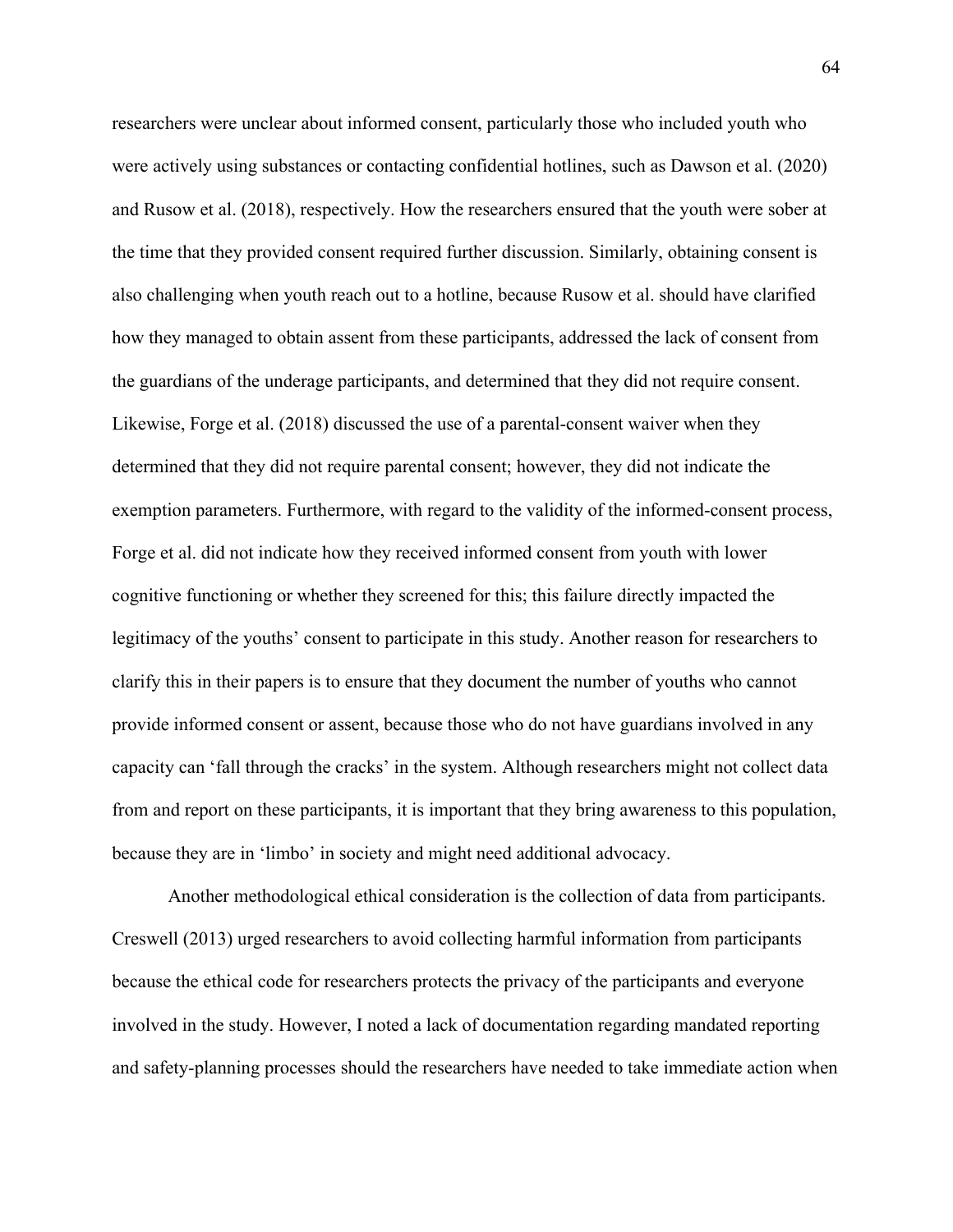they interviewed MSMY. Hatchel et al. (2019) asked the minors in their study questions about suicide attempts and ideation within the last 6 months, and at the end of the survey they offered the students universal resources for mental health. An ethical issue with regard to this study is the lack of discussion on the protocols in place if students identified as actively suicidal and how the researchers would have navigated this imminent risk. Because of the vulnerable age of the participants and the potentially harmful information that Hatchel et al. gathered, it would have been beneficial if they stated whether the researchers had additional training and identify the procedures in place for high-risk participants. Further, surveys can be triggering for both students and supervising teachers; therefore, additional clarity is required on how the researchers prepared and trained the teachers to support students who might have become distressed because of the contents of the survey.

Regarding the analysis and reporting of the data, researchers need to ensure that they respect the privacy and confidentiality of their participants. Creswell (2013) discussed the safeguarding of confidentiality within various research methods, including by disassociating names from the responses during the coding and recording process in quantitative survey research and using aliases or pseudonyms for the participants in qualitative research. Although many of the researchers discussed the safeguarding of the privacy of their clients, it was unclear how they mitigated the risk of conflicts of interest. Dawson et al.'s (2020) and Eisenberg et al.'s (2018) convenience sampling methods and Gnan et al.'s (2019) snowball sampling presented the risk that the researchers would come into contact with participants whom they knew in their personal lives. Considering this potential conflict of interest, which could potentially skew the results and the interpretation of the findings (particularly in qualitative studies), the researchers should have noted their mitigation plans. Although in these studies the researchers screened all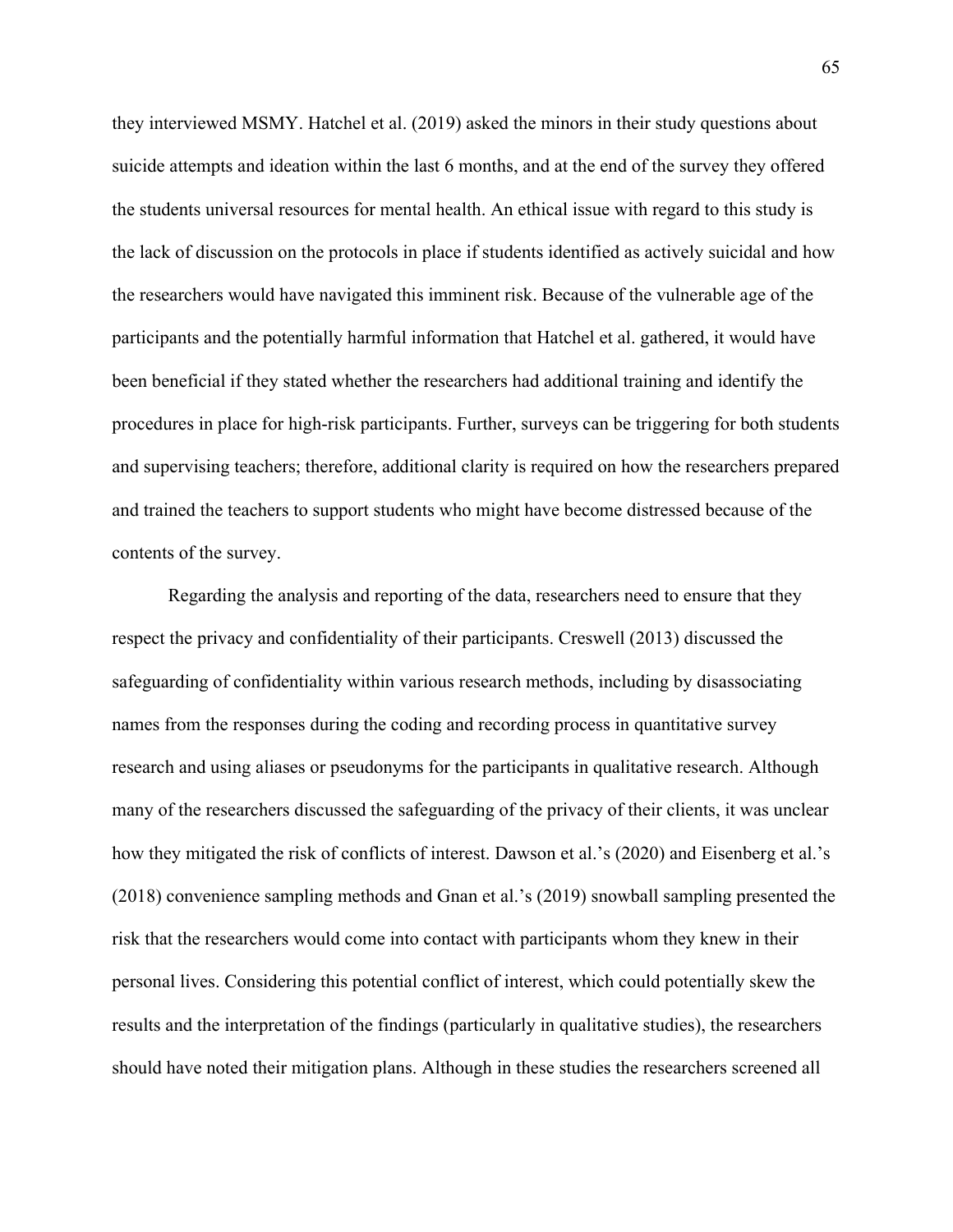of the potential participants prior to their participation, they did not mention how they mitigated this ethical challenge. Further, apart from Eisenberg et al., who reported that their assistants were diverse and included sexual minorities, none of the researchers of the qualitative studies discussed how they addressed their biases and experiences. One way that researchers can navigate this challenge is to ensure that they bracket their personal experiences and address how they will mitigate their possible preconceptions.

# **Clinical Ethical Considerations**

Regarding clinical ethical considerations, the CPA's (2017) code of ethics outlines four principles, the most important of which is Principle I: Respect for the Dignity of Persons and Peoples. Respect for each client's dignity and inherent worth as a person is the foundation on which all of the other principles are built and should carry the highest weight if it conflicts with other principles. It is crucial that psychologists who work with this population adhere to this principle; subsection I.16. Informed Consent outlines the consent process, stresses clients' right to refuse or withdraw from therapy without prejudice and transparency, and requires that psychologists maintain honesty and respect for clients' innate worth. It is critical to uphold this principle in work with MSMY. As I discussed previously, clinicians must also mitigate the ethical challenges in obtaining consent and assent before they accept clients. Cormier et al. (2003) emphasised the importance of informed assent from children if judges do not consider them mature minors. Youth under the age of 18 years vary in their capacity (cognitive or otherwise) to provide informed consent/assent; however, the *Canadian Code of Ethics for Psychologists* (CPA, 2017) clear states that in urgent circumstances psychologists and researchers must obtain informed assent even if informed consent is not possible at that time for all activities that could possibly cause harm or invade their privacy, or if their involvement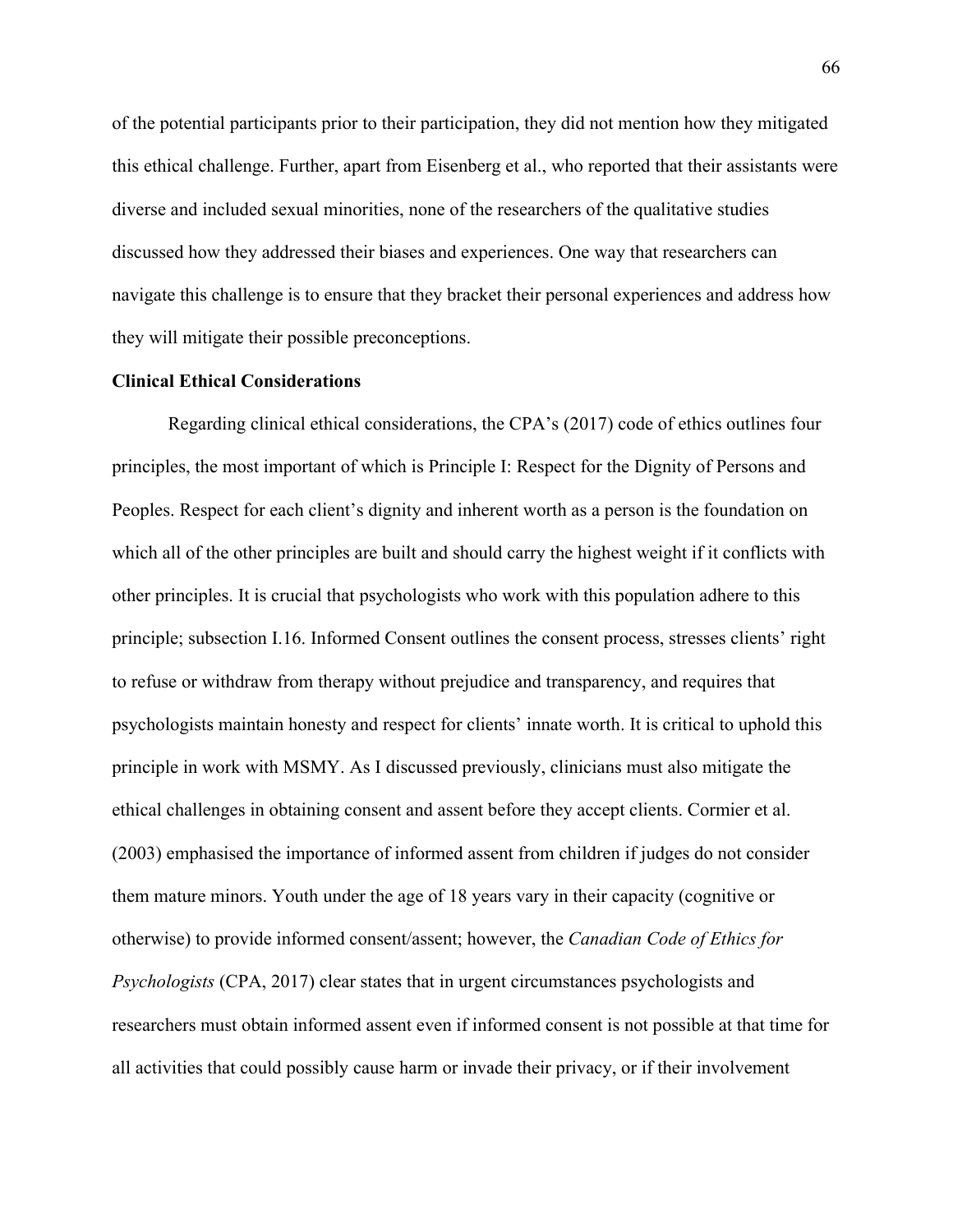includes any type of behaviour modification. Therefore, researchers obtain informed assent after they attempt to gain consent if the research activity could directly benefit their participants; however, they must clearly describe their methods of obtaining consent and assent from potential participants (CPA, 2017). Consent and assent are particularly crucial with regard to this vulnerable population if the cognitive functioning is lower, if they are under the influence or are actively and chronically using substances, if they have ulterior motives for their participation (financial incentives, which can affect the data that researchers collect), or if they have other mental-health issues that could impact their understanding and ability to fully consent/assent to participate in a study. According to subsection I.31. Protections for Vulnerable Individuals and Groups of the code of ethics, psychologists must pursue an "ethical review of moral rights issues and protections for any research involving vulnerable groups, . . . including individuals of diminished capacity to give informed consent, before making a decision to proceed" (CPA, p. 15). The vulnerability of MSMY clients complicates the consent/assent process before treatment planning, which psychologists need to consider prior to proceeding with therapy. Further, it is crucial that clinicians maintain the standard in this principle of ensuring boundaries, transparency, and honesty with this population because of their experiences of relational interpersonal trauma, victimisation, substance use, and childhood traumas. Therefore, clinicians must exemplify secure and safe spaces by respecting, empowering, and honouring this population through healthy and clear boundaries to enable them to regain power in their lives. Hence, interweaving the research findings, attachment theory principles, and the code of ethics (CPA, 2017) will support the holistic healing of these vulnerable and marginalised youth.

Additionally, Principle II. Responsible Caring (CPA, 2017) is important because it includes maintaining competence in practice by ensuring that psychologists are grounded in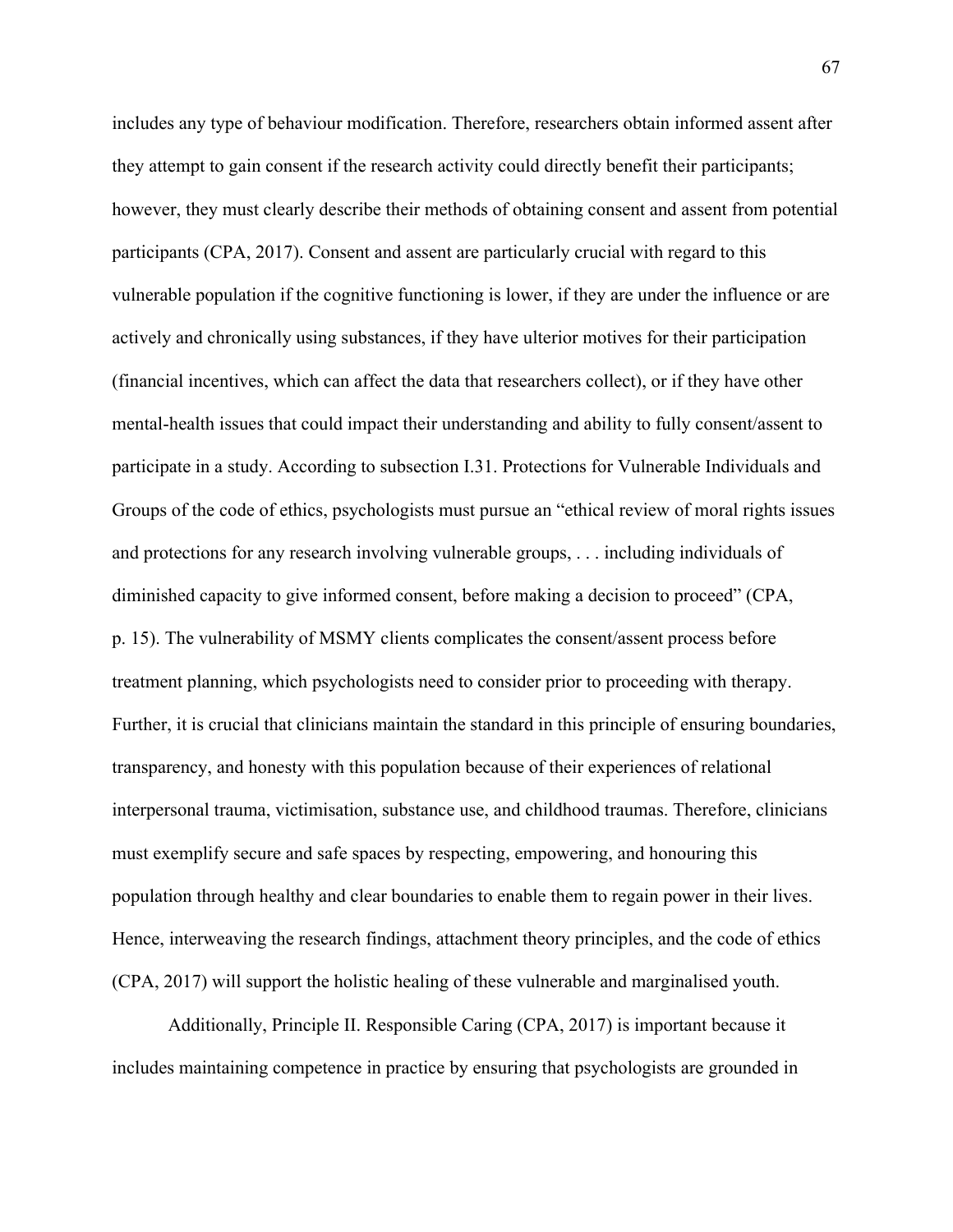sound theoretical knowledge and awareness of physiological functioning and development to maximise therapeutic benefits and ensure no harm. Psychologists who work with MSMY must be competent and aware of the risk factors and circumstances that these youth face to support their therapeutic journey ethically and adeptly. The CPA stipulated that a crucial step for psychologists to maximise the benefits to MSMY clients is to engage in literature reviews, ongoing peer consultations, and ongoing supervision to explore tailored interventions and minimise the harm to clients by considering the ethical decision-making process when potential conflicts arise (Truscott & Crooks, 2013). As I discussed previously, a collaborative approach to supporting MSMY is beneficial; therefore, according to subsection II.20. Maximizing Benefit (CPA, 2017), with appropriate consent and assent, psychologists will provide relevant information to everyone in the support networks of their clients (CPA, 2017). This reinforces the collaborative nature of supporting MSMY and ensure that interventions and services from community support workers will align with therapeutic goals and progress.

The importance of collaborative practice is evident in Principle III. Integrity in Relationships (CPA, 2017), which includes establishing and maintaining integrity within the therapeutic relationship. With an understanding of attachment theory, psychologists need to assert strong boundaries and consider appropriate levels of disclosure in communication with MSMY clients because of the increased prevalence of the experience of relational trauma. Psychologists must hold space for their clients' experiences and ensure that they remain honest, honour commitments, and remain grounded. Subsection III.9. Objectivity/Lack of Bias of the code of ethics (CPA, 2017) outlines the importance of psychologists' evaluations of the implications of their beliefs, thoughts, attitudes, and culture in therapeutic settings with clients. Psychologists must minimise countertransference and transference through ongoing supervision,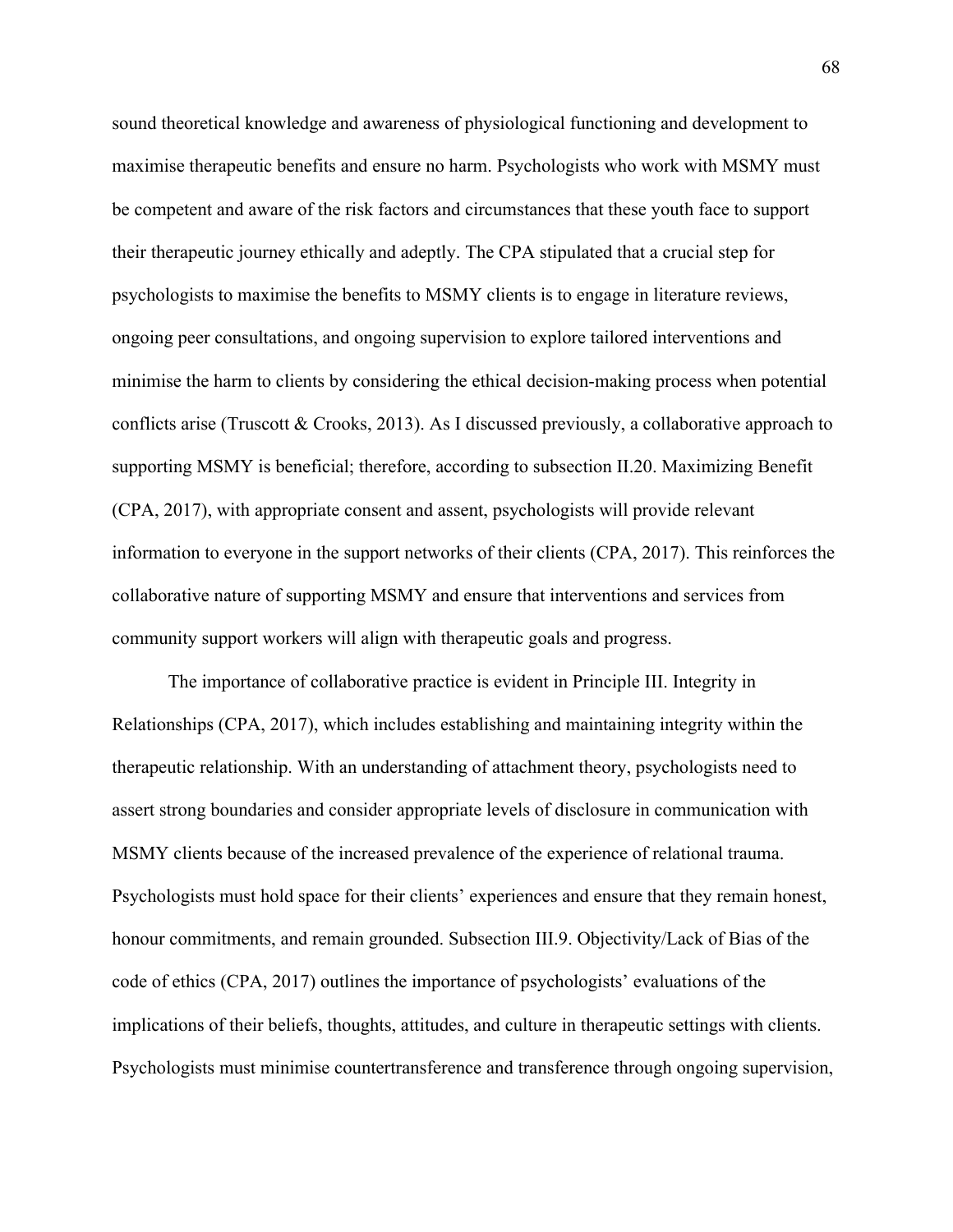self-care, and reflection (CPA, 2017). Values and interests inevitably play a role in understandings and meaning making; however, self-awareness of biases and beliefs will alleviate countertransference to clients.

Last, Principle IV. Responsibility to Society (CPA, 2017) includes guidelines that outline the responsibility of psychologists to maintain the welfare of all clients to enable them to thrive and grow beyond the narrow, socially constructed confines of society. Specifically, subsections IV.1 and IV.3. Development of Knowledge and V.4. Beneficial Activities stress the importance of psychologists' contributions to society's understanding of psychological knowledge and the need for them to remain informed and contribute to advancements in innovations in the field of psychology to support the growth of "self, students, trainees, colleagues" (p. 32) and better society overall. These proactive approaches can reduce the misconceptions and stigma that MSMY face and, as I discussed within the findings, improve these clients' sense of belonging and acceptance. Furthermore, the research finding that protective factors for MSMY include safe spaces with supportive workers/peers might lead to fewer drug overdoses, less potential strain on the health care system, and fewer mental-health symptoms amongst this population, which will benefit society.

Additionally, various regulatory bodies such as the CPA (2017) have outlined specific practice and ethical guidelines for psychologists to ensure public safety (Truscott & Crook, 2013). Truscott and Crook (2013) emphasised that self-regulation within the profession is a responsibility to the public and requires reporting any misuse of psychological knowledge, unethical behaviour, and incompetent practices to the appropriate regulatory bodies. Psychologists' self-regulation is crucial, considering the increased vulnerability of MSMY, who do not have stable housing or safe natural supports and might not trust the authorities (i.e.,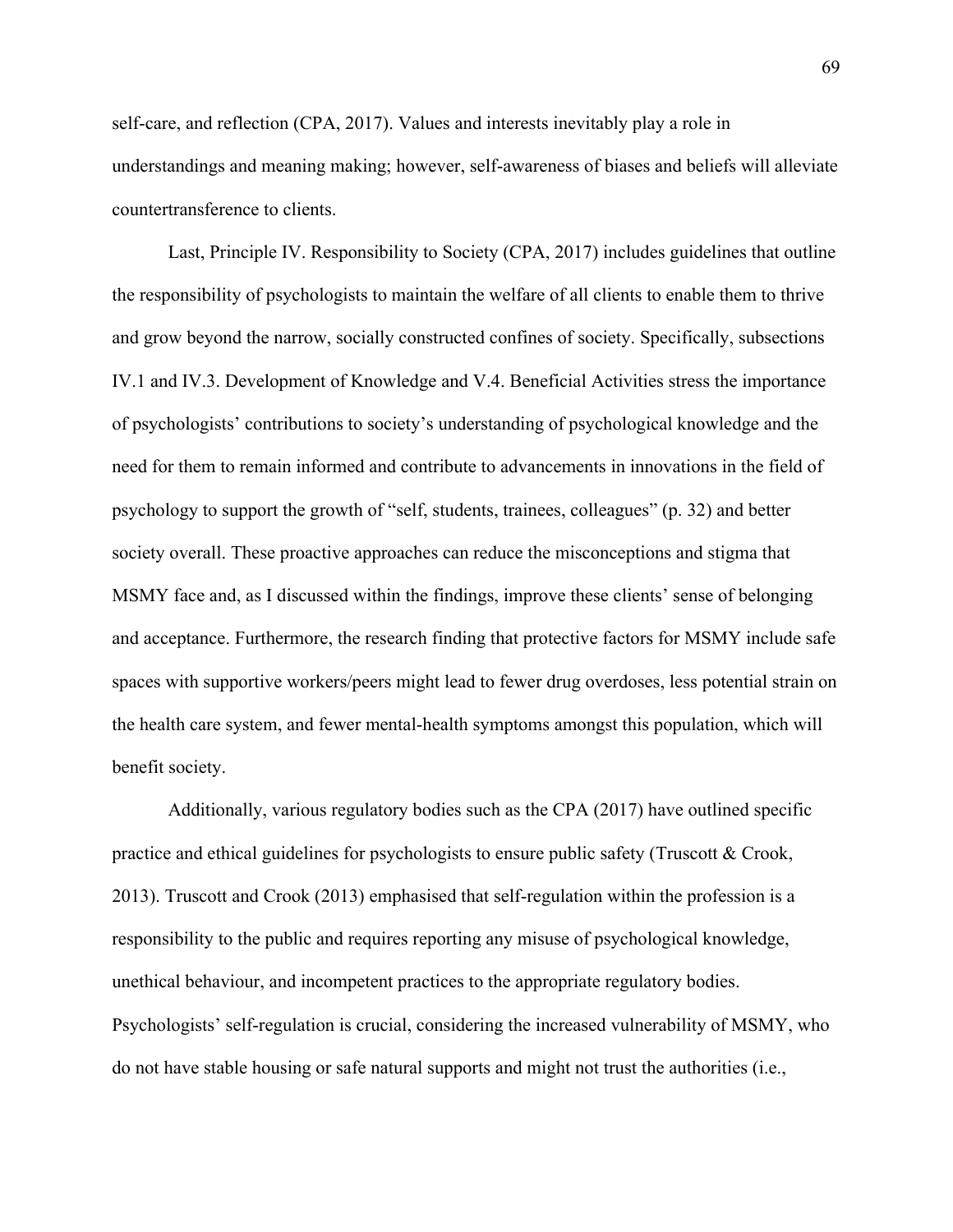police) to report harm. Therefore, the CPA holds psychologists and the profession more accountable for using their knowledge and influence for the betterment of society through advocacy in social policy and public education to support social justice.

# **Applications to Clinical Practice**

# **Personal Development**

As I reviewed the literature on this topic, I began to think critically and examine the structural, societal, and systemic inequalities that either actively perpetuate disparities (i.e., amendments to GSAs in schools) or contribute to the perpetuation by failing to take action to support MSMY. As I gained insight into these social factors and research findings, I became curious about and examined my own assumptions and preconceptions of SMY and homelessness. Although I have claimed to be an advocate for MSMY, I have come to realize I have not applied my knowledge and skills in practical ways to support this population. The findings from literature have highlighted various modifications I need to make to my practice to ensure I am appropriately responding to the needs of MSMY. These modifications include increasing my knowledge of appropriate terminology, and pronouns as well as my lack of awareness of LGBTQ+ resources in my community. My intention in this capstone paper was to incite passion and advocacy in the readers, but I arrived at a place of urgency within myself to take action.

### **Professional Development**

The research findings and recommendations provide valuable insights and contributions to the body of scientific and required clinical knowledge on this social problem. Diverse conceptual models such as those that I have discussed in this capstone paper will enable researchers and mental-health professionals to develop a more comprehensive understanding of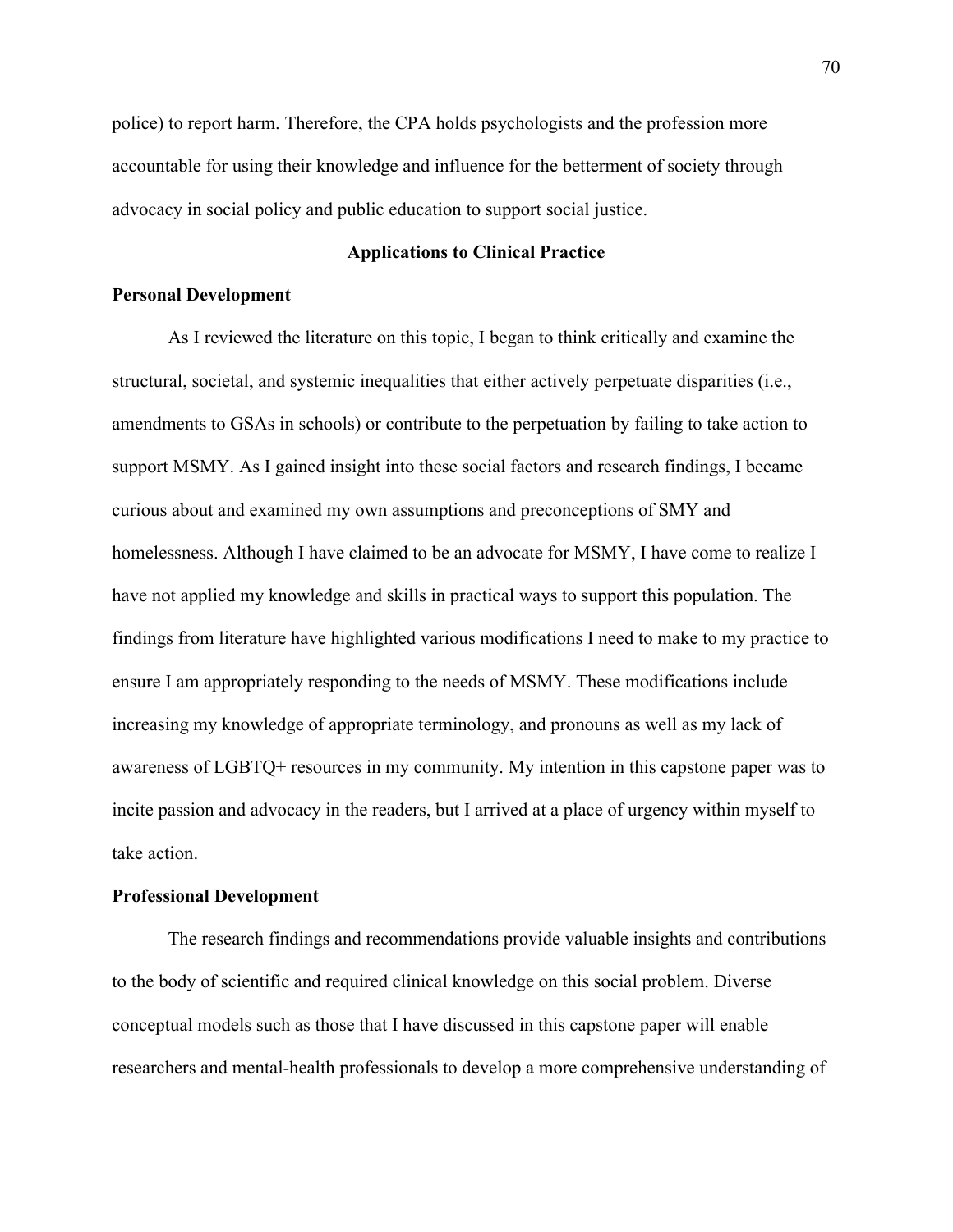the factors that influence sexual minorities' mental health and identify the risk factors for clinical intervention. I have made various recommendations to help clinicians to create a safe and welcoming environment for youth. A sense of safety and belonging is central to the healing and empowerment of MSMY. Further, clinicians will be able to approach their work with MSMY from a trauma-informed and affirmative space to build trust with them. They should also consider access to mental-health supports for homeless SMY, which can include virtual counseling services and telecommunication if mobility is a barrier to their access.

Additionally, mental health professionals have a duty to actively support the progression of the rights of LGTBQ folks by ensuring that we remain competent in our practice by remaining aware of relevant current research, findings, and community programs. Although I noted gaps in the existing literature, there is a significant body of empirical and practical knowledge from attachment theorists and researchers on the associations among ACEs, mental-health challenges, victimisation, and relational traumas and implications within the SMY population. The literature has supported the implementation of culturally appropriate affirmative mindfulness-based interventions for SMY (Austin & Craig, 2015; Iacono, 2019). The intentional concentration and focus of mindfulness-based interventions maintain a healthy connection among internal sensations, emotions, and thoughts (Iacono, 2019). Fostering mind and body connection improves the awareness and regulation of distressing physiological arousal that often accompanies psychological trauma (Van der Kolk, 2015). Van der Kolk (2015) explained that mindfulness strategies such as breathing improve the top-down regulation of traumatic stress within the body by "strengthening the capacity of the watchtower to monitor your body's sensations" (p. 63). He referred to the work of Peter Levine with somatic experiencing and explained that trauma embedded in the body perpetuates the disconnection between the mind and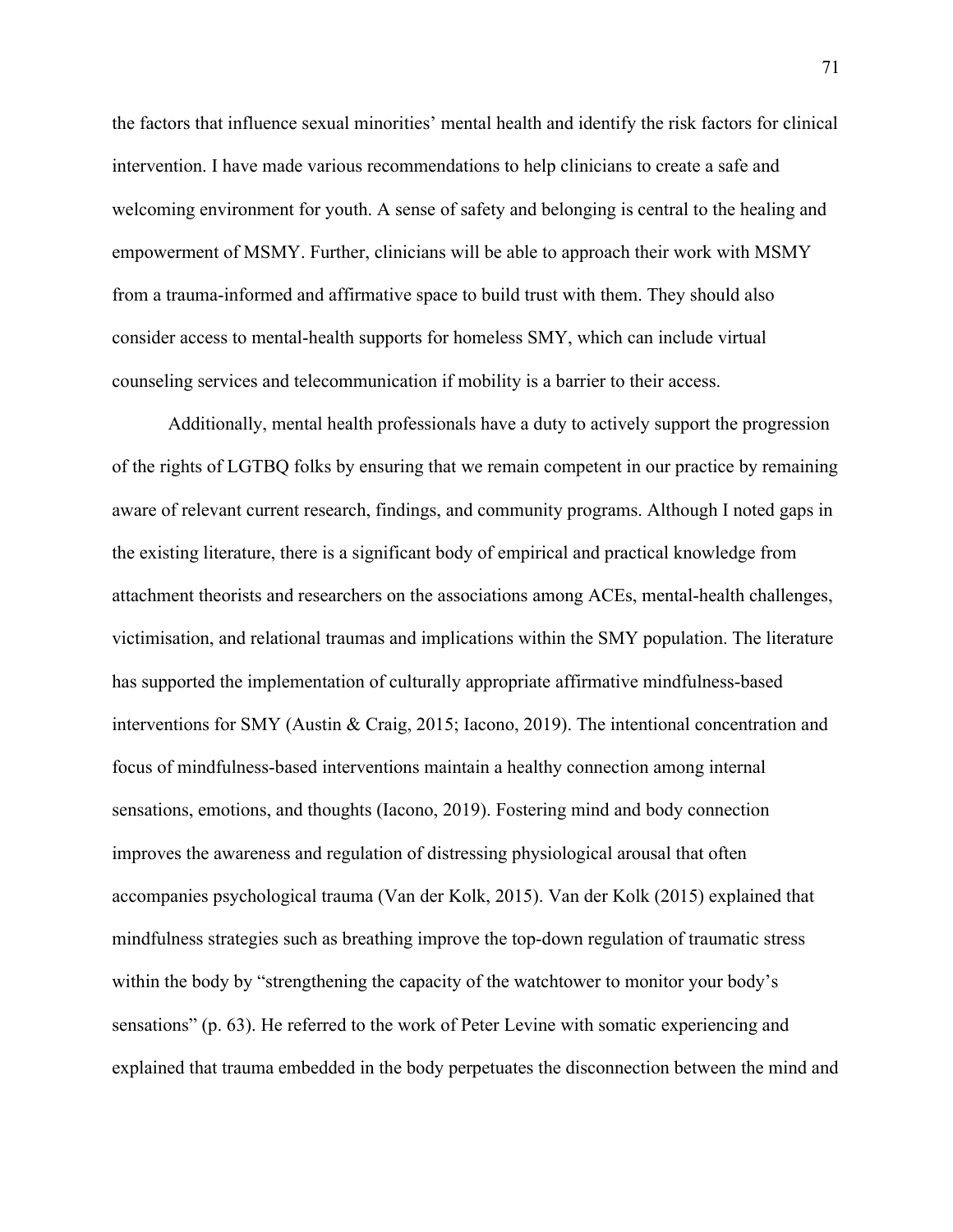body by blocking and suppressing sensory information. Van der Kolk stated that "dissociation is the essence of trauma" (p. 66) and that dissociation in traumatised folks further perpetuates the fragmentation of oneself as the internal systems and warning signs are suppressed and ignored. Because unprocessed trauma disconnects us from our body mechanisms, self-regulation becomes difficult because we are not aware of the signals that our bodies send us. Therefore, incorporating mindfulness into practice will enable clinicians to recalibrate the nervous system to strengthen core self-awareness and increase clients' self-regulation by promoting a healthy and safe connection between the minds and bodies of SMY (Van der Kolk, 2015).

### **Well-Being of Society**

Last, I found a lack of literature on the intersectionality of nonconforming LGTBQ+ Canadian youth who are marginalised and street involved. In this project I aimed to further delve into this niche population of hidden and vulnerable folks in society who are 'falling through the cracks' in a fragmented and disjointed system. Working with MSMY requires a systemic and organisational shift in the approaches. The need to protect the well-being of vulnerable young people is not only embedded in the *Canadian Code of Ethics for Psychologists* (CPA, 2017), but is also the obligation of mental health professionals. As graduate students, scholars, academics, and part of the mental-health field, we are held accountable for our role in ensuring that we advocate for and foster awareness of the disparities amongst vulnerable populations without judgment, discrimination, or prejudice (CPA, 2017). Further, we can support these youth at the societal level in various ways, including by participating in advocacy events, raising awareness in community agencies, attending legislative meetings, and applying for funding and grants to support social and community programs for MSMY. Systemic change begins with opening dialogue and discussions in safe and open spaces. Critically thinking and speaking about gender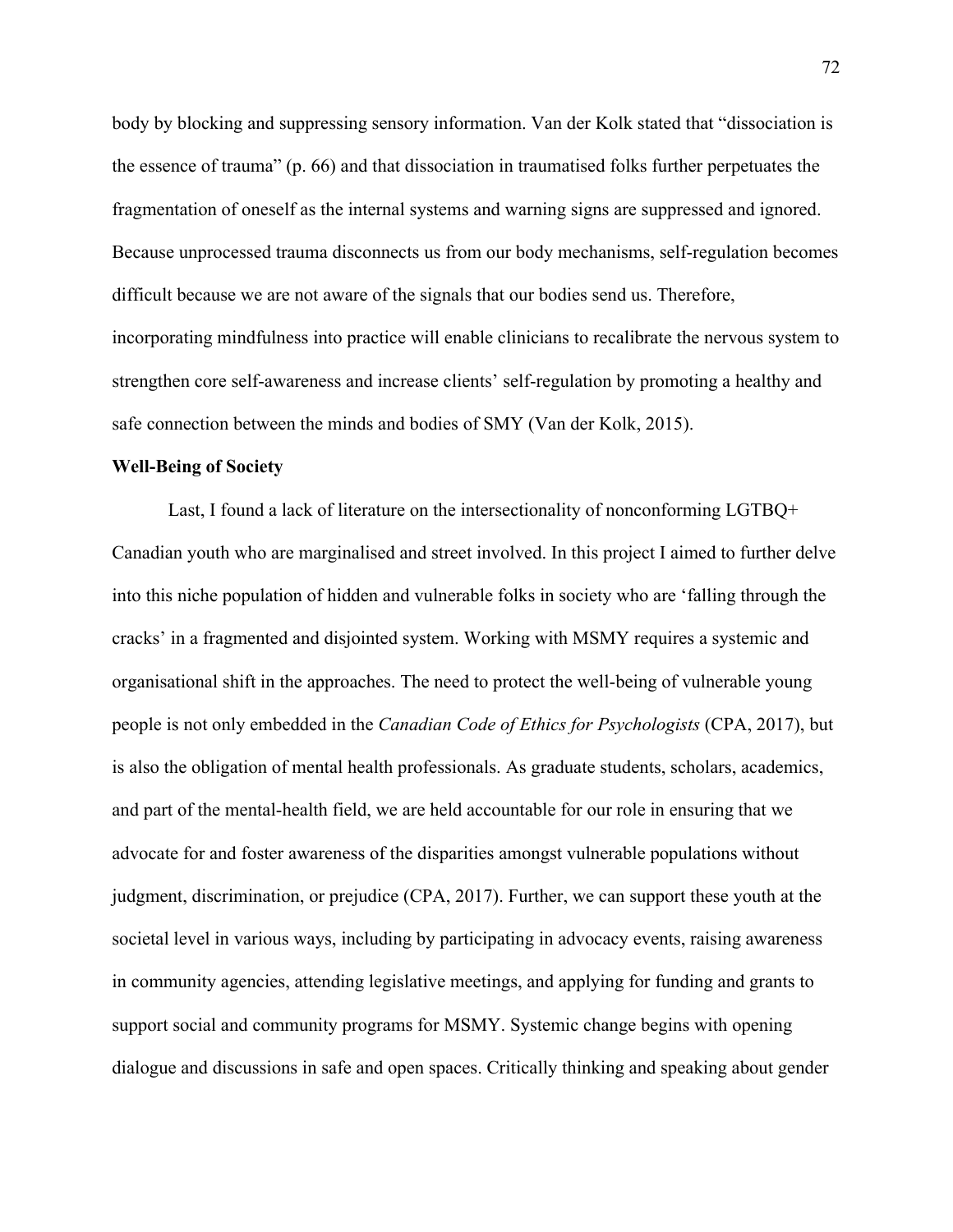nonconformity are critical to create a safe environment that supports all experiences and identities. The emergent data echo this sentiment and are in line with the findings from other studies that show the buffering effect of social connectedness and the centrality of acceptance and belonging to reduce the risk for SMY (Kidd et al., 2021).

## **Future Research**

Researchers of current studies drew on various theories and models such as the interpersonal theory of suicide (Hatchel et al, 2019), the ecological model (Eisenberg et al., 2018), and the minority stress theory (Gnan et al., 2019; Hatchel et al., 2019). However, I did not encounter the incorporation of queer theory in my work with this population. Queer theory might be an area for inquisitive readers to expand their understanding of the construction of the intersectional experiences of this population within historical, cultural, social, and political discourses (Creswell & Poth, 2018). I recommend that future researchers draw on queer theory as well as other relevant theories to enhance the reader's understanding of the experiences of these youth.

Additionally, further research might be warranted on the role of technology in facilitating youth's access to supports. As I noted in this paper, actively homeless youth readily access crisis call centres, which suggests that if MSMY are aware of telecommunication and telehealth services, they might be more likely to access mental- and medical-health services; I hypothesise that this will decrease their negative health outcomes. Further on this topic, the additional stressors and disconnection that the COVID-19 pandemic has incited might create more need for youth to access supports. The COVID-19 pandemic has significantly limited in-person supports, services, and outreach programs; and the sudden impact of these measures might be an interesting area for further inquiry.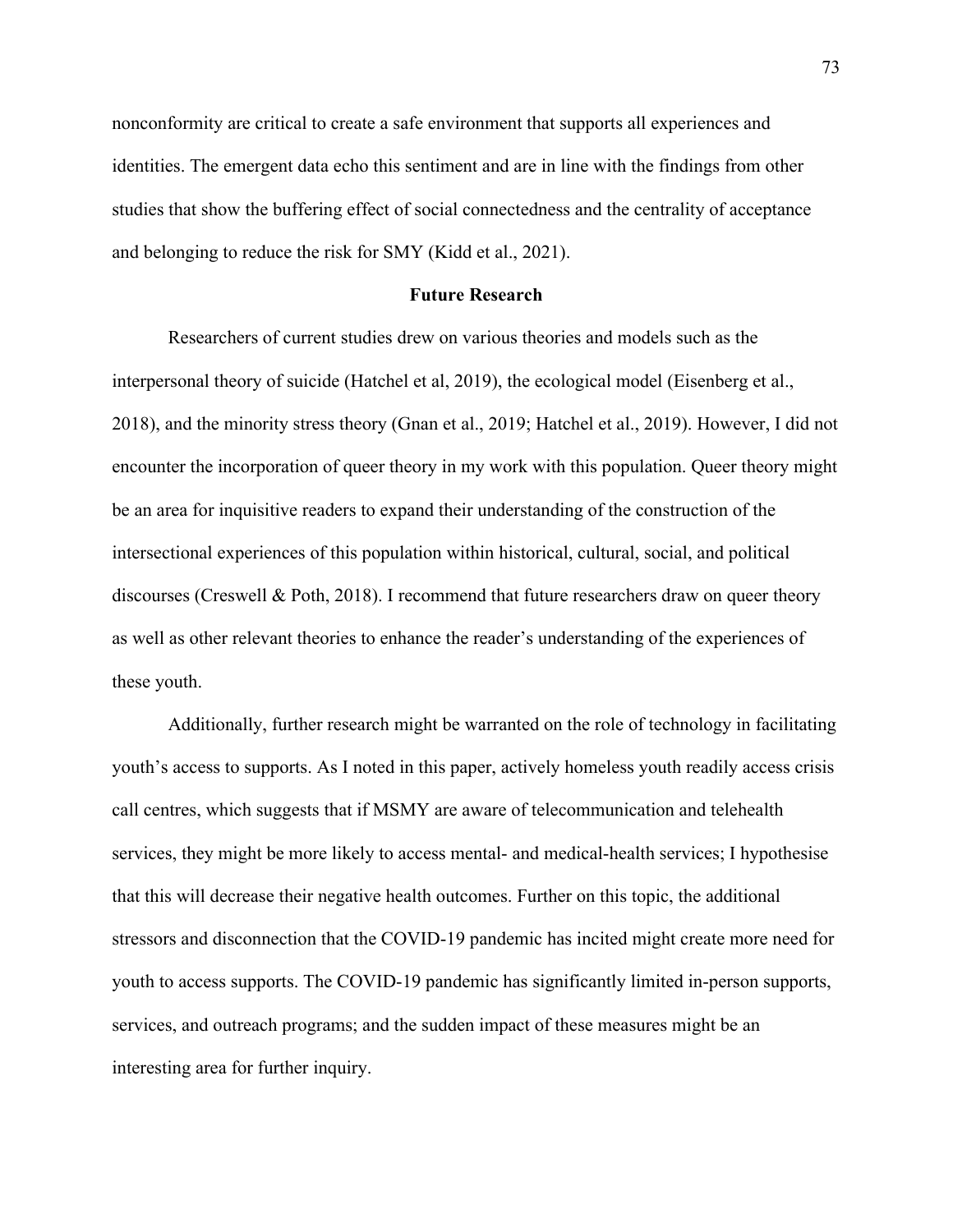Last, I briefly discussed the impact of Alberta's political climate on legislation on sexualminority in the education system. The polarising political climate in Alberta has trickled down to the education system and is directly impacting the provisions that protect students who participate in GSA groups in schools. I did not find any research on MSMY in Alberta when I reviewed the literature. An area for future research might be the impact of Alberta's political climate and cultural norms on SMY in Alberta, with a subquestion on the role of the Alberta government in ensuring the safeguarding of sexual minority rights. Further to this, future researchers might also explore the treatment of SMY and infringement on their human rights as a result of political agendas. Based on the discussed gaps, I present the following research questions for consideration for future research:

- 1. How can queer theory support the understanding of the intersectional experiences of homeless sexual-minority youth?
- 2. What role can technology play in supporting access to resources for marginalised and homeless sexual-minority youth?
- 3. In what ways has the COVID-19 pandemic impacted homeless youth and their access to supports?
- 4. What implications do conservative political agendas have for sexual-minority rights and legislation?

## **Conclusion**

In conclusion, it is clear that some communities have appropriate and accessible supports for SMY, but there is a clear disparity between those who are street involved and marginalised and others whose basic needs, including stable housing, are being met. I hope that my discussion in this paper will promote an understanding of the numerous complex factors that contribute to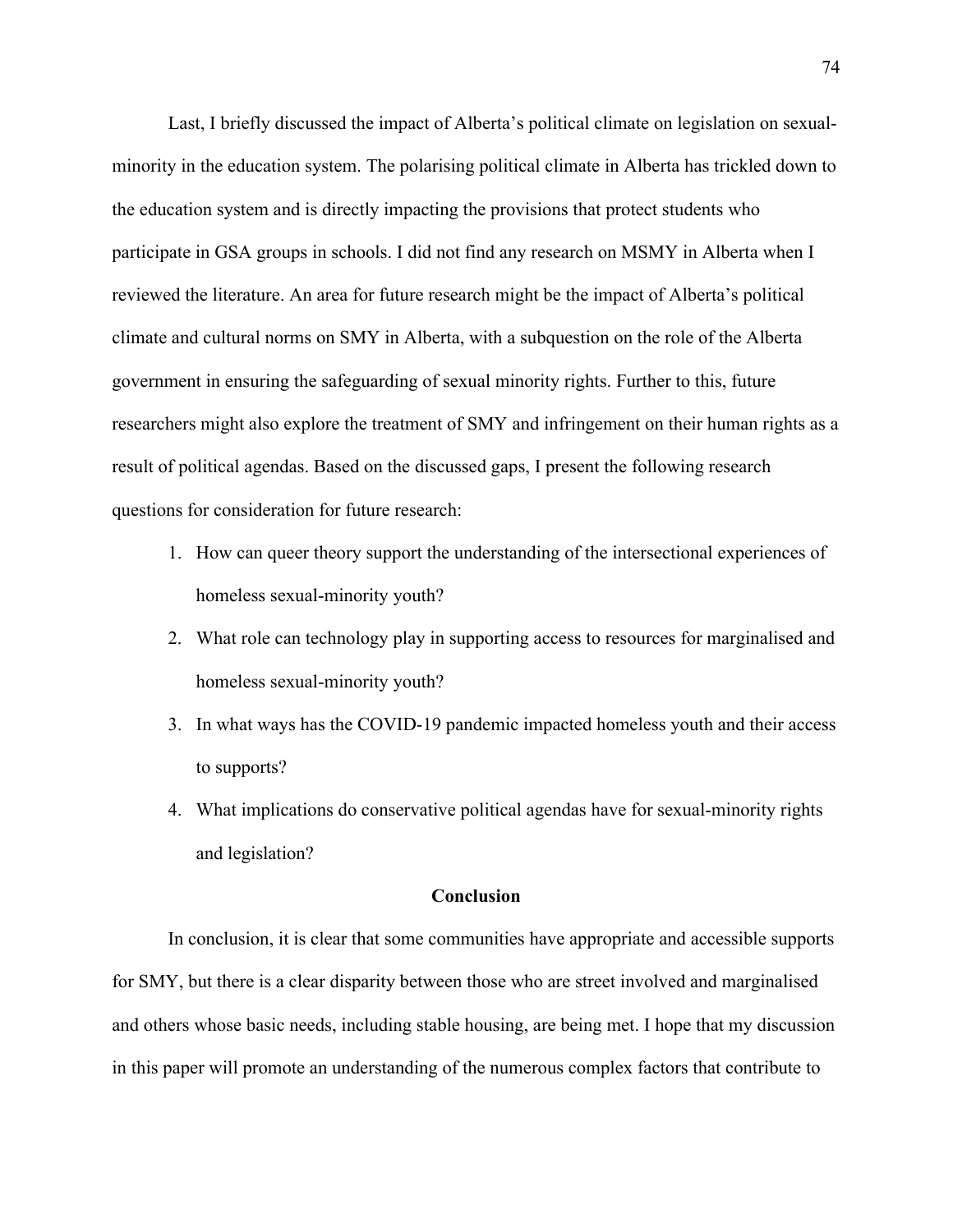the increasing disparity of street-involved LGBTQ+ youth. The findings from the literature demonstrate that the prevalence of relational trauma, stigmatisation, victimisation, and substance use amongst MSMY is disproportionately higher because of the inaccessibility of resources for homeless youth. However, it is apparent that most of the literature on street-involved and highrisk/at-risk LGBTQ youth is quantitative, which limits the understanding of the lived experiences of SMY. Although statistical data are important to understand the prevalence of this issue, they do not foster a perceptual understanding of their experiences through an intersectional lens. It is important to consider suicide, suicide attempts and ideation, and drug overdose, in addition to the increased levels of victimisation amongst MSMY, a public-health crisis; however, they have received little attention.

My analysis of these articles clearly demonstrates that, regardless of the geographical location of the studies, street-involved LGBTQ+ youth are at a greater disadvantage and risk than other youths. Further, considering the lived experiences of these youth through an intersectional lens, other factors might contribute to their marginalisation, including their gender, race/ethnicity, religious background, and so forth. As researchers gather additional data on this population, I hope that my literature review will contribute to the existing literature and enhance the understanding of the experiences and needs of these youth in the community. My article analysis identified common themes and factors amongst this population that almost all of the researchers found cause significant mental-health symptoms, including an increased risk of suicidal ideation and attempts, increased social stigmatisation and victimisation, and increasing rates of sexual and physical violence.

My research supports incorporating the attachment-theory framework to understand the biological impacts of trauma and how they shift youths' perceptions of themselves and others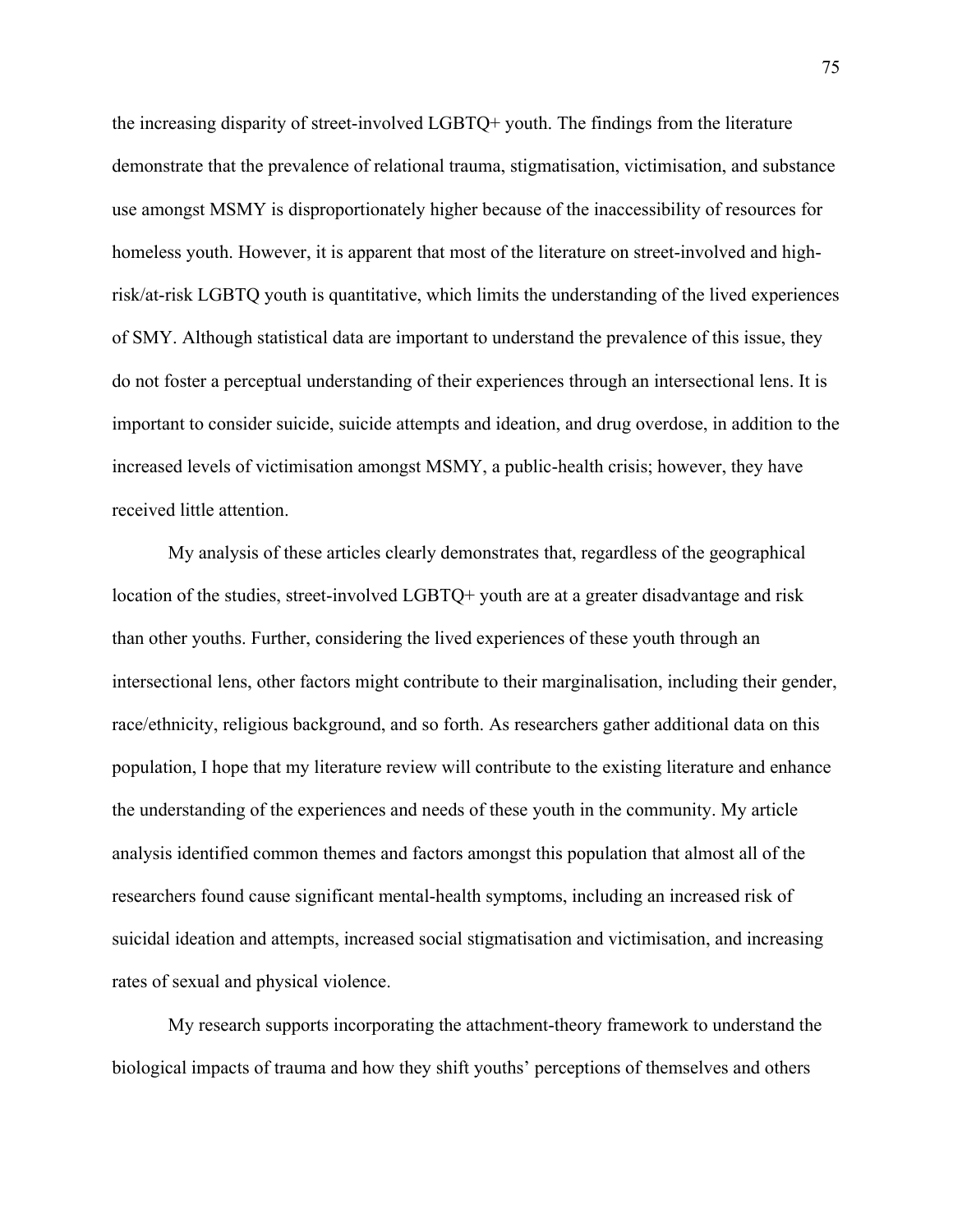and lead to increased risk and vulnerability. I chose this specific population because of the intricacies of their intersectional experiences, increased marginalisation in society, and, as I noted in this paper, the lack of research on the homelessness of SMY. This target population also demonstrates that researchers must remain curious about emergent and dynamic phenomena and advocate for the increasingly marginalised and vulnerable members of our society. The research findings and recommendations provide valuable insights and contributions to the body of scientific and required clinical knowledge on this topic. The implementation of these recommendations will further advance our understanding of the lived experiences and barriers that vulnerable LGBTQ+ youth face to tailor the development of the mental-health and socialwork professions to enhance the services for these youth.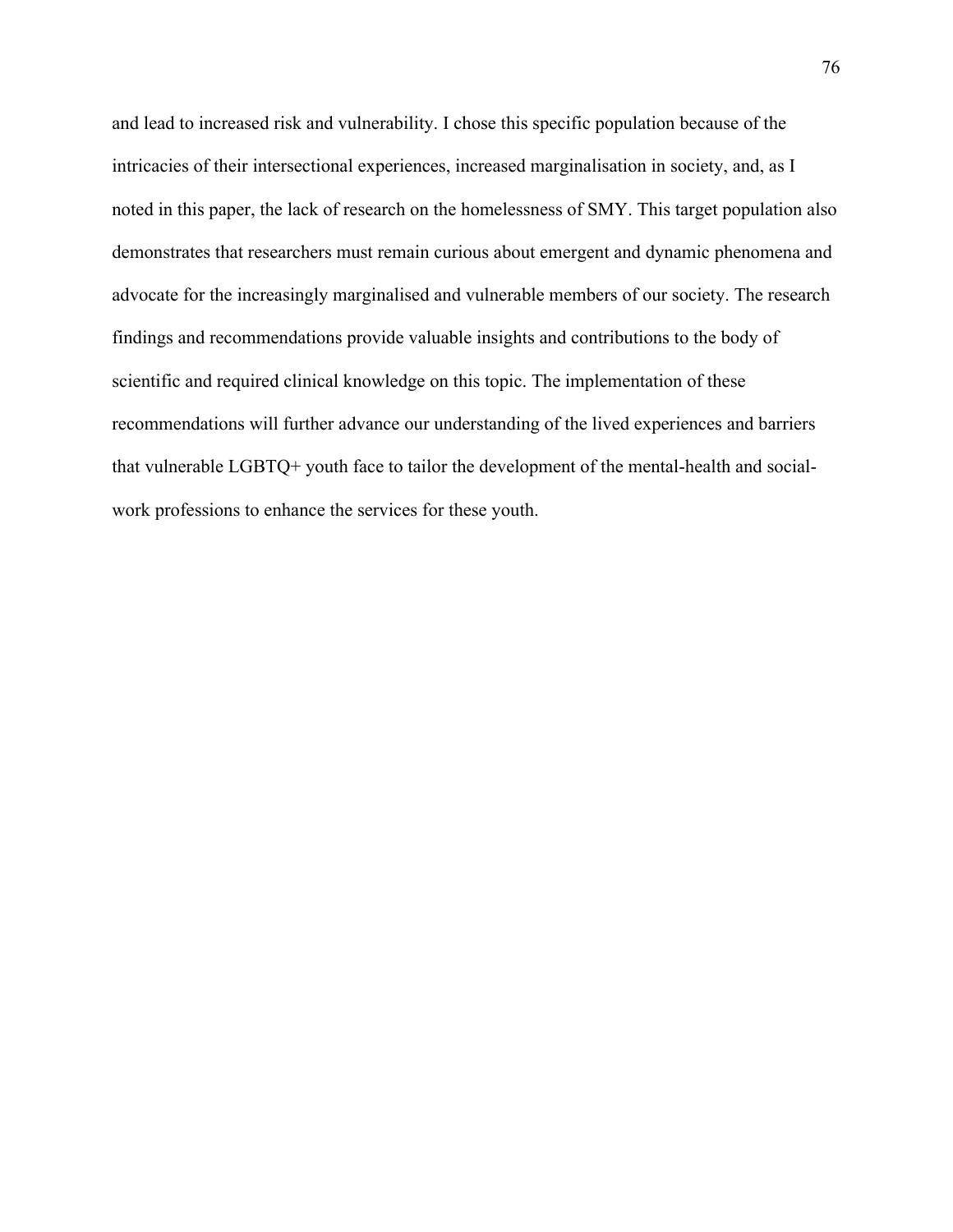## **References**

- Abramovich, A., & Shelton, J. (Eds.). (2017). *Where am I going to go? Intersectional approaches to ending LGBTQ2S youth homelessness in Canada & the U.S.* Canadian Observatory on Homelessness Press.
- Ainsworth, M. D. S., & Bowlby, J. (1991). An ethological approach to personality development. *American Psychologist, 46*(4), 333. https://doiorg.login.ezproxy.library.ualberta.ca/10.1037/0003-066X.46.4.333
- Alvy, L. M., Hughes, T. L., Kristjanson, A. F., & Wilsnack, S. C. (2013). Sexual identity group differences in child abuse and neglect. *Journal of Interpersonal Violence, 28*(10), 2088– 2111. https://doi-org.login.ezproxy.library.ualberta.ca/10.1177/0886260512471081
- Austin, A., & Craig, S. L. (2015). Empirically supported interventions for sexual and gender minority youth. *Journal of Evidence-Informed Social Work, 12*(6), 567–578. https://doiorg.login.ezproxy.library.ualberta.ca/10.1080/15433714.2014.884958
- Barbosa Romera Leme, V., Campos, J. R., Coimbra, S., Del Prette, A., & Aparecida Pereira Del Prette, Z. (2016). Social skills inventory for adolescents: Evidence of construct validity and reliability. *PSICO, 47*(3), 169–178. https://doiorg.login.ezproxy.library.ualberta.ca/10.15448/1980-8623.2016.3.20942
- Bowlby, J. (1951). Maternal care and mental health. *Bulletin of the World Health Organization, 3(*3), 355–533.
- Brown, M. J., Masho, S. W., Perera, R. A., Mezuk, B., & Cohen, S. A. (2015). Sex and sexual orientation disparities in adverse childhood experiences and early age at sexual debut in the United States: Results from a nationally representative sample. *Child Abuse & Neglect, 46*, 89–102. https://doiorg.login.ezproxy.library.ualberta.ca/10.1016/j.chiabu.2015.02.019

Canadian Psychological Association. (2017). *Canadian code of ethics for psychologists* (4<sup>th</sup> ed.).

CanLII. (2000). *School Act, RSA 2000, c S-3* https://canlii.ca/t/53j4d

- Corliss, H. L., Cochran, S. D., & Mays, V. M. (2002). Reports of parental maltreatment during childhood in a United States population-based survey of homosexual, bisexual, and heterosexual adults. *Child Abuse & Neglect, 26*(11), 1165. https://doiorg.login.ezproxy.library.ualberta.ca/10.1016/S0145-2134(02)00385-X
- Cormier, L. S., Nurius, P., & Cormier, L. S. (2003). *Interviewing and change strategies for helpers: Fundamental skills and cognitive behavioral interventions*. Thomson/Brooks/ Cole.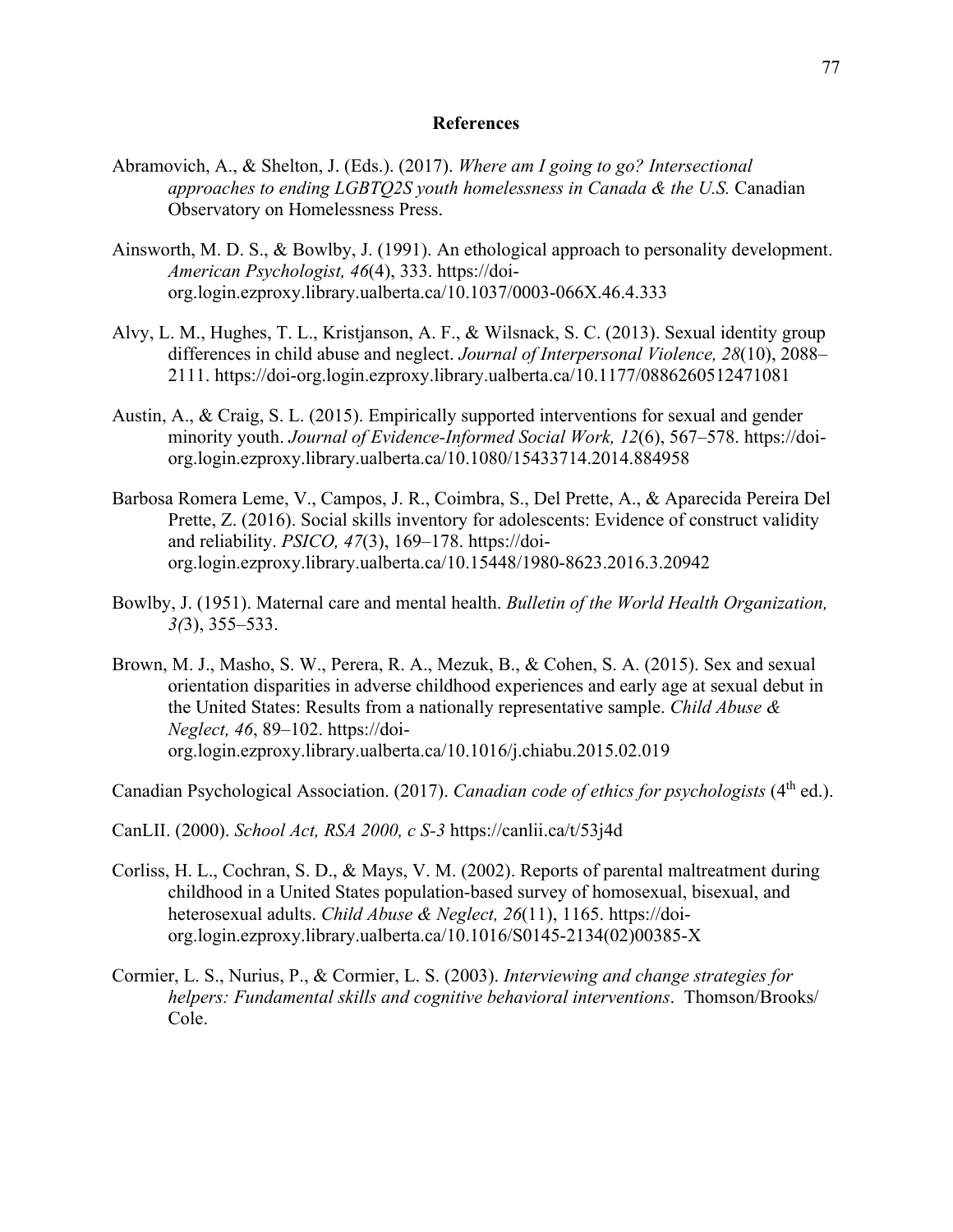- Craig, S. L., Doiron, C., & Dillon, F. (2015). Cultivating professional allies for sexual minority youth: A community-based educational intervention. *Journal of Homosexuality, 62*(12), 1703–1721. https://doiorg.login.ezproxy.library.ualberta.ca/10.1080/00918369.2015.1078208
- Creswell, J. W. (2013). *Research design: Qualitative, quantitative, and mixed methods approaches*. Sage.
- Creswell, J. W., & Creswell, J. D. (2018). *Research design: Qualitative, quantitative, and mixed methods approaches* (5<sup>th</sup> ed.). Sage.
- Creswell, J. W. and Poth, C. N. (2018) *Qualitative inquiry and research design choosing among five approaches*  $(4<sup>th</sup>$  ed.) Sage.
- Dawson, R. C., Shehadeh, D., Hao, J., Barnard, J., Khoddam, K. L. (Ladi), Leonard, A., Clark, K., Kersey, E., Mousseau, H., Frank, J., Miller, A., Carrico, A., Schustack, A., & Cuca, Y. P. (2020). Trauma, substance use, and mental health symptoms in transitional age youth experiencing homelessness. *Public Health Nursing, 37*(3), 363–370. https://doiorg.login.ezproxy.library.ualberta.ca/10.1111/phn.12727
- Eisenberg, M. E., Mehus, C. J., Saewyc, E. M., Corliss, H. L., Gower, A. L., Sullivan, R., & Porta, C. M. (2018). Helping young people stay afloat: A qualitative study of community resources and supports for LGBTQ adolescents in the United States and Canada. *Journal of Homosexuality, 65*(8), 969–989. https://doiorg.login.ezproxy.library.ualberta.ca/10.1080/00918369.2017.1364944
- Elliott, K. O. (2016). Queering student perspectives: gender, sexuality and activism in school. *Sex Education, 16*(1), 49–62. https://doiorg.login.ezproxy.library.ualberta.ca/10.1080/14681811.2015.1051178
- Feinstein, B. A. (2020). The rejection sensitivity model as a framework for understanding sexual minority mental health. *Archives of Sexual Behavior, 49*(7), 2247–2258. https://doiorg.login.ezproxy.library.ualberta.ca/10.1007/s10508-019-1428-3
- Forge, N., Hartinger-Saunders, R., Wright, E., & Ruel, E. (2018). Out of the system and onto the streets: LGBTQ-identified youth experiencing homelessness with past child welfare system involvement. *Child Welfare, 96*(2), 47–74.
- Girouard, A., Dion, J., Bőthe, B., O'Sullivan, L., & Bergeron, S. (2021). Bullying victimization and sexual wellbeing in sexually active heterosexual, cisgender and sexual/gender minority adolescents: The mediating role of emotion regulation. *Journal of Youth & Adolescence, 50*(11), 2136–2150. https://doiorg.login.ezproxy.library.ualberta.ca/10.1007/s10964-021-01471-7
- Gnan, G. H., Rahman, Q., Ussher, G., Baker, D., West, E., & Rimes, K. A. (2019). General and LGBTQ-specific factors associated with mental health and suicide risk among LGBTQ students. *Journal of Youth Studies, 22*(10), 1393–1408. https://doiorg.login.ezproxy.library.ualberta.ca/10.1080/13676261.2019.1581361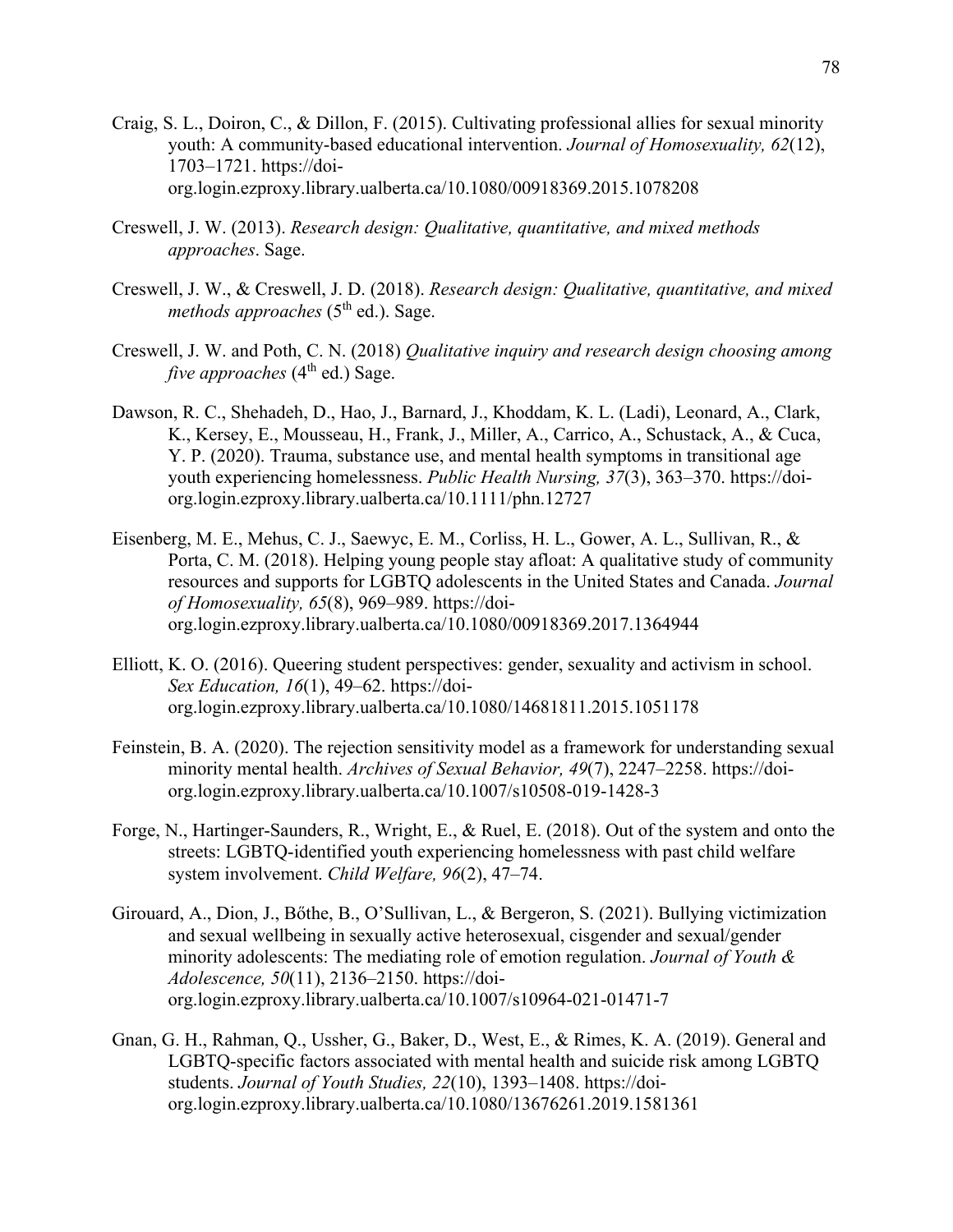- Gwadz, M. V., Clatts, M. C., Leonard, N. R., & Goldsamt, L. (2004). Attachment style, childhood adversity, and behavioral risk among young men who have sex with men. *Journal of Adolescent Health, 34(*5), 402. https://doiorg.login.ezproxy.library.ualberta.ca/10.1016/j.jadohealth.2003.08.006
- Hatchel, T., Ingram, K. M., Mintz, S., Hartley, C., Valido, A., Espelage, D. L., & Wyman, P. (2019). Predictors of suicidal ideation and attempts among LGBTQ adolescents: The roles of help-seeking beliefs, peer victimization, depressive symptoms, and drug use. *Journal of Child & Family Studies, 28*(9), 2443–2455. https://doiorg.login.ezproxy.library.ualberta.ca/10.1007/s10826-019-01339-2
- Heiden, R. K., Salas, J., Moore, R., Hasan, S., & Wilson, L. (2020). Peer victimization and mental health outcomes for lesbian, gay, bisexual, and heterosexual youth: A latent class analysis. *Journal of School Health, 90*(10), 771–778. https://doiorg.login.ezproxy.library.ualberta.ca/10.1111/josh.12940
- Iacono, G. (2019). An affirmative mindfulness approach for lesbian, gay, bisexual, transgender, and queer youth mental health. *Clinical Social Work Journal, 47*(2), 156–166. https://doiorg.login.ezproxy.library.ualberta.ca/10.1007/s10615-018-0656-7
- Kidd, S. A., Gaetz, S., O'Grady, B., Schwan, K., Zhao, H., Lopes, K., & Wang, W. (2021). The Second National Canadian Homeless Youth Survey: Mental health and addiction findings: La deuxième Eenquête nationale auprès des jeunes sans abri : Résultats en matière de santé mentale et de toxicomanie. *Canadian Journal of Psychiatry, 66*(10), 897–905. https://doi-org.login.ezproxy.library.ualberta.ca/10.1177/0706743721990310
- Legislative Assembly of Alberta. (2019). *Bill 8: Education Amendment Act, 2019.* https://docs.assembly.ab.ca/LADDAR\_files/docs/bills/bill/legislature\_30/session\_1/2019 0521\_bill-008.pdf
- Merriam, S. B., & Tisdell, E. J. (2016). *Qualitative research: A guide to design and implementation* (4<sup>th</sup> ed.). Jossey-Bass.
- Perry, B. D., & Szalavitz, M. (2007). *The boy who was raised as a dog*. Basic Books.
- Petticrew, M., & Roberts, H. (2006). *Systematic reviews in the social sciences: A practical guide*. Blackwell.
- Rusow, J. A., Goldbach, J. T., Rhoades, H., Bond, D., Lanteigne, A., & Fulginiti, A. (2018). Homelessness, mental health and suicidality among LGBTQ youth accessing crisis services. *Child Psychiatry & Human Development, 49*(4), 643–651. https://doiorg.login.ezproxy.library.ualberta.ca/10.1007/s10578-018-0780-1
- Saewyc, E. M., Li, G., Gower, A. L., Watson, R. J., Erickson, D., Corliss, H. L., & Eisenberg, M. E. (2020). The link between LGBTQ-supportive communities, progressive political climate, and suicidality among sexual minority adolescents in Canada. *Preventive Medicine*, 139. https://doiorg.login.ezproxy.library.ualberta.ca/10.1016/j.ypmed.2020.106191